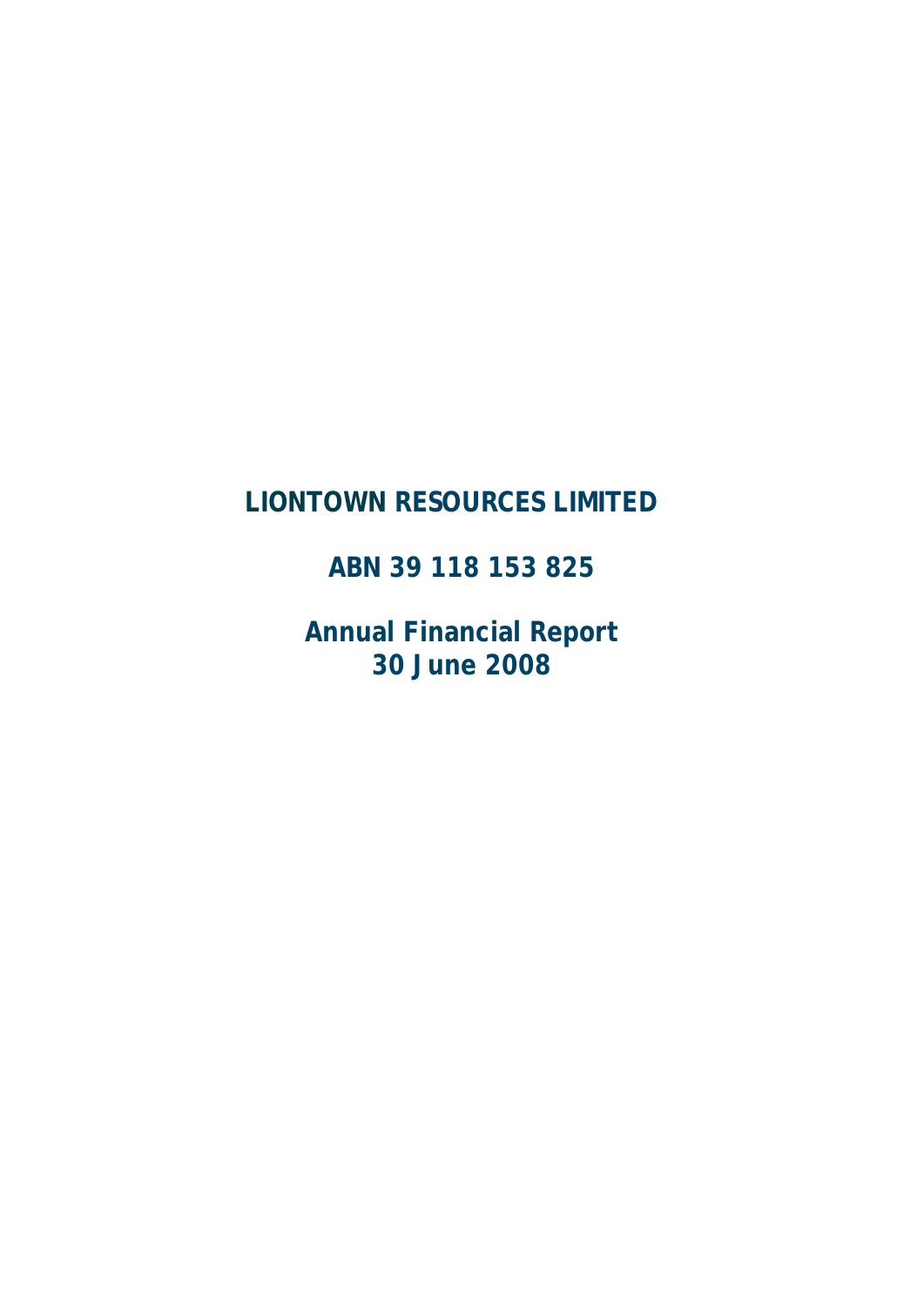# LIONTOWN RESOURCES **Corporate Directory**

## **Directors**

| T R B Goyder | Chairman               |
|--------------|------------------------|
| D A Jones    | Managing Director      |
| V P Gauci    | Non-executive Director |
| A W Kiernan  | Non-executive Director |
| C R Williams | Non-executive Director |

# **Company Secretary**

R K Hacker

## **Principal Place of Business & Registered Office**

Level 2 1292 Hay Street WEST PERTH WA 6005 Tel: (08) 9322 7431 Fax: (08) 9322 5800 Web: www.ltresources.com.au Email: info@ltresources.com.au

## **Auditors**

HLB Mann Judd 15 Rheola Street WEST PERTH WA 6005

## **Solicitors**

Pullinger Readhead Lucas Level 2 Fortescue House 50 Kings Park Road WEST PERTH WA 6005

## **Share Registry**

Computershare Investor Services Pty Limited Level 2 Reserve Bank Building 45 St Georges Terrace PERTH WA 6000 Tel: 1300 557 010

**Home Exchange**  Australian Securities Exchange Limited Exchange Plaza 2 The Esplanade PERTH WA 6000

**ASX Code**  Share Code: LTR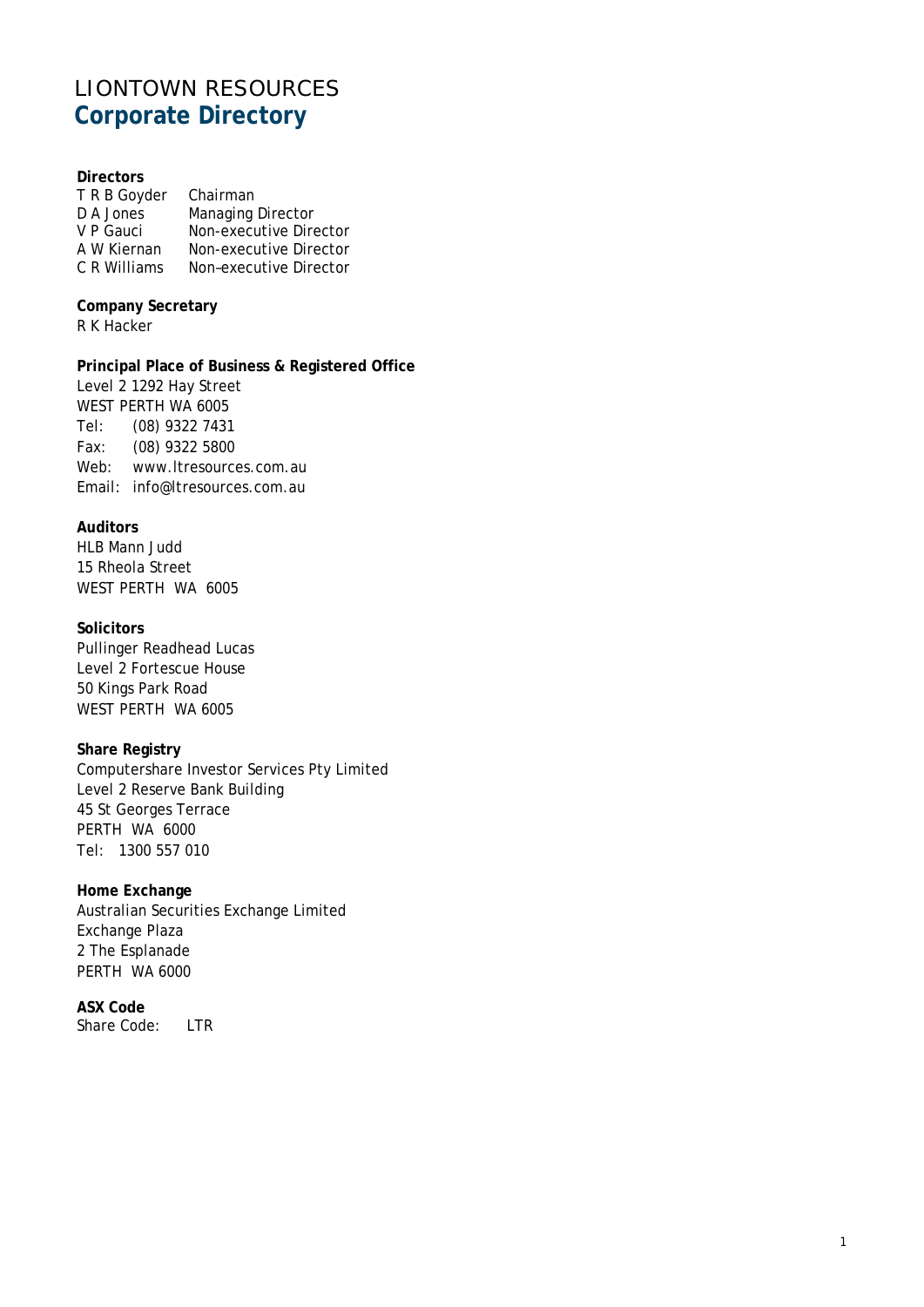# Liontown Resources Limited **Contents**

|                                    | Page |
|------------------------------------|------|
| Directors' report                  | 3    |
| Auditor's independence declaration | 13   |
| Income statement                   | 14   |
| <b>Balance sheet</b>               | 15   |
| Statement of changes in equity     | 16   |
| Cash flow statement                | 17   |
| Notes to the financial statements  | 18   |
| Directors' declaration             | 39   |
| Independent auditor's report       | 40   |
| Corporate governance statement     | 42   |
| <b>ASX Additional Information</b>  | 53   |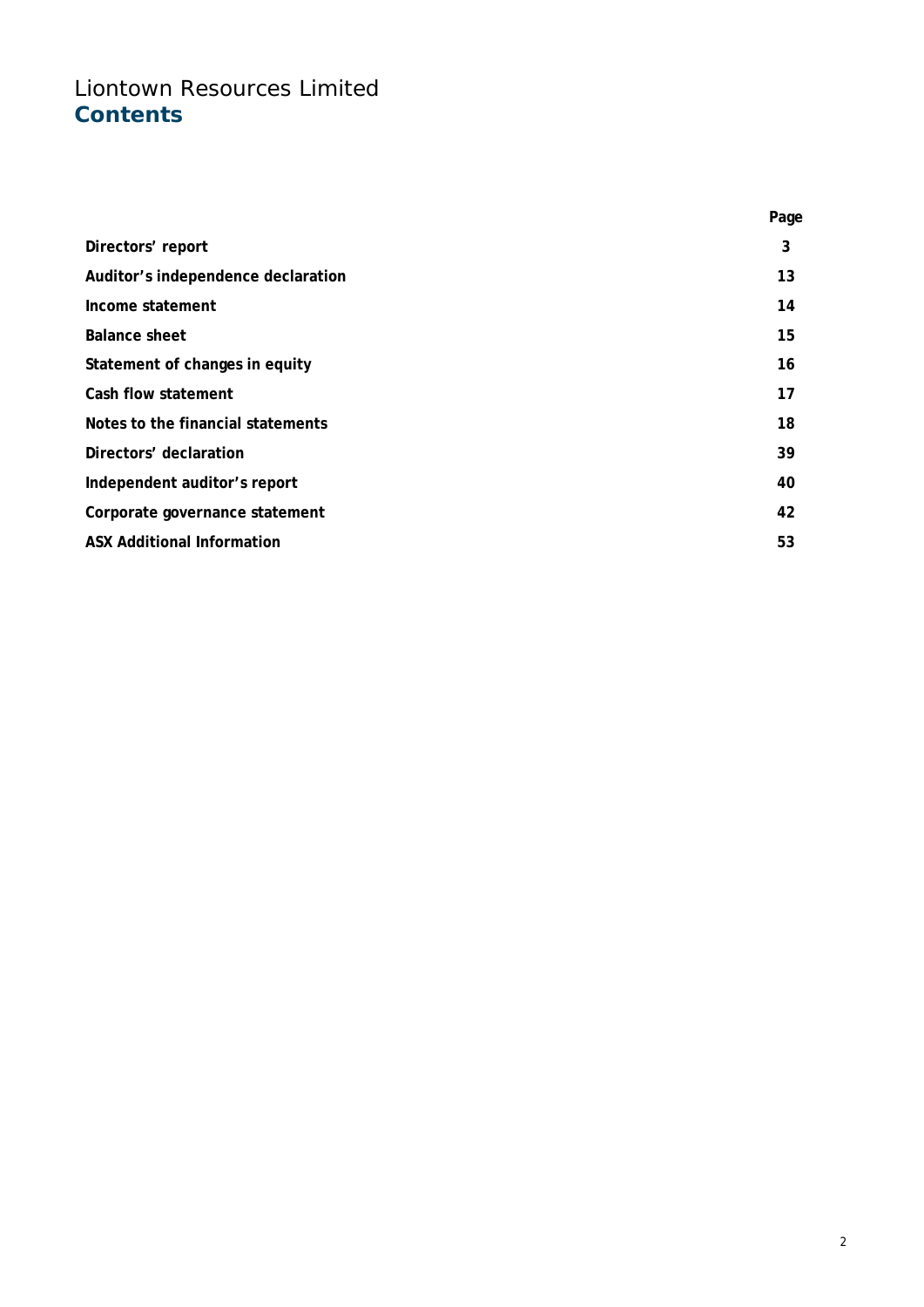The Directors present their report together with the financial report of Liontown Resources Limited ('Liontown Resources' or 'the Company') for the financial year ended 30 June 2008 and the independent auditor's report thereon.

#### **1. Directors**

The Directors of the Company at any time during or since the end of the financial year are:

**T R B Goyder**  Chairman Tim has over 30 years experience in the resource industry. Tim has been involved in the formation and management of a number of publicly-listed companies and is currently a Director of Chalice Gold Mines Limited and Uranium Equities Limited.

> Doug has 30 years experience in international mineral exploration, having worked extensively in Australia, Africa, South America and Europe. His career has covered exploration for volcanic and sediment-hosted zinc-copper-lead, gold in a wide range of geological settings and IOCG style copper-gold. This included a period with Pancontinental Mining, spent working on the Mt Windsor Volcanics, host to the Liontown deposit. He is also a director of AIMlisted Mineral IRL Limited.

> Vince was previously Managing Director of Pancontinental Mining Ltd and MIM Holdings Ltd. Vince graduated from the University of NSW with an Honours Degree in B.Eng (Mining) and has been active for many years in the resource industry both in Australia and overseas. Vince is currently the Chairman of Runge Limited and is involved in a number of community and research programs, including his role as Chairman of the Broken Hill Community Foundation.

> Tony is a Solicitor with considerable experience in the administration and operation of listed public companies. He practices extensively in the areas of media, resources and information technology law. In addition to his legal practice Tony provides commercial and corporate advice to various entities. Tony is Chairman of Anglicare (WA) and BC Iron Limited. He is also a Director of Uranium Equities Limited and Chalice Gold Mines Limited.

> Craig is a geologist with over 30 years experience in mineral exploration and development. Craig co-founded Equinox Minerals Limited in 1993 where he is currently President, Chief Executive Officer and Director. He has been directly involved in several significant discoveries, including the Ernest Henry Deposit in Queensland and a series of gold deposits in Western Australia. In addition to his technical capabilities, Craig also has extensive corporate management and financing experience and is a Director of TSX-V listed Alturas Minerals Corporation.

**D A Jones** PhD, AusIMM, RPGeo Managing Director

**V P Gauci**  B.Eng (Hons) Non-executive Director (appointed 7 August 2007)

**A W Kiernan**  LLB Non-executive Director

**C R Williams**  BSc (Hons) Non-executive Director

**A R Bantock**  B.Com, ACA Former Managing Director (resigned 1 August 2008)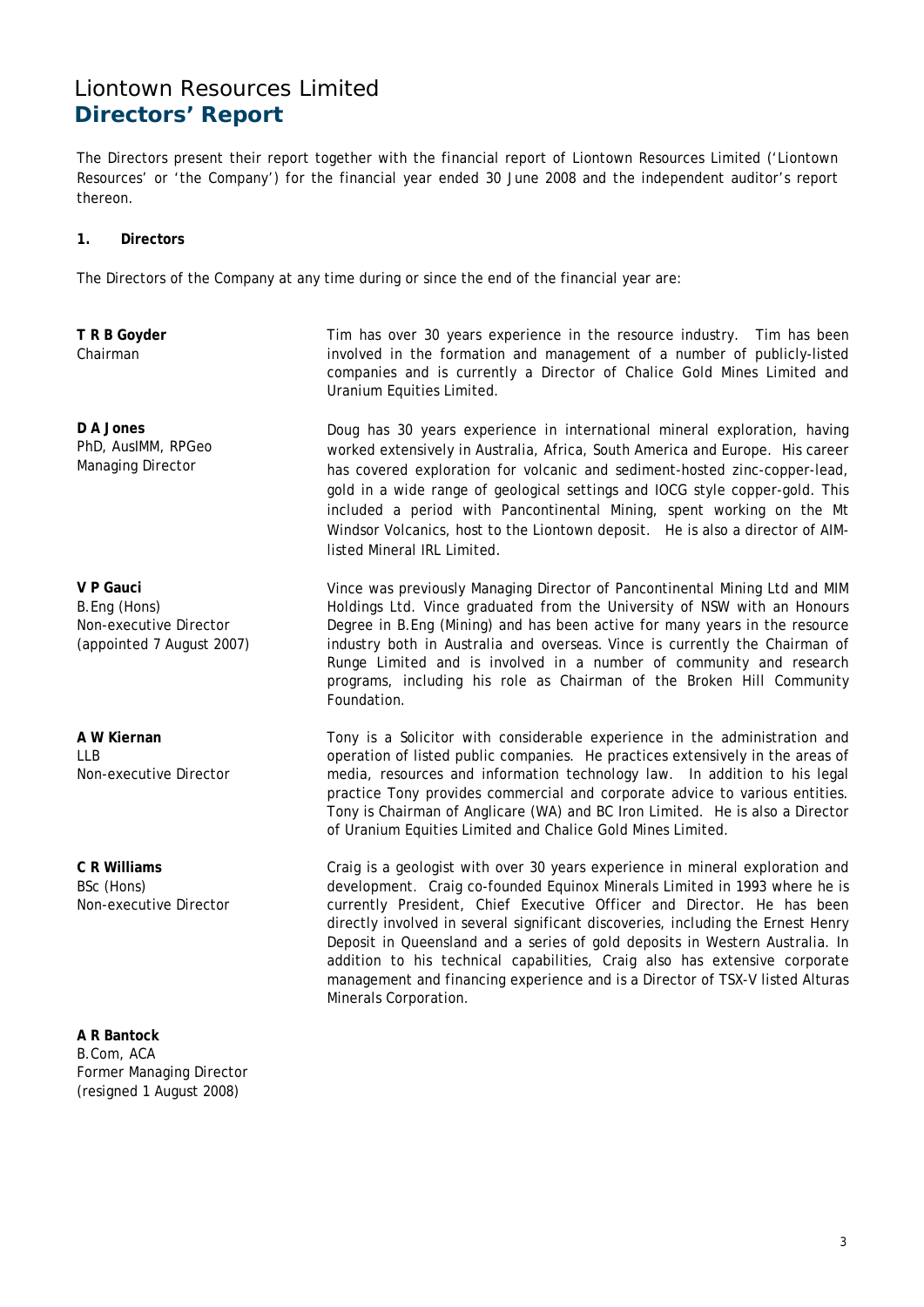**J R McIntyre**  BSc (Hons), MAIG Executive Director (resigned 17 July 2007)

## **2. Company secretary**

**R K Hacker**  B.Com, ACA, ACIS (resigned 7 April 2008, appointed 1 August 2008) Richard has 15 years professional and corporate experience in the energy and resources sector in Australia and the United kingdom. Richard has previously worked in senior finance roles with global energy companies including Woodside Petroleum Limited and Centrica Plc. Prior to this, Richard worked with leading accounting practices. Richard is both a Chartered Accountant and Chartered Secretary and is also Company Secretary of Chalice Gold Mines Limited and Uranium Equities Limited.

#### **A M Reynolds**

BCom, CFTP, SAFin (appointed 7 April 2008, resigned 1 August 2008)

## **3. Directors' meetings**

During the year, ten Directors' meetings were held. The number of these meetings attended by each of the Directors of the Company during the year are:

| Director     | Number of<br>board meetings<br>attended | Number of<br>meetings held<br>during the time<br>the Director<br>held office<br>during the year |
|--------------|-----------------------------------------|-------------------------------------------------------------------------------------------------|
| T R B Goyder | 10                                      | 10                                                                                              |
| A R Bantock  | 10                                      | 10                                                                                              |
| D A Jones    | 10                                      | 10                                                                                              |
| V P Gauci    | 10                                      | 10                                                                                              |
| A W Kiernan  | 9                                       | 10                                                                                              |
| C R Williams | 8                                       | 10                                                                                              |
|              |                                         |                                                                                                 |

## **4. Principal activities**

The principal activities of the Company during the course of the financial year were mineral exploration and evaluation.

The Company made a loss after tax for the year of \$10.3 million, primarily as a result of recording an impairment loss in relation to the Company's exploration and evaluation assets.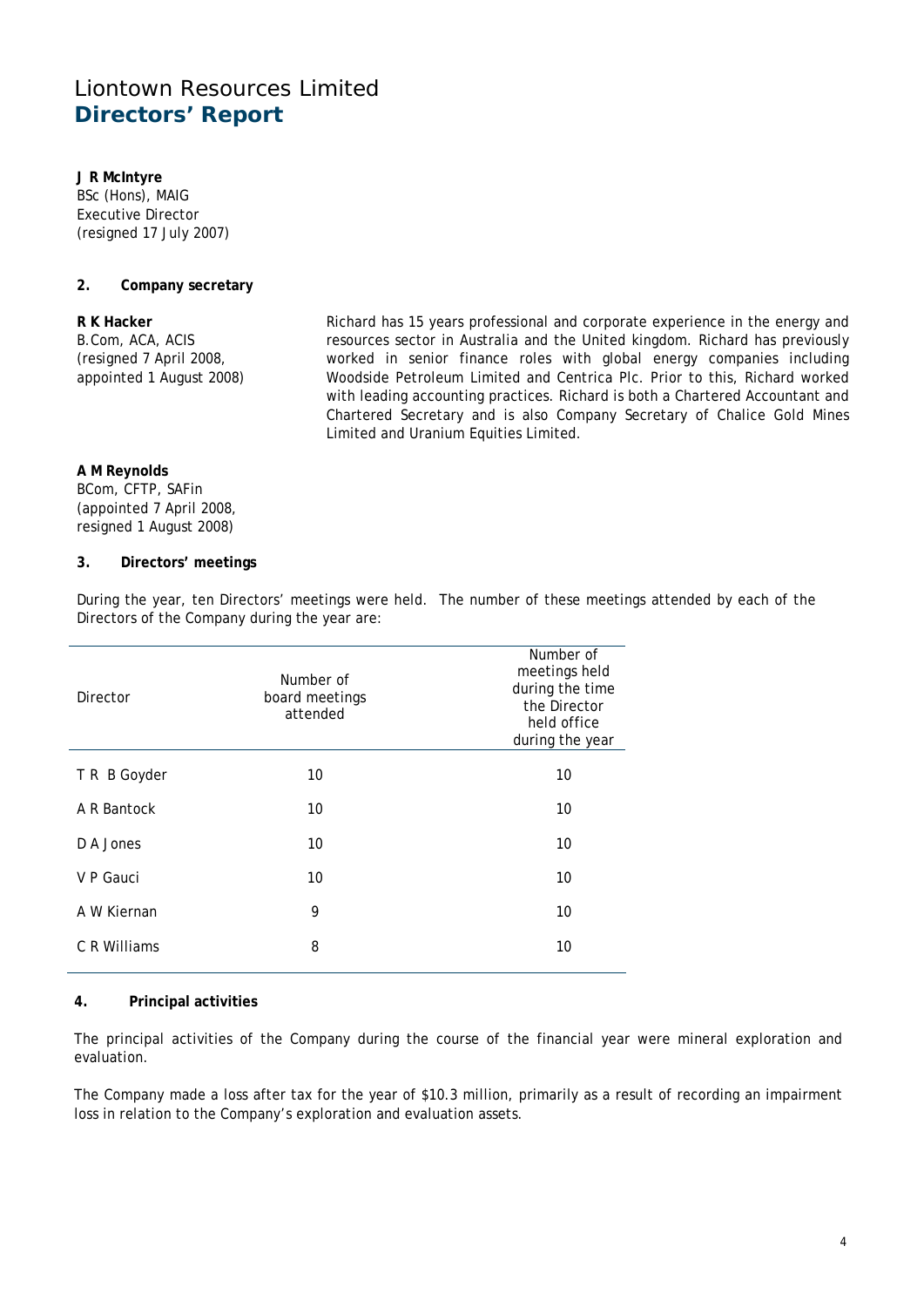## **5. Review of Operations**

During and since the end of the financial year Liontown Resources Limited:

- Received a JORC compliant Mineral Resource estimate for the Liontown Deposit of 1.85 million tonnes at 7.5% zinc, 2.4% lead, 0.6% copper, 28 g/t silver and 0.6 g/t gold; approximately 40% of this categorised as Indicated, with the remainder Inferred. This equates to approximately 139,000 tonnes in-situ zinc, 194,000 tonnes in-situ zinc-lead-copper.
- Identified a 4 kilometre Liontown Mineralised Corridor identified; comprising an area of high geological prospectivity defined by contiguous geochemical, drill indicated and geophysical anomalies.
- Undertook an initial 6,680 metre RAB drilling program testing a number of areas along the 4 kilometre Liontown Mineralised Corridor which returned a number of encouraging intercepts, suggesting potential extensions to known mineralisation.
- Entered into a farm-in option with Exco Resources Limited (Exco) for the Fort Constantine South Project, whereby Exco has the right, upon spending \$0.2 million within the first year, to spend a further \$1.0 million over 18 months to earn 51% of the project, followed by the right to spend a further \$2.0M over 2 years to increase this interest to 70% of the project. Exco commenced drilling at Fort Constantine South in June 2008, completing 30 RC holes for a total of 1576 metres.
- Entered into an option to acquire the Sheep Mountain Project in Arizona, USA; with tenements covering a significant porphyry copper-molybdenum system. A further option has been agreed over the Sheep Mountain West Project; also covering the Sheep Mountain porphyry system and associated supergene mineralisation.
- Raised \$3.2 million of new capital through a share placement to sophisticated investors in November 2007.
- Sold the Cowan Nickel Project to Panoramic Resources Ltd (Panoramic) with a concurrent share placement and option issue for total proceeds of \$2.0 million; with Panoramic becoming an approximate 4% (fully diluted) shareholder in the Company.

## **6. Significant changes in the state of affairs**

No significant changes in the state of affairs of the Company, other than those stated above or in the Financial Report, occurred during or since the end of the financial year.

## **7. Remuneration report - audited**

This report outlines remuneration arrangements in place for Directors and executives of Liontown Resources.

## **7.1 Principles of compensation**

The broad remuneration policy of the Company is to ensure that remuneration levels for executive Directors, officers and senior managers are set at competitive levels to attract and retain appropriately qualified and experienced personnel. This is particularly important in view of the strong demand for experienced technical and financial personnel currently being experienced in the Australian and international resources industry, driven by increased world demand for commodities, and the significant impact that each individual can make within a small executive team for an exploration and development company such as at Liontown Resources.

Remuneration offered by Liontown Resources is therefore geared to attracting talented employees through a combination of fixed remuneration and long term incentives, calibrated and individually tailored to be competitive in the external market to offer incentive to join and remain with the Company.

## **Fixed compensation**

Fixed remuneration consists of base remuneration (which is calculated on a total cost basis and includes any FBT charges related to employee benefits, including motor vehicles), as well as employer contributions to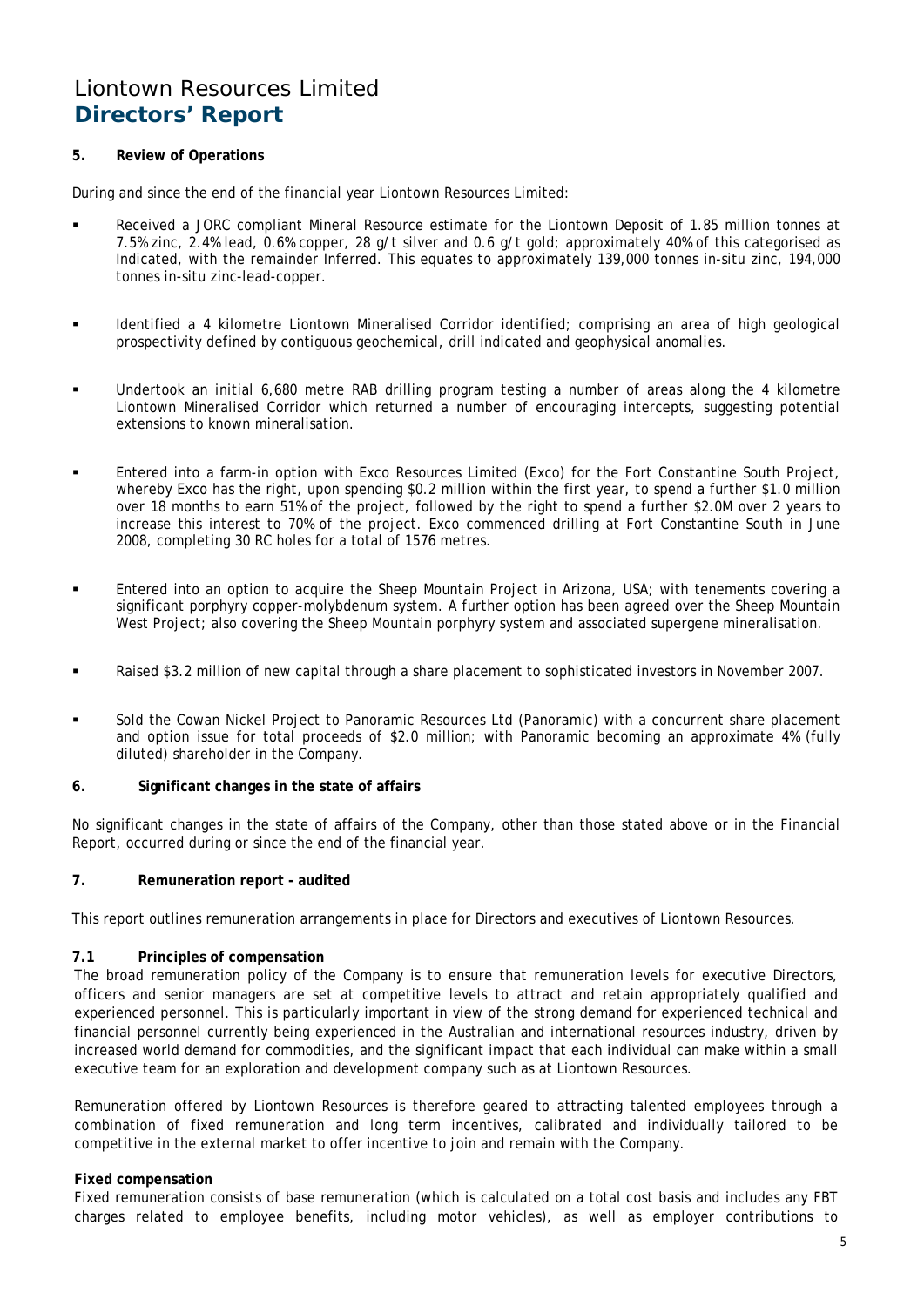## superannuation funds.

Remuneration levels are reviewed annually through a process that considers the person's responsibilities, expertise, duties and personal performance.

#### **Long-term incentives**

Options may be issued under the Employee Share Option Plan to Directors, employees and consultants of the Company and must be exercised within 3 months of termination. The ability to exercise the options is usually based on the option holder remaining with the Company for at least one year. Other than the vesting period, there is no performance hurdle required to be achieved by the Company to enable the options to be exercised.

The Company believes that the issue of share options in the Company aligns the interests of Directors, employees and shareholders alike.

## **Performance related compensation**

The Company currently has no formal performance related remuneration policy which governs the payment of annual cash bonuses upon meeting per-determined performance targets. However, the board may consider performance related remuneration in the form of cash or share options when they consider these to be warranted.

#### **Employment contracts**

The following table sets out the contractual provisions of executive Directors and key management personnel.

| Name and Job Title                                                  | <b>Employment Contract</b><br>Duration | Notice Period                                  | <b>Termination Provisions</b>                                                                                                                                                                                                                                                                                           |
|---------------------------------------------------------------------|----------------------------------------|------------------------------------------------|-------------------------------------------------------------------------------------------------------------------------------------------------------------------------------------------------------------------------------------------------------------------------------------------------------------------------|
| <b>Executive Directors</b>                                          |                                        |                                                |                                                                                                                                                                                                                                                                                                                         |
| A R Bantock<br>Former Managing Director<br>(Resigned 1 August 2008) | Unlimited                              | 3 months by the<br>Company and the<br>employee | Other than for misconduct, the<br>Company must pay Mr Bantock 12<br>months salary to terminate his<br>contract. In the case of a take-<br>over, and if Mr Bantock is not<br>offered a similar position and<br>terms of employment, the<br>Company must pay Mr Bantock 12<br>months salary to terminate his<br>contract. |
| D A Jones<br><b>Managing Director</b>                               | Unlimited                              | 3 months by the<br>Company and the<br>employee | In the case of a take-over, and if<br>Dr Jones is not offered a similar<br>position and terms of employment,<br>the Company must pay Dr Jones 12<br>months salary to terminate his<br>contract.                                                                                                                         |

#### **Non-executive directors**

The Board recognises the importance of attracting and retaining talented non executive Directors and aims to remunerate these Directors in line with fees paid to Directors of companies in the mining and exploration industry of a similar size and complexity.

Total compensation for all non-executive Directors is not to exceed \$300,000 per annum.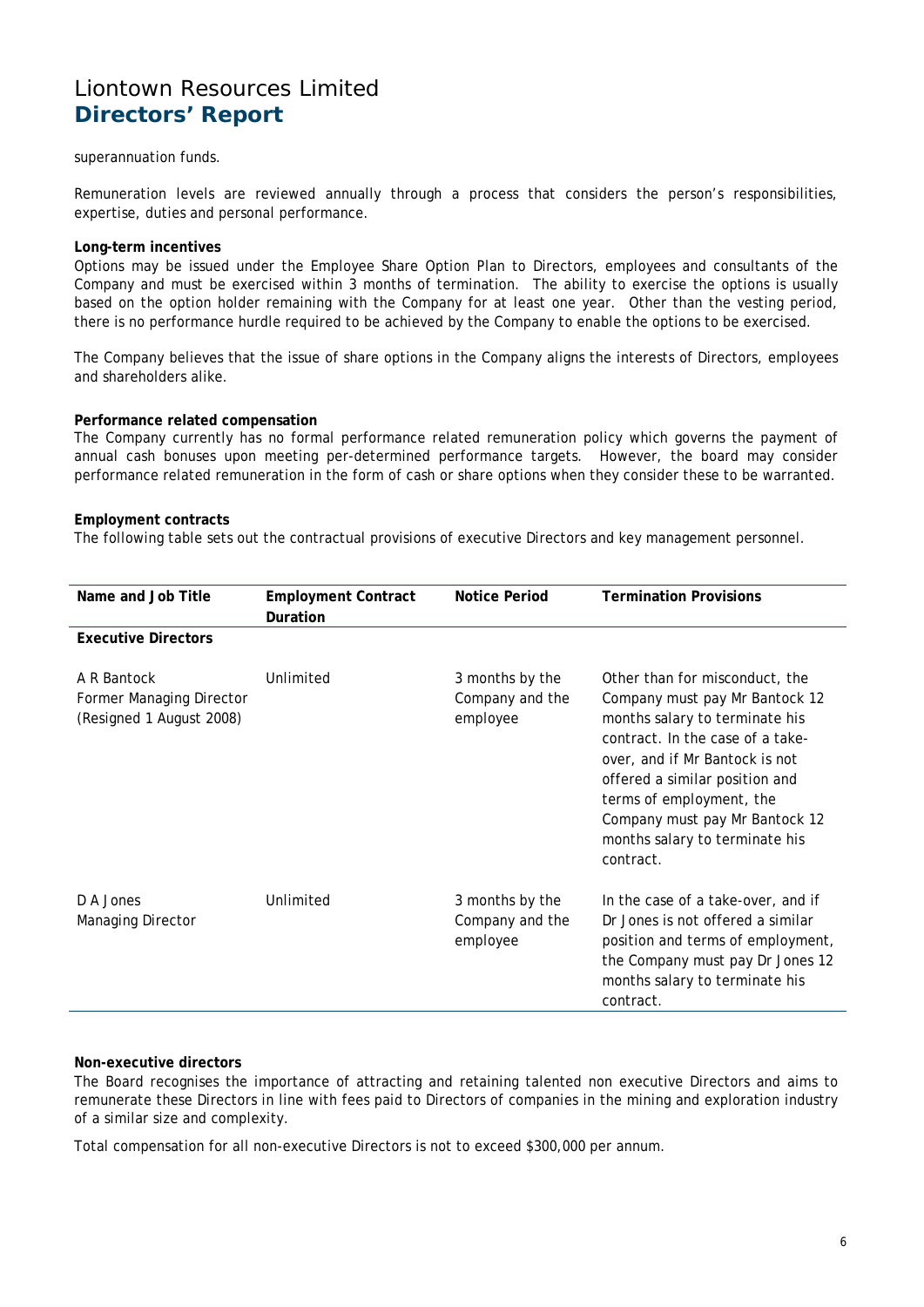## **7.2 Directors' and executive officers' remuneration (audited)**

|                           |      |                        | Short-term payments                |             | Post-<br>employment<br>payments       | Share-based<br>payments |             | Value of options as<br>proportion of<br>remuneration (%) |
|---------------------------|------|------------------------|------------------------------------|-------------|---------------------------------------|-------------------------|-------------|----------------------------------------------------------|
| Key Management Personnel  |      | Salary &<br>fees<br>\$ | Non-<br>monetary<br>benefits<br>\$ | Total<br>\$ | Super-<br>annuation<br>benefits<br>\$ | Options (A)<br>\$       | Total<br>\$ |                                                          |
| <b>Directors</b>          |      |                        |                                    |             |                                       |                         |             |                                                          |
| T R B Goyder              | 2008 | 45,871                 | 2,295                              | 48,167      | 4,128                                 | 35,257                  | 87,552      | 40%                                                      |
|                           | 2007 | 29,017                 | 2,263                              | 31,280      | 2,612                                 | 39,998                  | 73,890      | 54%                                                      |
| A R Bantock               | 2008 | 160,550                | 2,295                              | 162,846     | 14,450                                | 58,762                  | 236,058     | 25%                                                      |
|                           | 2007 | 80,275                 | 2,263                              | 82,538      | 7,225                                 | 66,665                  | 156,428     | 43%                                                      |
| D A Jones                 | 2008 | 143,600                | 1,905                              | 145,505     | 64,734                                | 121,335                 | 331,574     | 37%                                                      |
|                           | 2007 |                        | $\blacksquare$                     |             | $\sim$                                |                         |             | $\sim$                                                   |
| V P Gauci                 | 2008 | 62,076                 | 2,063                              | 64,139      | 5,587                                 | 121,335                 | 191,061     | 63%                                                      |
|                           | 2007 |                        |                                    |             |                                       |                         |             |                                                          |
| A W Kiernan               | 2008 | 32,110                 | 2,295                              | 34,405      | 2,890                                 | 35,257                  | 72,552      | 49%                                                      |
|                           | 2007 | 20,312                 | 2,263                              | 22,575      | 1,828                                 | 39,998                  | 64,401      | 62%                                                      |
| C R Williams              | 2008 | 32,110                 | 2,295                              | 34,405      | 2,890                                 | 35,257                  | 72,552      | 49%                                                      |
|                           | 2007 | 20,312                 | 1,439                              | 21,751      | 1,828                                 | 39,998                  | 63,577      | 63%                                                      |
| <b>Former Director</b>    |      |                        |                                    |             |                                       |                         |             |                                                          |
| J R McIntyre              | 2008 | 6,718                  | 1,524                              | 8,242       | $\sim$                                | 58,762                  | 67,004      | 88%                                                      |
| (resigned 17 July 2007)   | 2007 | 68,119                 | 9,349                              | 77,468      | 6,881                                 | 66,665                  | 151,014     | 44%                                                      |
|                           |      |                        |                                    |             |                                       |                         |             |                                                          |
| Executive                 |      |                        |                                    |             |                                       |                         |             |                                                          |
| A M Reynolds              | 2008 |                        | 660                                | 660         |                                       |                         | 660         | 0%                                                       |
| (appointed 17 March 2008) | 2007 |                        |                                    |             |                                       |                         |             | $\overline{\phantom{a}}$                                 |
| <b>Former Executive</b>   |      |                        |                                    |             |                                       |                         |             |                                                          |
| R K Hacker                | 2008 |                        | 1,792                              | 1,792       |                                       | 23,505                  | 25,297      | 93%                                                      |
| (resigned 11 April 2008)  | 2007 |                        | 2,263                              | 2,263       |                                       | 26,667                  | 28,930      | 92%                                                      |
| <b>Total Compensation</b> | 2008 | 483,035                | 17,126                             | 500,161     | 94,679                                | 489,470                 | 1,084,310   |                                                          |
|                           | 2007 | 218,035                | 19,840                             | 237,875     | 20,374                                | 279,991                 | 538,240     |                                                          |

Note: Company secretarial services are provided by Richard Hacker and Andrew Reynolds under a Corporate Services Agreement on commercial terms with Chalice Mines Limited. (Refer to note 23)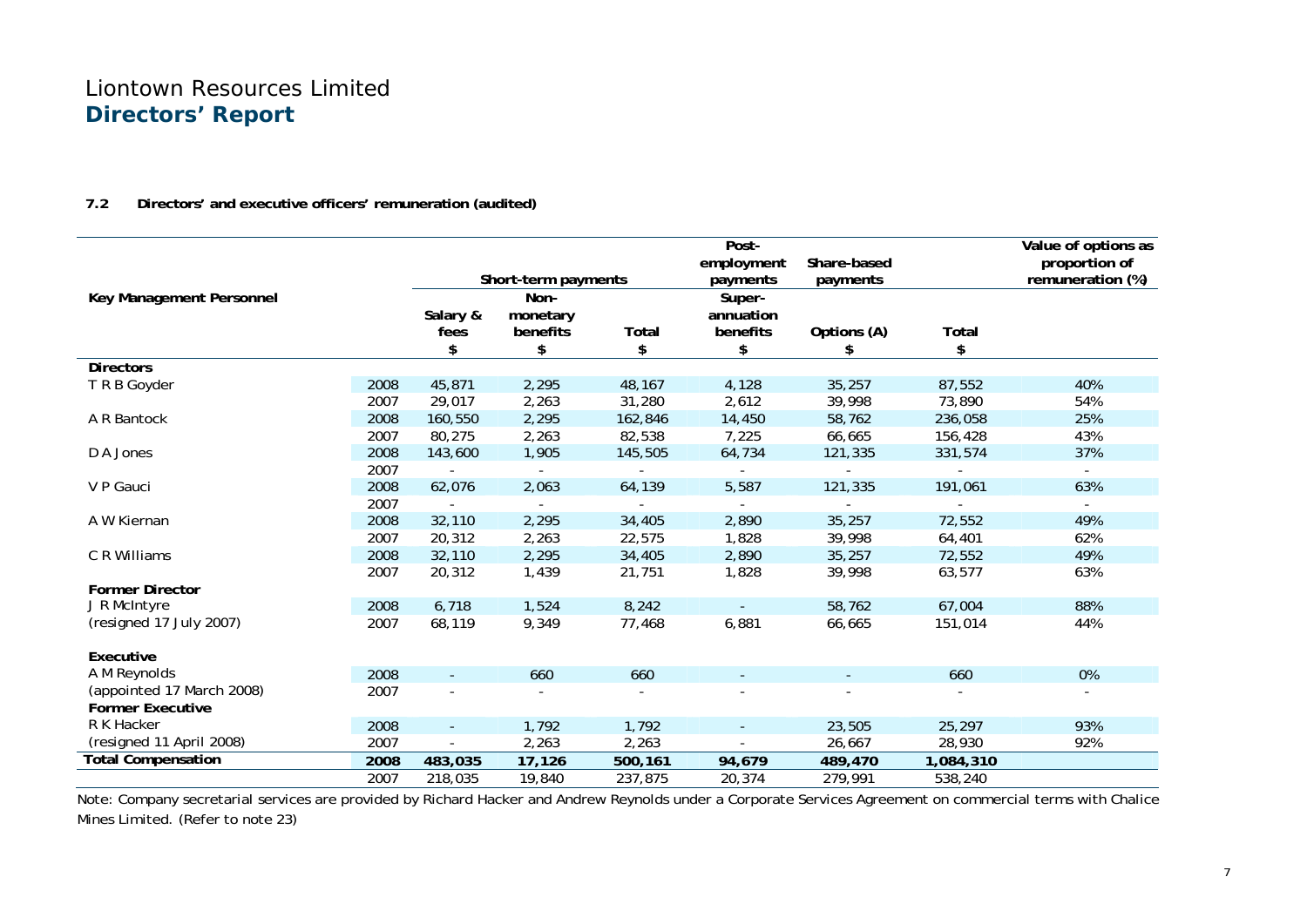## **Notes in relation to the table of directors' and executive officers' remuneration**

A. The fair value of the options are calculated at the date of grant using a binomial option-pricing model and allocated to each reporting period evenly over the period from grant date to vesting date. The value disclosed is the portion of the fair value of the options allocated to this reporting period. In valuing the options, market conditions have been taken into account. The following factors and assumptions were used in determining the fair value of options on grant date:

| Grant<br>Date | <b>Expiry Date</b> | Fair<br>value per<br>option | Exercise<br>price | Price of<br>ordinary<br>shares on<br>grant<br>date | Expected<br>volatility | <b>Risk free</b><br>interest<br>rate | Dividend<br>yield |
|---------------|--------------------|-----------------------------|-------------------|----------------------------------------------------|------------------------|--------------------------------------|-------------------|
| 01.12.07      | 01.12.12           | 0.15                        | 0.35              | 0.25                                               | 87%                    | 6.30%                                | Nil               |
| 01.12.07      | 01.12.12           | 0.10                        | 0.50              | 0.25                                               | 80%                    | 6.35%                                | Nil               |
| 01.12.07      | 01.12.12           | 0.12                        | 0.35              | 0.25                                               | 80%                    | 6.35%                                | Nil               |
| 23.04.08      | 23.04.11           | 0.04                        | 0.20              | 0.08                                               | 99%                    | 7.00%                                | Nil               |

## **Details of performance related remuneration**

Detail of the Company's policy in relation to the proportion of remuneration that is performance related is discussed at 7.1 above.

## **7.3 Equity instruments**

## **7.3.1 Options and rights over ordinary shares granted as compensation**

Details of options over ordinary shares in the Company that were granted as compensation to key management personnel during the reporting period and details of options that vested during the reporting period are as follows:

|                  | Number of<br>options<br>granted<br>during 2008 | Grant date | Number of<br>options<br>vested<br>during 2008 | Fair value per<br>option at<br>grant date<br>\$ | Exercise<br>price<br>\$ | <b>Expiry date</b> |
|------------------|------------------------------------------------|------------|-----------------------------------------------|-------------------------------------------------|-------------------------|--------------------|
| <b>Directors</b> |                                                |            |                                               |                                                 |                         |                    |
| A R Bantock      | 1,250,000                                      | 01.12.07   | $\overline{\phantom{0}}$                      | Ξ.                                              | 0.35                    | 01.12.2012         |
| A R Bantock      | 1,500,000                                      | 01.12.07   |                                               | Ξ.                                              | 0.50                    | 01.12.2012         |
| D A Jones        | 2,000,000                                      | 01.12.07   |                                               | Ξ.                                              | 0.35                    | 01.12.2012         |
| V P Gauci        | 2,000,000                                      | 01.12.07   |                                               | -                                               | 0.35                    | 01.12.2012         |
| <b>Fxecutive</b> |                                                |            |                                               |                                                 |                         |                    |
| A M Reynolds     | 150,000                                        | 23.04.08   |                                               |                                                 | 0.20                    | 23.04.2011         |

All options were issued at no cost to the recipients. Andrew Bantock and Andrew Reynolds options were forfeited on termination of their employment contracts on 1 August 2008.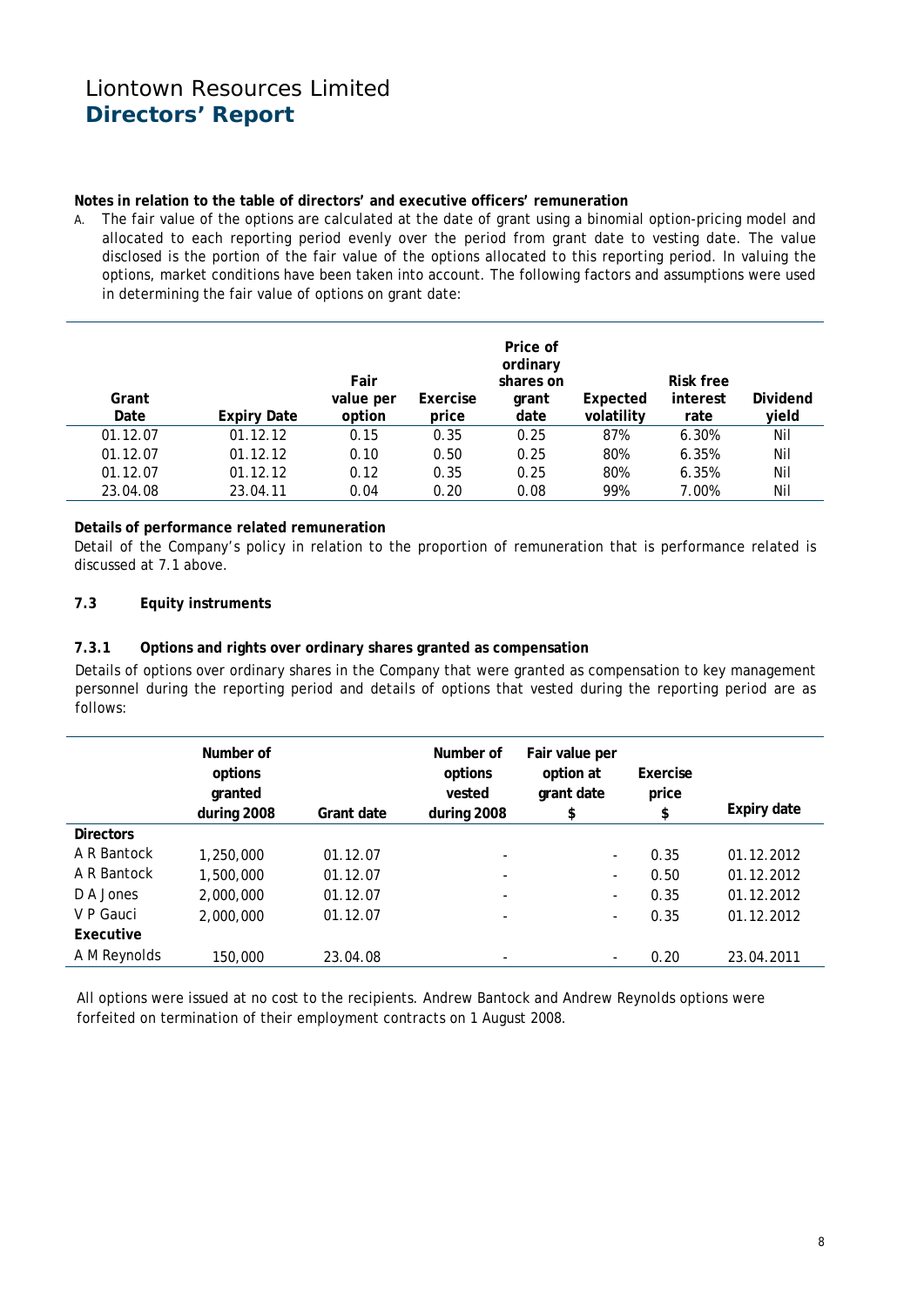## **7.3.2 Exercise of options granted as compensation**

During the reporting year, no shares were issued on the exercise of options previously granted as compensation.

#### **Analysis of options and rights over ordinary shares granted as compensation**

Details of the vesting profile of the options granted as remuneration to each Director of the Company and each of the named Company executives are outlined below.

|                        | Number    | Date granted | % vested in year         | Forfeited in year | Financial year in |
|------------------------|-----------|--------------|--------------------------|-------------------|-------------------|
|                        | granted   |              |                          |                   | which grant vests |
| <b>Directors</b>       |           |              |                          |                   |                   |
| T R B Goyder           | 750,000   | 18.12.06     | 100%                     |                   | 2008              |
| A R Bantock            | 1,250,000 | 18.12.06     | 100%                     |                   | 2008              |
|                        | 1,250,000 | 01.12.07     |                          |                   | 2009              |
|                        | 1,500,000 | 01.12.07     | $\overline{\phantom{a}}$ | -                 | 2010              |
| D A Jones              | 1,000,000 | 01.12.07     |                          |                   | 2009              |
|                        | 1,000,000 | 01.12.07     |                          |                   | 2010              |
| V P Gauci              | 1,000,000 | 01.12.07     |                          |                   | 2009              |
|                        | 1,000,000 | 01.12.07     |                          |                   | 2010              |
| A W Kiernan            | 750,000   | 18.12.06     | 100%                     |                   | 2008              |
| C R Williams           | 750,000   | 18.12.06     | 100%                     |                   | 2008              |
| <b>Former Director</b> |           |              |                          |                   |                   |
| J R McIntyre           | 1,250,000 | 18.12.06     | 100%                     |                   | 2008              |
| Executive              |           |              |                          |                   |                   |
| A M Reynolds           | 75,000    | 23.04.08     |                          |                   | 2009              |
|                        | 75,000    | 23.04.08     |                          |                   | 2010              |
| Former                 |           |              |                          |                   |                   |
| Executive              |           |              |                          |                   |                   |
| R K Hacker             | 500,000   | 18.12.06     | 100%                     |                   | 2008              |

Following the resignation of Andrew Bantock and Andrew Reynolds on 1 August 2008, 2,900,000 options have been forfeited. Subject to shareholder approval at the Company's next General Meeting, the Managing Director, Doug Jones, will receive 3,000,000 options, exercisable at \$0.20 and with a five year term.

The movement during the reporting period, by value, of options over ordinary shares in the Company held by each Company Director and each of the named Company executives is detailed below.

|                  | Granted<br>in year<br>\$ (A) | Value of options<br>Exercised<br>in year<br>\$ (B) | Forfeited in year<br>\$ (C) | <b>Total option value</b><br>in year<br>\$ |
|------------------|------------------------------|----------------------------------------------------|-----------------------------|--------------------------------------------|
| <b>Directors</b> |                              |                                                    |                             |                                            |
| A R Bantock      | 333,215                      |                                                    | $\overline{\phantom{a}}$    | 333,215                                    |
| D A Jones        | 268,899                      |                                                    | ۰                           | 268,899                                    |
| V P Gauci        | 268,899                      |                                                    | -                           | 268,899                                    |
| Executive        |                              |                                                    |                             |                                            |
| A M Reynolds     | 5,580                        |                                                    | $\overline{\phantom{0}}$    | 5,580                                      |

(A) The value of options granted in the year is the fair value of the options calculated at grant date using a binomial option-pricing model. The total value of the options granted is included in the table above. This amount is allocated to remuneration over the vesting period.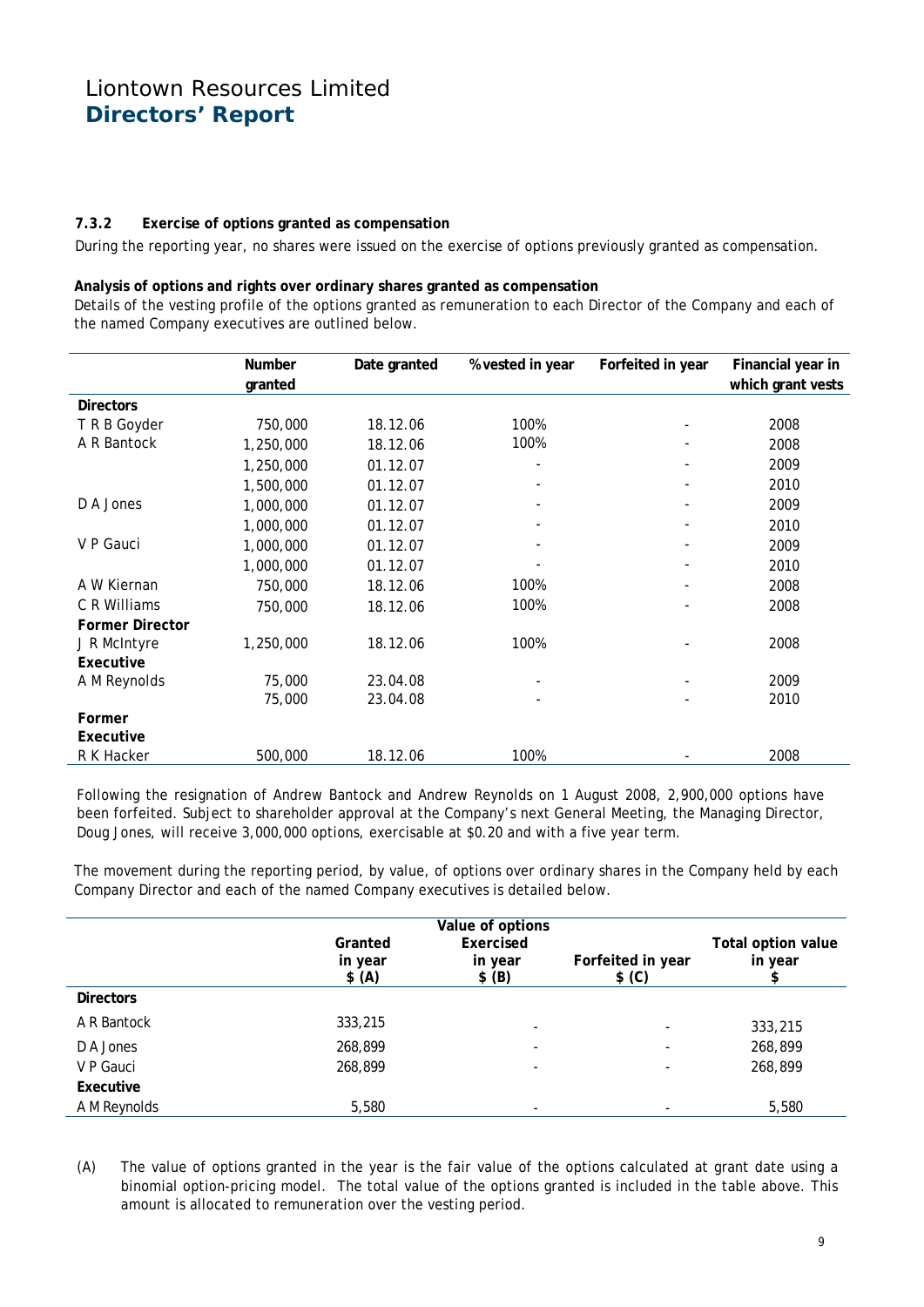- (B) The value of options exercised during the year is calculated as the market price of shares of the Company on ASX as at close of trading on the date the options were exercised after deducting the price paid to exercise the option.
- (C) The value of the options that lapsed during the year represents the benefit foregone and is calculated at the date the option lapsed using a binomial option-pricing model with no adjustments for whether the performance criteria have or have not been achieved.

## **8. Dividends**

No dividends were declared or paid during the period and the Directors recommend that no dividend be paid.

## **9. Events subsequent to reporting date**

On 16 July 2008, the Company received \$1,582,500 in cash on completion of the sale and purchase of the Cowan Nickel Project, Junction South Joint Venture and Logan's Find to Pindan Exploration Company Pty Ltd (a whollyowned subsidiary of Panoramic Resources Limited). A deposit of \$100,000 had been received prior to balance sheet date.

As part of the sale and purchase, Pindan Exploration Company Pty Ltd also subscribed to 2,750,000 shares in Liontown Resources Limited at an issue price of \$0.115 per share, raising \$316,250.

On 1 August 2008, Andrew Bantock resigned as Chief Executive and Managing Director of Liontown Resources. Dr Doug Jones has been appointed as the Company's new Chief Executive and Managing Director.

## **10. Likely developments**

The Company will continue activities in the exploration and evaluation of minerals tenements with the objective of developing a significant minerals business.

## **11. Directors' interests**

The relevant interest of each Director in the shares, rights or options over such instruments issued by the Company and other related bodies corporate, as notified by the Directors to the ASX in accordance with S205G(1) of the Corporations Act 2001, at the date of this report is as follows:

|              | Ordinary shares | Options over<br>ordinary shares |
|--------------|-----------------|---------------------------------|
| T R B Goyder | 18,429,002      | 750,000                         |
| D A Jones    | 60,000          | 2,000,000                       |
| V P Gauci    | 150,000         | 2,000,000                       |
| A W Kiernan  | 460.154         | 750,000                         |
| C R Williams | 100,000         | 750,000                         |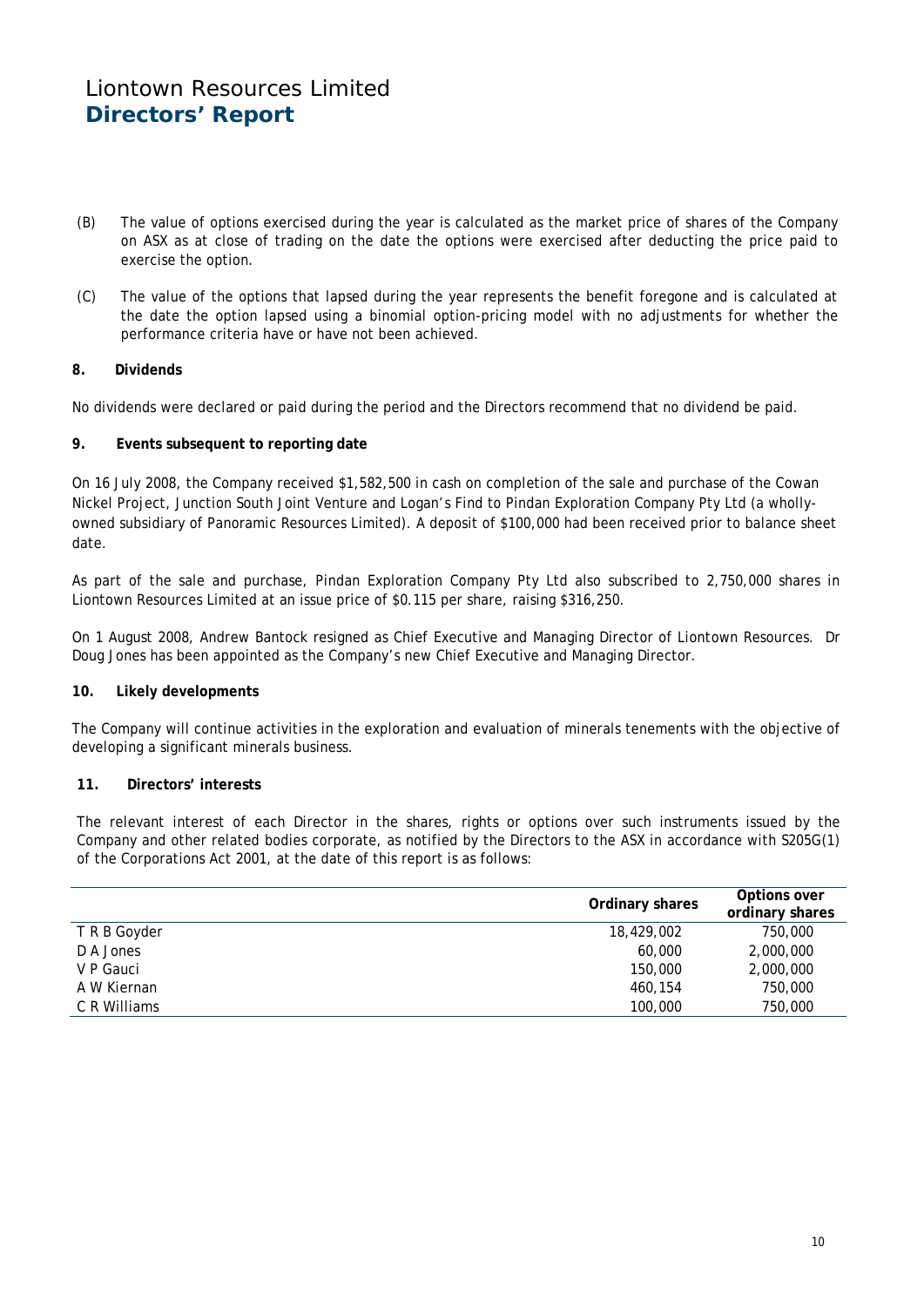## **12. Share options**

## **Options granted to directors and officers of the Company**

During or since the end of the period, the Company granted options for no consideration over unissued ordinary shares in the Company to the following Directors and to the most highly remunerated officers of the Company as part of their remuneration:

|                  | Number of options<br>granted | Exercise price | Expiry date |
|------------------|------------------------------|----------------|-------------|
| <b>Directors</b> |                              |                |             |
| A R Bantock      | 1,250,000                    | 0.35           | 01.12.2012  |
| A R Bantock      | 1,500,000                    | 0.50           | 01.12.2012  |
| D A Jones        | 2,000,000                    | 0.35           | 01.12.2012  |
| V P Gauci        | 2,000,000                    | 0.35           | 01.12.2012  |
| <b>Officer</b>   |                              |                |             |
| R K Hacker       | 500,000                      | 0.20           | 31.07.2013  |
| A M Reynolds     | 150,000                      | 0.20           | 23.04.2011  |

Following the resignation of Andrew Bantock and Andrew Reynolds on 1 August 2008, 2,900,000 options have been forfeited. Subject to shareholder approval at the Company's next General Meeting, Doug Jones will receive 3,000,000 options, exercisable at \$0.20 and with a five year term.

## **Unissued shares under options**

At the date of this report 13,035,000 unissued ordinary shares of the Company are under option on the following terms and conditions:

| Expiry date | Exercise price | Number of shares |
|-------------|----------------|------------------|
| 18.12.2009  | 0.25           | 4,975,000        |
| 31.12.2009  | 0.25           | 1,500,000        |
| 14.07.2010  | 0.225          | 1,250,000        |
| 06.08.2010  | 0.35           | 250,000          |
| 01.11.2010  | 0.35           | 310,000          |
| 23.04.2011  | 0.20           | 250,000          |
| 01.12.2012  | 0.35           | 4,000,000        |
| 31.07.2013  | 0.20           | 500,000          |

These options do not entitle the holder to participate in any share issue of the Company or any other body corporate.

## **Shares issued on exercise of options**

During or since the end of the period, the Company has not issued any ordinary shares as a result of the exercise of options.

## **13. Indemnification and insurance of directors and officers**

The Company has agreed to indemnify all the Directors and officers who have held office of the Company during the year, against all liabilities to another person (other than the Company or a related body corporate) that may arise from their position as Directors and officers of the Company, except where the liability arises out of conduct involving a lack of good faith. The agreement stipulates that the Company will meet the full amount of any such liabilities, including costs and expenses.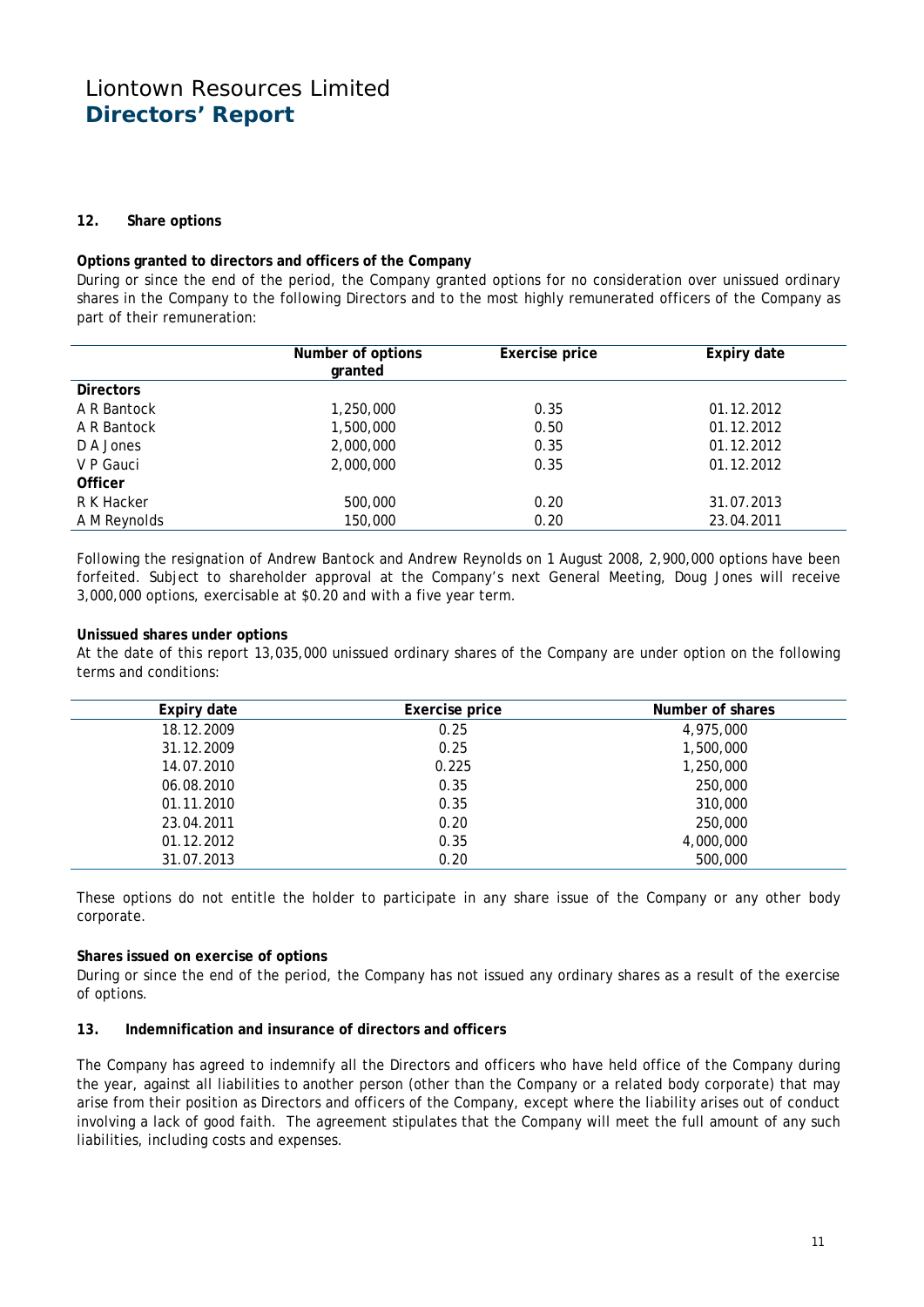During the period the Company paid insurance premiums of \$15,702 in respect of Directors and officers indemnity insurance contracts, for current and former Directors and officers. The insurance premiums relate to:

- costs and expenses incurred by the relevant officers in defending proceedings, whether civil or criminal and whatever their outcome; and
- other liabilities that may arise from their position, with the exception of conduct involving a wilful breach of duty or improper use of information or position to gain a personal advantage.

The amount of insurance paid is included in Directors and executives remuneration on page 8.

## **14. Non-audit services**

During the year HLB Mann Judd, the Company's auditors, performed no other services in addition to their statutory duties.

#### **15. Auditor's independence declaration**

The auditor's independence declaration is set out on page 14 and forms part of the Directors' Report for the year ended 30 June 2008.

This report is made with a resolution of the Directors:

Myou

TIM R B GOYDER Chairman

Dated at Perth the 26<sup>th</sup> day of September 2008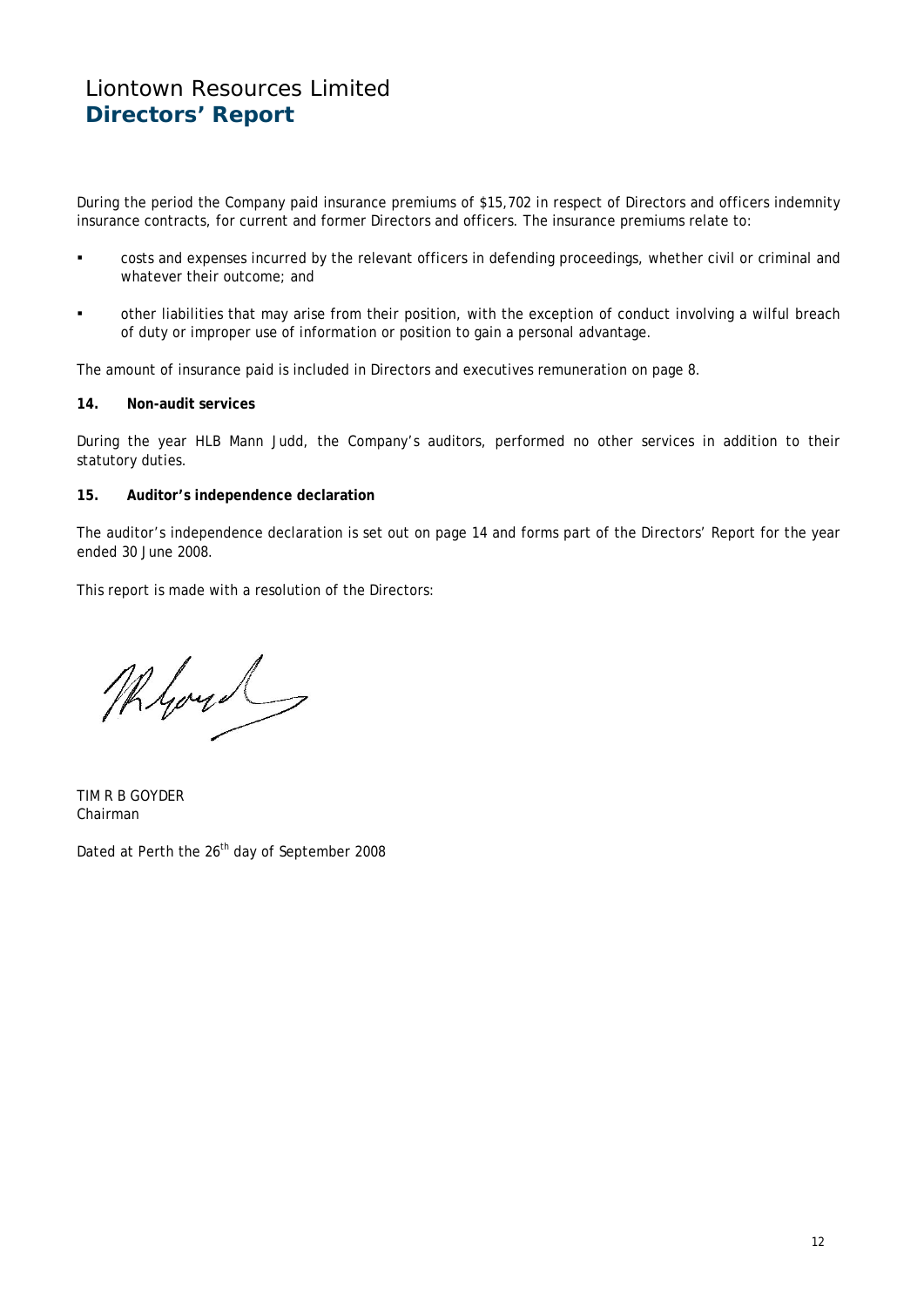

# **Auditor's Independence Declaration**

As lead auditor for the audit of the financial report of Liontown Resources Limited for the year ended 30 June 2008, I declare that to the best of my knowledge and belief, there have been no contraventions of:

- a) the auditor independence requirements of the Corporations Act 2001 in relation to the audit; and
- b) any applicable code of professional conduct in relation to the audit.

This declaration is in respect of Liontown Resources Limited.

**Perth, Western Australia L DI GIALLONARDO L DI GIALLONARDO 26 September 2008 Partner, HLB Mann Judd**

Siallonnes.

HLB Mann Judd (WA Partnership) ABN 22 193 232 714<br>Level 2 15 Rheola Street West Perth 6005 PO Box 263 West Perth 6872 Western Australia. Telephone +61 (08) 9481 0977. Fax +61 (08) 9481 3686.<br>Email: hlb@hlbwa.com.au. Websit

**HLB Mann Judd (WA Partnership) is a member of <b>HLB** International, a world-wide organisation of accounting firms and business advisers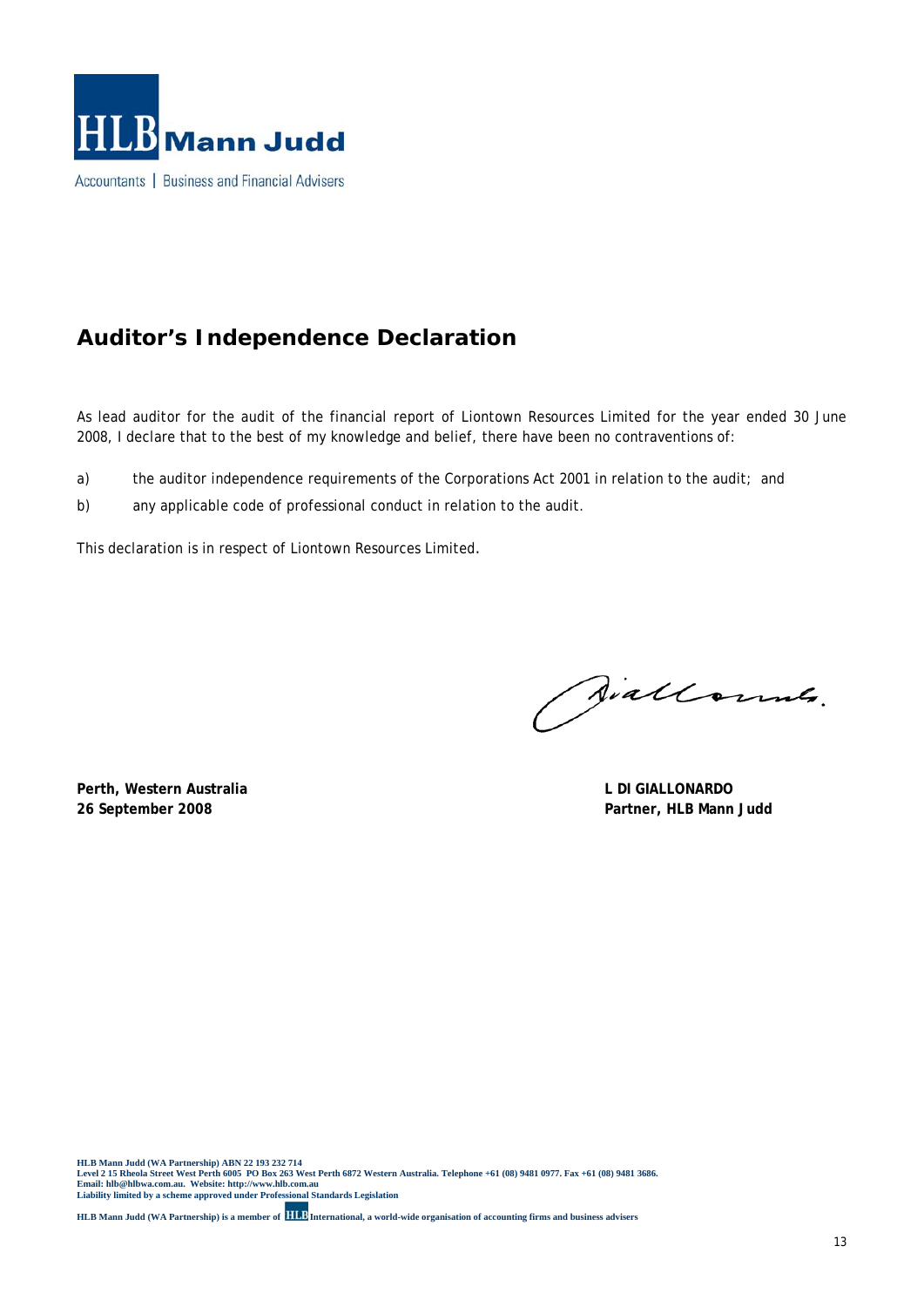# Liontown Resources Limited **Income Statement**

## **For the year ended 30 June 2008**

|                                                                                                                                        | <b>Note</b> | 2008             | 2007             |
|----------------------------------------------------------------------------------------------------------------------------------------|-------------|------------------|------------------|
|                                                                                                                                        |             | \$               | \$               |
| Other income                                                                                                                           | 3           | 180,150          | 133,175          |
| Total income                                                                                                                           |             | 180,150          | 133,175          |
| Impairment losses                                                                                                                      | 4           | (8, 197, 372)    | (1, 892)         |
| Net loss on sale of available-for-sale investments                                                                                     |             | (86, 714)        |                  |
| Exploration costs not capitalised                                                                                                      |             | (320, 962)       | (39, 286)        |
| Corporate administrative expenses                                                                                                      | 5           | (1, 871, 379)    | (963, 814)       |
| Finance costs                                                                                                                          | 8           | (12, 279)        | (5, 387)         |
| Loss before tax                                                                                                                        |             | (10, 308, 556)   | (877, 204)       |
| Income tax expense                                                                                                                     | 9           |                  |                  |
| Loss for the period                                                                                                                    |             | (10, 308, 556)   | (877, 204)       |
| Basic earnings per share attributable to ordinary equity holders<br>Diluted earnings per share attributable to ordinary equity holders | 10<br>10    | (0.12)<br>(0.12) | (0.02)<br>(0.02) |

The income statement is to be read in conjunction with the notes to the financial statements set out on pages 18 to 38.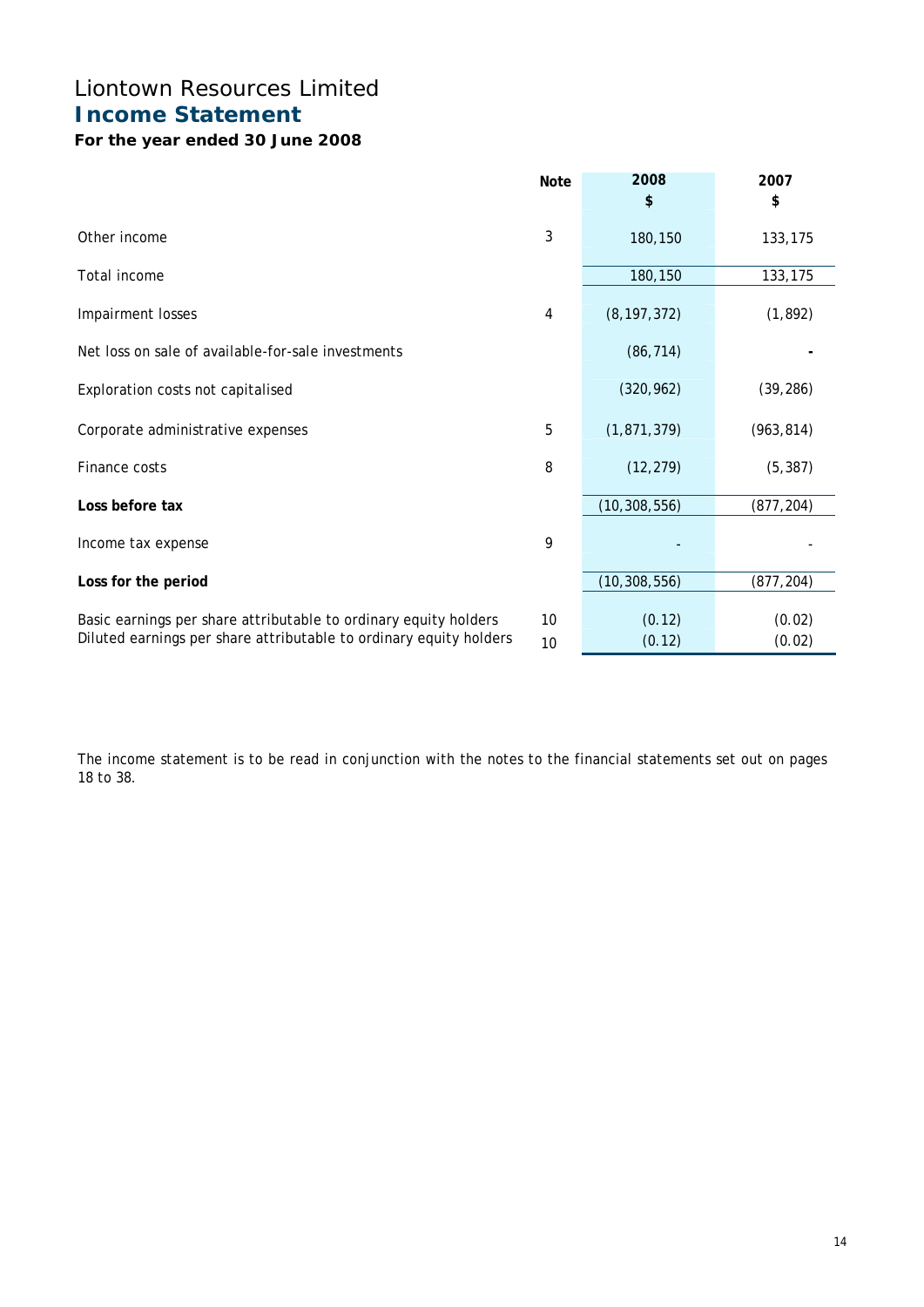# Liontown Resources Limited **Balance Sheet**

**As at 30 June 2008** 

|                                       | <b>Note</b> | 2008           | 2007       |
|---------------------------------------|-------------|----------------|------------|
|                                       |             | \$             | \$         |
| <b>Current assets</b>                 |             |                |            |
| Cash and cash equivalents             | 11          | 735,376        | 3,122,703  |
| Trade and other receivables           | 12          | 99,453         | 798,196    |
| Assets held for sale                  | 13          | 1,682,500      |            |
| <b>Total current assets</b>           |             | 2,517,329      | 3,920,899  |
| Non-current assets                    |             |                |            |
| <b>Financial assets</b>               | 14          | 62,916         | 60,312     |
| Exploration and evaluation assets     | 15          | 5,514,309      | 11,087,435 |
| Property, plant and equipment         | 16          | 391,719        | 153,430    |
| Total non-current assets              |             | 5,968,944      | 11,301,177 |
|                                       |             |                |            |
| <b>Total assets</b>                   |             | 8,486,273      | 15,222,076 |
| <b>Current liabilities</b>            |             |                |            |
| Trade and other payables              | 17          | 502,398        | 656,114    |
| Interest-bearing loans and borrowings | 18          | 46,695         |            |
| Employee benefits                     | 19          | 28,514         | 14,553     |
| <b>Total current liabilities</b>      |             | 577,607        | 670,667    |
|                                       |             |                |            |
| <b>Non-current liabilities</b>        |             |                |            |
| Interest-bearing loans and borrowings | 18          | 96,535         |            |
| <b>Total non-current liabilities</b>  |             | 96,535         |            |
| <b>Total liabilities</b>              |             | 674,142        | 670,667    |
|                                       |             |                |            |
| Net assets                            |             | 7,812,131      | 14,551,409 |
|                                       |             |                |            |
| Equity                                | 20          | 18,016,886     | 14,977,361 |
| Issued capital                        | 20          | (11, 203, 606) | (895, 050) |
| <b>Accumulated losses</b>             | 20          | 998,851        |            |
| Reserves                              |             |                | 469,098    |
| <b>Total equity</b>                   |             | 7,812,131      | 14,551,409 |

The balance sheet is to be read in conjunction with the notes to the financial statements set out on pages 18 to 38.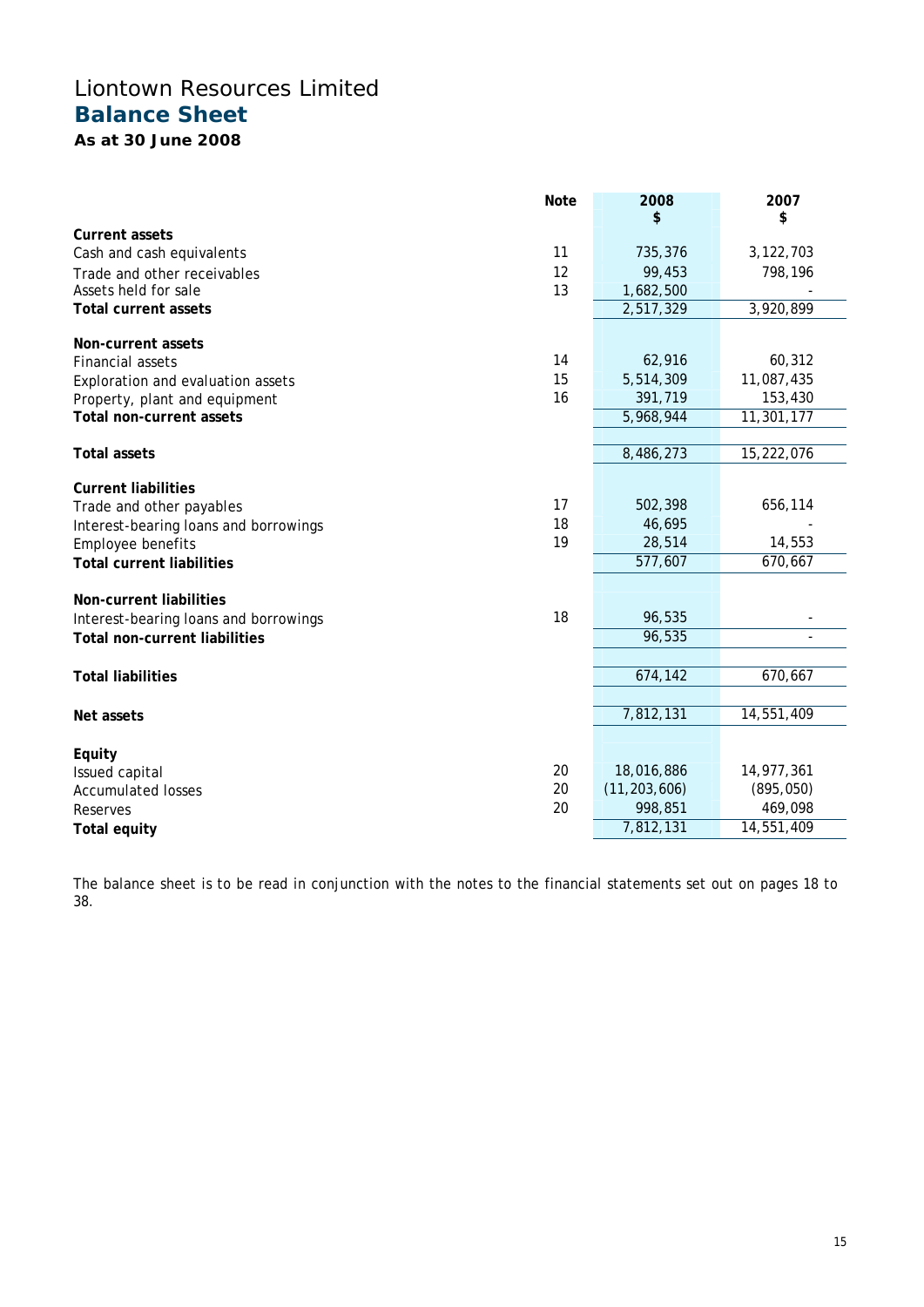# Liontown Resources Limited **Statement of Changes in Equity**

**For the year ended 30 June 2008** 

|                                                          | <b>Note</b> | Share<br>capital | Accumulated<br>losses | Share based<br>payments<br>reserve | <b>Total equity</b> |
|----------------------------------------------------------|-------------|------------------|-----------------------|------------------------------------|---------------------|
|                                                          |             | \$               | \$                    | \$                                 | \$                  |
| Balance at 1 July 2007                                   |             | 14,977,361       | (895, 050)            | 469,098                            | 14,551,409          |
| Issue of fully paid ordinary shares - capital<br>raising |             | 3,199,500        |                       | $\sim$                             | 3,199,500           |
| <b>Transaction costs</b>                                 |             | (159, 975)       |                       | Ξ.                                 | (159, 975)          |
| Share options vested                                     |             |                  | Ξ.                    | 529,753                            | 529,753             |
| Loss for the period                                      |             | $\blacksquare$   | (10, 308, 556)        | $\overline{\phantom{a}}$           | (10, 308, 556)      |
| Balance at 30 June 2008                                  | 20          | 18,016,886       | (11, 203, 606)        | 998,851                            | 7,812,131           |
|                                                          |             |                  |                       | Share based                        |                     |

|                                                                  | <b>Note</b> | Share<br>capital | Accumulated<br>payments<br>losses<br>reserve |         | <b>Total equity</b> |
|------------------------------------------------------------------|-------------|------------------|----------------------------------------------|---------|---------------------|
|                                                                  |             | \$               | \$                                           | \$      | \$                  |
| Balance at 1 July 2006                                           |             | $\overline{2}$   | (17, 846)                                    |         | (17, 844)           |
| Issue of fully paid ordinary shares -<br>tenement acquisition    |             | 3,400,000        |                                              |         | 3,400,000           |
| Issue of fully paid ordinary shares - initial<br>public offering |             | 7,000,000        |                                              |         | 7,000,000           |
| Issue of fully paid ordinary shares - share<br>conversion        |             | 5,400,002        |                                              |         | 5,400,002           |
| <b>Transaction costs</b>                                         |             | (822, 643)       |                                              |         | (822, 643)          |
| Share options vested                                             |             |                  |                                              | 469,098 | 469,098             |
| Loss for the period                                              |             |                  | (877, 204)                                   |         | (877, 204)          |
| Balance at 30 June 2007                                          | 20          | 14,977,361       | (895,050)                                    | 469,098 | 14,551,409          |

The statement of changes in equity is to be read in conjunction with the notes to the financial statements set out on pages 19 to 38.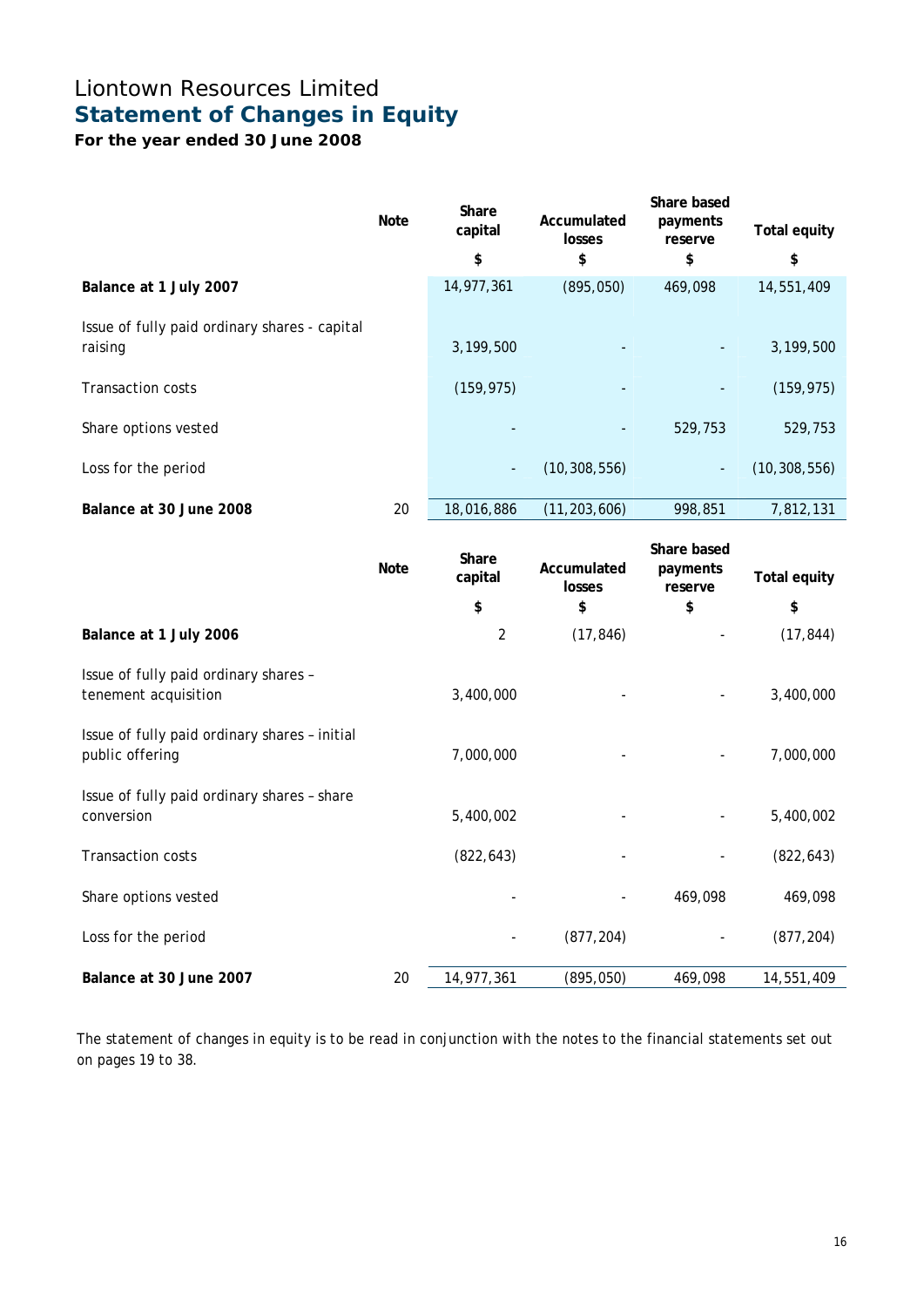# Liontown Resources Limited **Cash Flow Statement**

## **For the year ended 30 June 2008**

|                                                               | <b>Note</b> | 2008<br>\$    | 2007<br>\$  |
|---------------------------------------------------------------|-------------|---------------|-------------|
| Cash flows from operating activities                          |             |               |             |
| Cash paid to suppliers and employees                          |             | (1, 194, 851) | (521, 950)  |
| Interest paid                                                 |             |               | (5, 141)    |
| Interest received                                             |             | 130,559       | 132,998     |
| Other                                                         |             | (85, 991)     |             |
| Net cash used in operating activities                         | 23          | (1, 150, 283) | (394, 093)  |
| Cash flows from investing activities                          |             |               |             |
| Proceeds from sale of property, plant and equipment           |             | 31,091        |             |
| Proceeds from sale of investments                             |             | 533,286       |             |
| Deposit received on sale of exploration and evaluation assets |             | 100,000       |             |
| Payments for exploration and evaluation                       |             | (4,676,720)   | (2,584,063) |
| Acquisition of property, plant and equipment                  |             | (215, 637)    | (144, 917)  |
| Net cash used in investing activities                         |             | (4, 227, 980) | (2,728,980) |
| Cash flows from financing activities                          |             |               |             |
| Net proceeds from issue of shares                             |             | 3,039,525     | 6,336,340   |
| Lodgement of bank guarantee and security deposits             |             | (1,000)       | (60, 312)   |
| Proceeds from borrowings                                      |             |               | 296,074     |
| Repayment of borrowings                                       |             | (47, 589)     | (328, 104)  |
| Net cash from financing activities                            |             | 2,990,936     | 6,243,998   |
| Net increase/ (decrease) in cash and cash equivalents         |             | (2, 387, 327) | 3,120,925   |
| Cash and cash equivalents at the beginning of the period      |             | 3,122,703     | 1,778       |
| Cash and cash equivalents at 30 June                          | 11          | 735,376       | 3,122,703   |

The cash flow statement is to be read in conjunction with the notes to the financial statements set out on pages 19 to 38.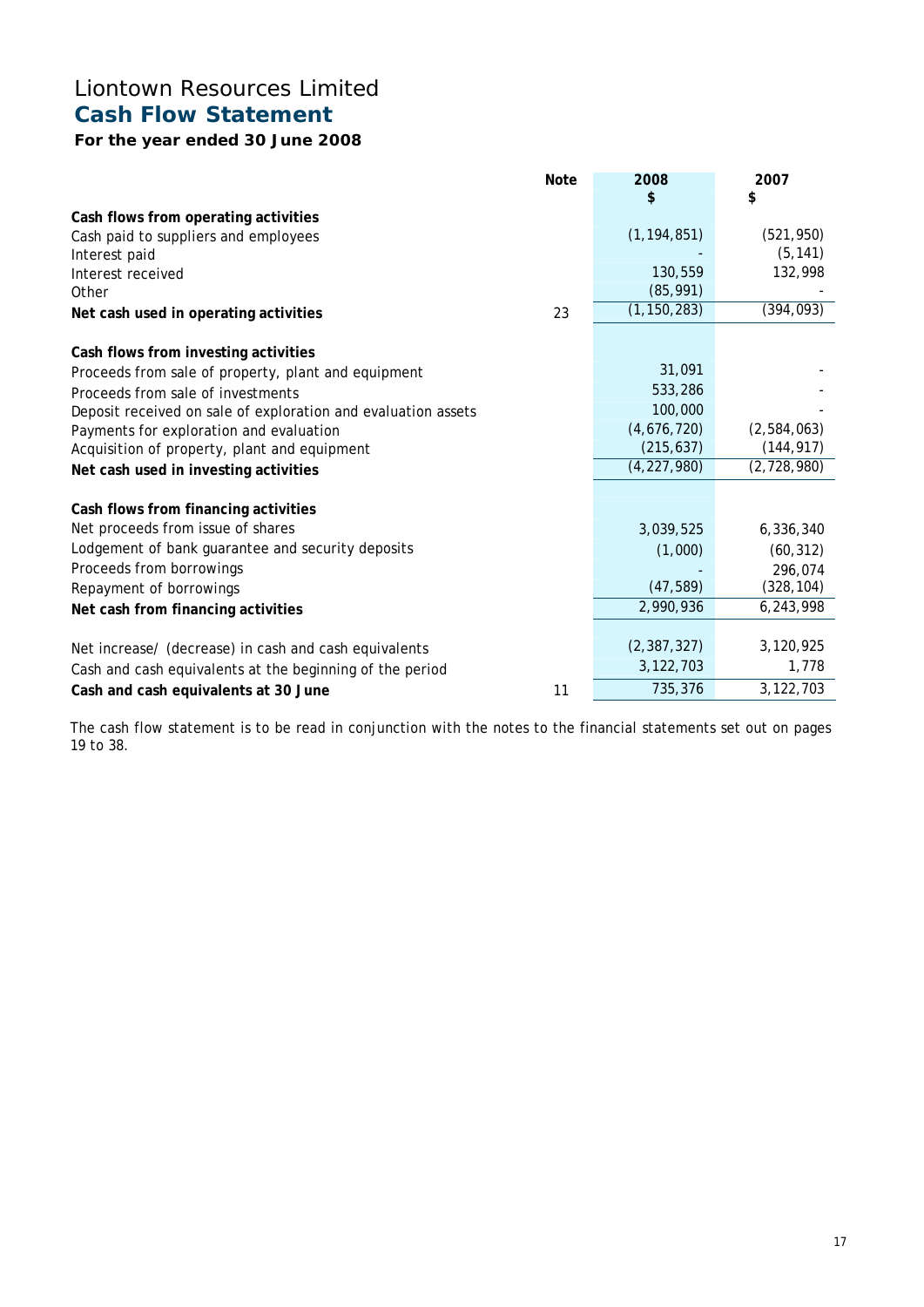## **For the year ended 30 June 2008**

## **1. Significant accounting policies**

Liontown Resources is an ASX listed public company domiciled in Australia at Level 2, 1292 Hay Street, West Perth, Western Australia. The financial report of the Company is for the year ended 30 June 2008.

The financial report was authorised for issue by the Directors on the 26<sup>th</sup> day of September 2008.

#### **(a) Statement of compliance**

The financial report complies with Australian Accounting Standards, which include Australian equivalents to International Financial Reporting Standards ('AIFRS'). Compliance with AIFRS ensures that the financial report, comprising the financial statements and notes thereto, complies with International Financial Reporting Standards ('IFRS').

## **(b) Basis of preparation**

The financial report is a general-purpose financial report, which has been prepared in accordance with the requirements of the Corporations Act 2001, Accounting Standards and Interpretations and complies with other requirements of the law. The financial report has also been prepared on a historical cost basis, except for derivative financial instruments and available-for-sale investments, which have been measured at fair value. The financial report is presented in Australian dollars.

In the year ended 30 June 2008, the Company has reviewed all of the new and revised Standards and Interpretations issued by the AASB that are relevant to its operations and effective for annual reporting periods beginning on or after 1 July 2007. It has been determined by the Company that there is no impact, material or otherwise, of the new and revised Standards and Interpretations on its business and, therefore, no change is necessary to its accounting policies.

## **(c) Significant accounting judgements, estimates and assumptions**

The financial statements are prepared on a going concern basis.

At balance date, the Company had an excess of current assets over current liabilities of \$1,939,722. Subsequent to balance date, the Company has raised \$316,250 via a share placement to Pindan Exploration Company Pty Ltd.

Notwithstanding the positive working capital position at balance date and increase in cash reserves subsequent to balance date as noted above, the Company has forecast that it will need to seek additional funding in the coming year in order to meet its operating expenditure and planned exploration expenditure for the next twelve months from the date of signing these financial statements. These arrangements may include a further capital raising or entering into the sale or joint venture of assets.

Any inability to raise further funding through a capital raising or entering into the sale or joint venture of assets may have a material adverse effect on the Company's ability to continue as a going concern. The financial statements do not include any adjustments relating to the recoverability and classification of recorded asset amounts or to the amounts and classification of liabilities that might be necessary if the Company does not continue as a going concern.

The preparation of a financial report in conformity with Australian Accounting Standards requires management to make judgements, estimates and assumptions that affect the application of policies and reported amounts of assets and liabilities, income and expenses. The estimates and associated assumptions are based on historical experience and various other factors that are believed to be reasonable under the circumstances, the results of which form the basis of making the judgements about carrying values of assets and liabilities that are not readily apparent from other sources. Actual results may differ from these estimates. These accounting policies have been consistently applied by the Company.

The key estimates and assumptions that have a significant risk of causing a material adjustment to the carrying amounts of certain assets and liabilities within the next annual reporting period are:

## **(i) Recoverability of exploration expenditure**

The carrying amount of exploration and evaluation expenditure is dependent on the future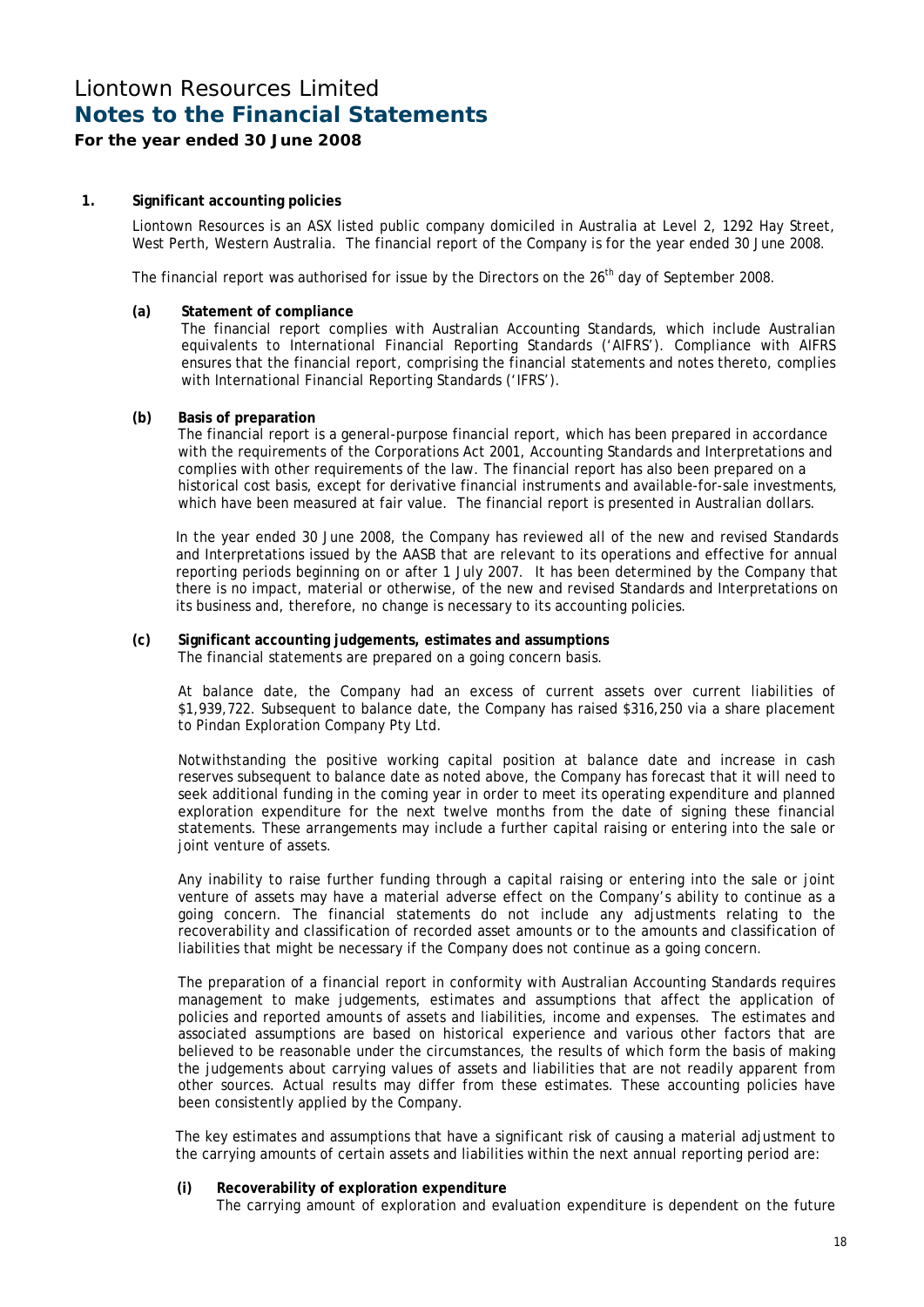## **For the year ended 30 June 2008**

successful outcome from exploration activity or alternatively the sale of the respective areas of interest.

#### **(ii) Shared-based payment transactions**

The Company measures the cost of equity-settled share-based payments at fair value at the grant date using a binomial formula taking into account the terms and conditions upon which the instruments were granted.

## **(d) Segment reporting**

A segment is a distinguishable component of the Company that is engaged either in providing products or services (business segment), or in providing products or services within a particular economic environment (geographical segment), which is subject to risks and rewards that are different from those of other segments.

## **(e) Revenue recognition**

Revenue is recognised to the extent that it is probable that the economic benefits will flow to the Company and the revenue can be reliably measured.

#### **(i) Sale of goods**

Revenue is recognised when the significant risks and rewards of ownership of the goods have passed to the buyer and the costs incurred or to be incurred in respect of the transaction can be reliably measured. Risks and rewards of ownership are considered passed to the buyer at the time of delivery of the goods to the buyer.

#### **(ii) Services rendered**

Revenue from services rendered is recognised in the income statement in proportion to the stage of completion of the transaction at the balance sheet date. The stage of completion is assessed by reference to surveys of work performed. No revenue is recognised if there are significant uncertainties regarding recovery of the consideration due, the costs incurred or to be incurred cannot be measured reliably.

## **(iii) Interest received**

Interest income is recognised in the income statement as it accrues, using the effective interest method. The interest expense component of finance lease payments is recognised in the income statement using the effective interest method.

## **(f) Expenses**

## **(i) Operating lease payments**

Payments made under operating leases are recognised in the income statement on a straight-line basis over the term of the lease. Lease incentives received are recognised in the income statement as an integral part of the total lease expense and spread over the lease term.

## **(ii) Finance lease payments**

Minimum lease payments are apportioned between the finance charge and the reduction of the outstanding liability. The finance charge is allocated to each period during the lease term so as to produce a constant periodic rate of interest on the remaining balance of the liability.

## **(iii) Financing costs**

Financing costs comprise interest payable on borrowings calculated using the effective interest method and interest receivable on funds invested.

#### **(g) Depreciation**

Depreciation is charged to the income statement on a diminishing value basis over the estimated useful lives of each part of an item of property, plant and equipment. Land is not depreciated. The estimated useful lives in the current and comparative periods are as follows:

- plant and equipment 7%-40%
- fixtures and fittings 11%-22%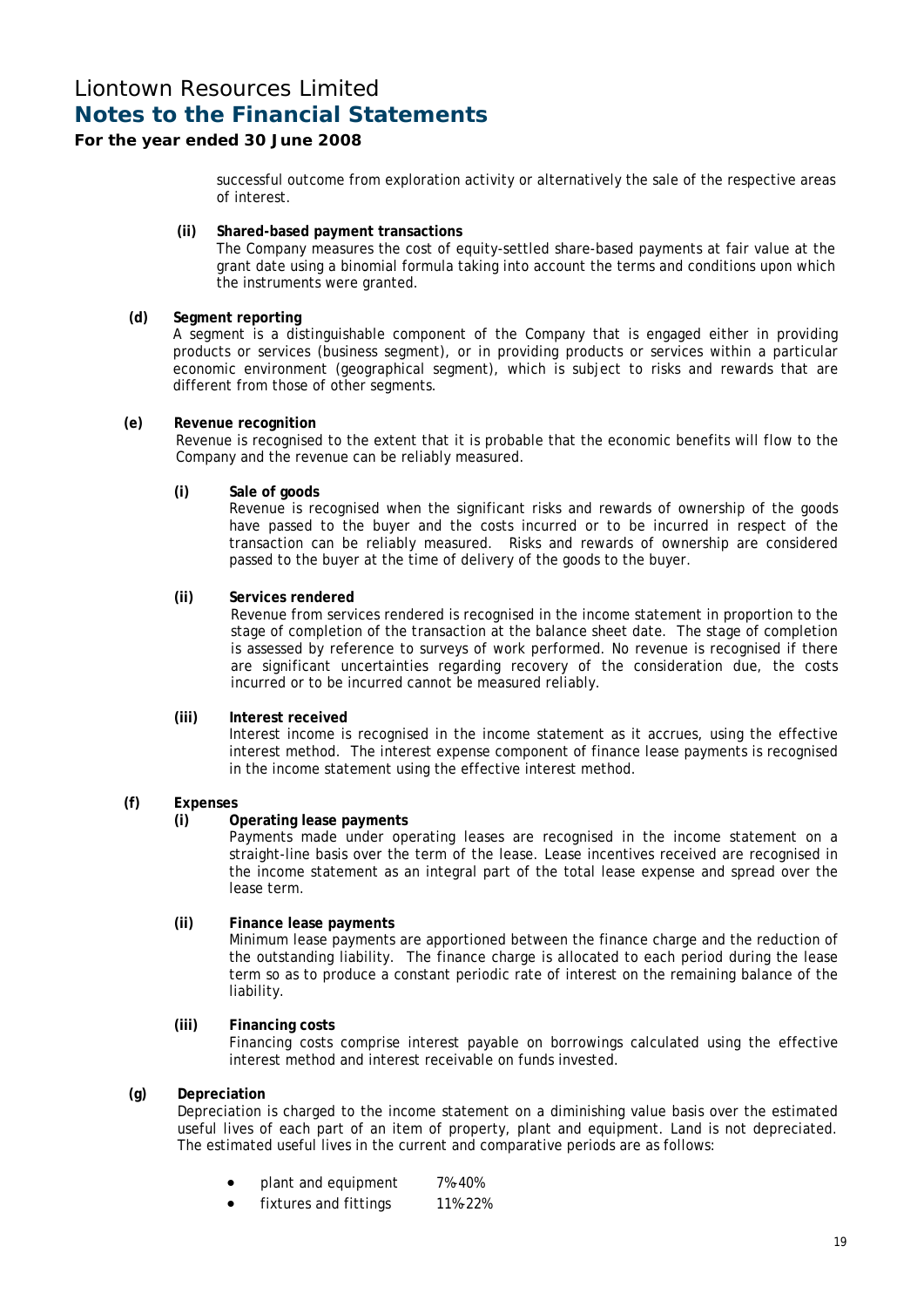## **For the year ended 30 June 2008**

## • motor vehicles 18.75%

The residual value, if not insignificant, is reassessed annually.

#### **(h) Income tax**

Income tax in the income statement comprises current and deferred tax. Income tax is recognised in the income statement except to the extent that it relates to items recognised directly in equity, in which case it is recognised in equity.

Current tax is the expected tax payable on the taxable income for the year, using tax rates enacted or substantively enacted at the balance sheet date, and any adjustment to tax payable in respect of previous years.

Deferred tax is provided using the balance sheet liability method, providing for temporary differences between the carrying amounts of assets and liabilities for financial reporting purposes and the amounts used for taxation purposes. The amount of deferred tax provided is based on the expected manner of realisation or settlement of the carrying amount of assets and liabilities, using tax rates enacted or substantively enacted at the balance sheet date.

A deferred tax asset is recognised only to the extent that it is probable that future taxable profits will be available against which the asset can be utilised. Deferred tax assets are reduced to the extent that it is no longer probable that the related tax benefit will be realised.

## **(i) Goods and Services Tax**

Revenue, expenses and assets are recognised net of the amount of goods and services tax ('GST'), except where the amount of GST incurred is not recoverable from the taxation authority. In these circumstances, the GST is recognised as part of the cost of acquisition of the asset or as part of the expense.

Receivables and payables are stated with the amount of GST included. The net amount of GST recoverable from, or payable to, the Australian Taxation Office ('ATO') is included as a current asset or liability in the balance sheet.

Cash flows are included in the cash flow statement on a gross basis. The GST components of cash flows arising from investing and financing activities which are recoverable from, or payable to, the ATO are classified as operating cash flows.

## **(j) Impairment**

At each reporting date, the Company assesses whether there is any indication that an asset may be impaired. Where an indicator of impairment exists, the Company makes a formal estimate of recoverable amount. Where the carrying amount of an asset exceeds its recoverable amount the asset is considered impaired and is written down to its recoverable amount.

Recoverable amount is the greater of fair value less costs to sell and value in use. Value in use is the present value of the future cash flows expected to be derived from the asset or cash generating unit. In estimating value in use, a pre-tax discount rate is used which reflects current market assessments of the time value of money and the risks specific to the asset. For an asset that does not generate largely independent cashflows, the recoverable amount is determined for the cash generating unit to which the asset belongs.

Impairment losses are recognised in the income statement unless the asset has previously been revalued, in which case the impairment loss is recognised as a reversal to the extent of that previous revaluation with any excess recognised through the income statement. Receivables with a short duration are not discounted.

## **(k) Cash and cash equivalents**

Cash and cash equivalents comprise cash balances and call deposits with an original maturity of six months or less. Bank overdrafts that are repayable on demand and form an integral part of the Company's cash management are included as a component of cash and cash equivalents for the purpose of the cash flow statement.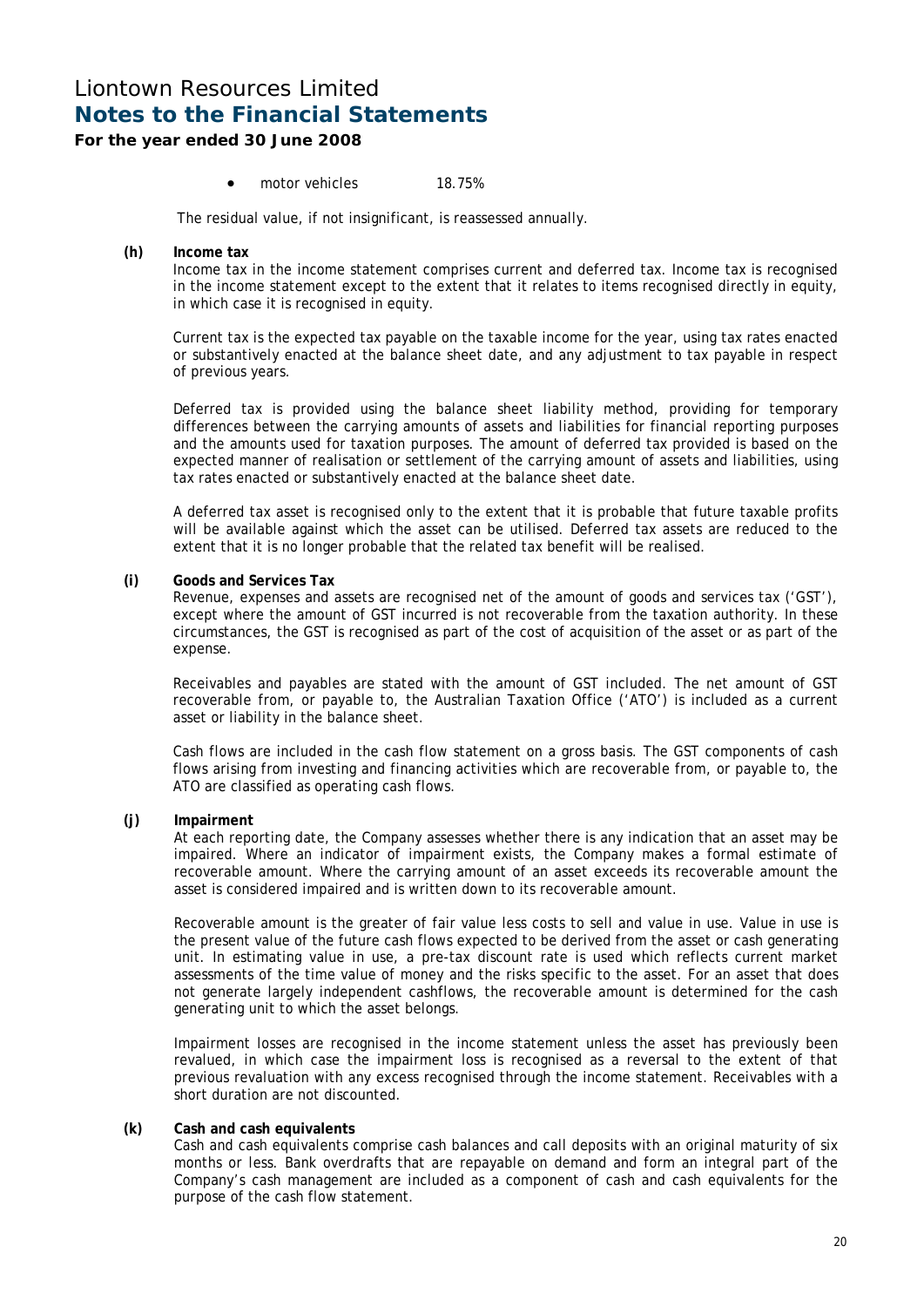## **For the year ended 30 June 2008**

**(l) Trade and other receivables**  Trade and other receivables are stated at cost less impairment losses (see accounting policy (j)).

#### **(m) Non-current assets held for sale and discontinued operations**

Immediately before classification as held for sale, the measurement of the assets (and all assets and liabilities in a disposal group) is brought up to date in accordance with applicable AIFRS. Then, on initial classification as held for sale, non-current assets and disposal groups are recognised at the lower of carrying amount and fair value less costs to sell.

Impairment losses on initial classification as held for sale are included in profit or loss, even when there is a revaluation. The same applies to gains and losses on subsequent re-measurement.

A discontinued operation is a component of the Company's business that represents a separate major line of business or geographical area of operations or is a subsidiary acquired exclusively with a view to resale.

Classification as a discontinued operation occurs upon disposal or when the operation meets the criteria to be classified as held for sale, if earlier. A disposal group that is to be abandoned also may qualify.

## **(n) Plant and equipment**

Plant and equipment is stated at cost less accumulated depreciation and any accumulated impairment losses. Such cost includes the cost of replacing parts that are eligible for capitalisation when the cost of replacing the parts is incurred.

The assets' residual values, useful lives and amortisation methods are reviewed, and adjusted if appropriate, at each financial year end.

An item of plant and equipment is derecognised upon disposal or when no further future economic benefits are expected from its use or disposal.

Any gain or loss arising on de-recognition of the asset (calculated as the difference between the net disposal proceeds and the carrying amount of the asset) is included in profit or loss in the year the asset is derecognised.

## **(o) Financial assets**

Financial assets in the scope of AASB 139 *Financial Instruments: Recognition and Measurement* are classified as either financial assets at fair value through profit or loss, loans and receivables, heldto-maturity investments, or available-for-sale investments, as appropriate. When financial assets are recognised initially, they are measured at fair value, plus, in the case of investments not at fair value, through profit or loss, directly attributable transactions costs. The Company determines the classification of its financial assets after initial recognition and, when allowed and appropriate, reevaluates this designation at each financial year end.

## **(i) Financial assets at fair value through profit or loss**

 Financial assets classified as held for trading are included in the category 'financial assets at fair value through profit or loss'. Financial assets are classified as held for trading if they are acquired for the purpose of selling in the near term. Derivatives are also classified as held for trading unless they are designated as effective hedging instruments. Gains or losses on investments held for trading are recognised in profit or loss.

## **(ii) Held-to-maturity investments**

If the Company has the positive intent and ability to hold debt securities to maturity, then they are classified as held-to-maturity. Held-to-maturity investments are measured at amortised cost using the effective interest method, less any impairment losses.

## **(iii) Loans and receivables**

 Loans and receivables are non-derivative financial assets with fixed or determinable payments that are not quoted in an active market. Such assets are carried at amortised cost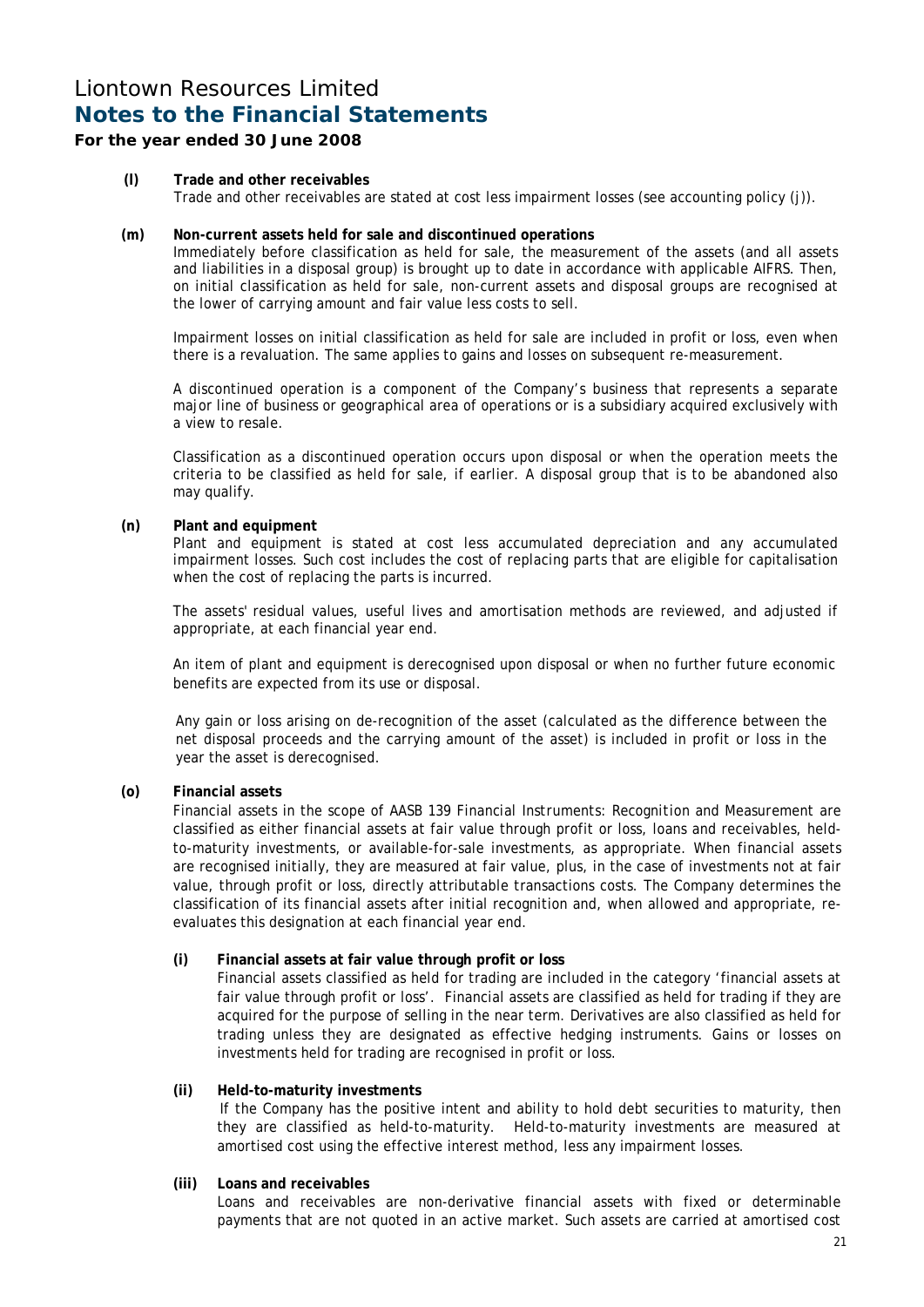## **For the year ended 30 June 2008**

using the effective interest method. Gains and losses are recognised in profit or loss when the loans and receivables are derecognised or impaired, as well as through the amortisation process.

## **(iv) Available-for-sale investments**

 Available-for-sale investments are those non-derivative financial assets that are designated as available-for-sale or are not classified as any of the three preceding categories. After initial recognition available-for sale investments are measured at fair value with gains or losses being recognised as a separate component of equity until the investment is derecognised or until the investment is determined to be impaired, at which time the cumulative gain or loss previously reported in equity is recognised in profit or loss.

 The fair value of investments that are actively traded in organised financial markets is determined by reference to quoted market bid prices at the close of business on the balance sheet date. For investments with no active market, fair value is determined using valuation techniques. Such techniques include using recent arm's length market transactions; reference to the current market value of another instrument that is substantially the same; discounted cash flow analysis and option pricing models.

## **(p) Exploration, Evaluation, Development and Tenement Acquisition Costs**

Exploration, evaluation, development and tenement acquisition costs in relation to separate areas of interest for which rights of tenure are current, are capitalised in the period in which they are incurred and are carried at cost less accumulated impairment losses. The cost of acquisition of an area of interest and exploration expenditure relating to that area of interest is carried forward as an asset in the balance sheet so long as the following conditions are satisfied:

- 1) the rights to tenure of the area of interest are current; and
- 2) at least one of the following conditions is also met:
	- (i) the exploration and evaluation expenditures are expected to be recouped through successful development and exploitation of the area of interest, or alternatively, by its sale; or
	- (ii) exploration and evaluation activities in the area of interest have not at the reporting date reached a stage which permits a reasonable assessment of the existence or otherwise of economically recoverable reserves, and active and significant operations in, or in relation to, the area of interest are continuing.

Exploration and evaluation expenditure is assessed for impairment when facts and circumstances suggest that their carrying amount exceeds their recoverable amount. Where this is the case an impairment loss is recognised. Should a project or an area of interest be abandoned, the expenditure will be written off in the period in which the decision is made. Where a decision is made to proceed with development, accumulated expenditure will be amortised over the life of the reserves associated with the area of interest once mining operations have commenced.

## **(q) Trade and other payables**

Trade and other payables are stated at cost.

## **(r) Interest-bearing loans and borrowings**

All loans and borrowings are initially recognised at the fair value of the consideration received less directly attributable transaction costs.

After initial recognition, interest bearing loans and borrowings are subsequently measured at amortised cost using the effective interest method.

Gains and losses are recognised in profit and loss when the liabilities are derecognised.

**(i) Leases** 

Finance leases, which transfer substantially all the risks and benefits incidental to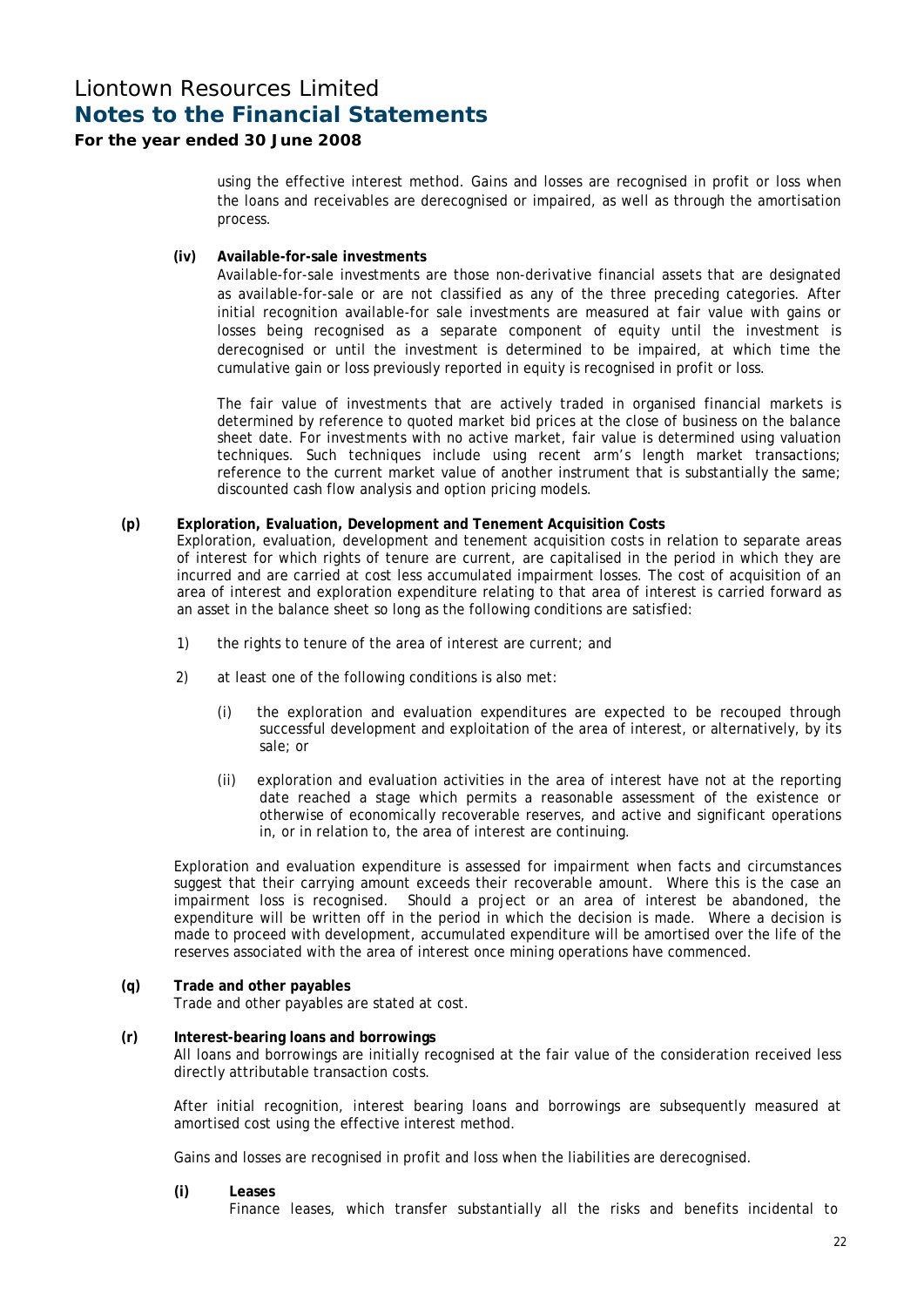## **For the year ended 30 June 2008**

ownership of the leased item, are capitalised at the inception of the lease at the fair value of the leased property or, if lower, at the present value of minimum lease payments.

#### **(s) Employee benefits**

#### **(i) Superannuation**

Obligations for contributions to defined contribution pension plans are recognised as an expense in the income statement as incurred.

## **(ii) Share-based payment transactions**

The Company provides benefits to employees (including Directors) in the form of sharebased payment transactions, whereby employees render services in exchange for shares or rights over shares ('equity-settled transactions').

The Company currently provides benefits under an Employee Share Option Plan.

The cost of these equity-settled transactions with employees and Directors is measured by reference to the fair value at the date at which they are granted.

In valuing equity-settled transactions, no account is taken of any performance conditions, other than conditions linked to the price of the shares of the Company ('market conditions'). The cost of equity-settled transactions is recognised, together with a corresponding increase in equity, over the period in which the performance conditions are fulfilled, ending on the date on which the relevant employees become fully entitled to the award ('vesting date').

The cumulative expense recognised for equity-settled transactions at each reporting date until vesting date reflects:

- (i) the extent to which the vesting period has expired; and
- (ii) the number of awards that, in the opinion of the Directors, will ultimately vest. This opinion is formed based on the best available information at balance date. No adjustment is made for the likelihood of market performance conditions being met as the effect of these conditions is included in the determination of fair value at grant date.

No expense is recognised for awards that do not ultimately vest, except for awards where vesting is conditional upon a market condition.

Where the terms of an equity-settled award are modified, as a minimum, an expense is recognised as if the terms had not been modified. In addition, an expense is recognised for any increase in the value of the transaction as a result of the modification, as measured at the date of modification.

Where an equity-settled award is cancelled, it is treated as if it had vested on the date of cancellation, and any expense not yet recognised for the award is recognised immediately. However, if a new award is substituted for the cancelled award, and designated as a replacement award on the date that it is granted, the cancelled and new award are treated as if they were a modification of the original award, as described in the previous paragraph.

The dilutive effect, if any, of outstanding options is reflected as additional share dilution in the computation of earnings per share.

## **(iii) Wages, salaries, annual leave, sick leave and non-monetary benefits**

Liabilities for employee benefits for wages, salaries, annual leave and sick leave represent present obligations resulting from employees' services provided to reporting date, calculated at undiscounted amounts based on remuneration wage and salary rates that the Company expects to pay as at reporting date including related on-costs, such as, workers compensation insurance and payroll tax.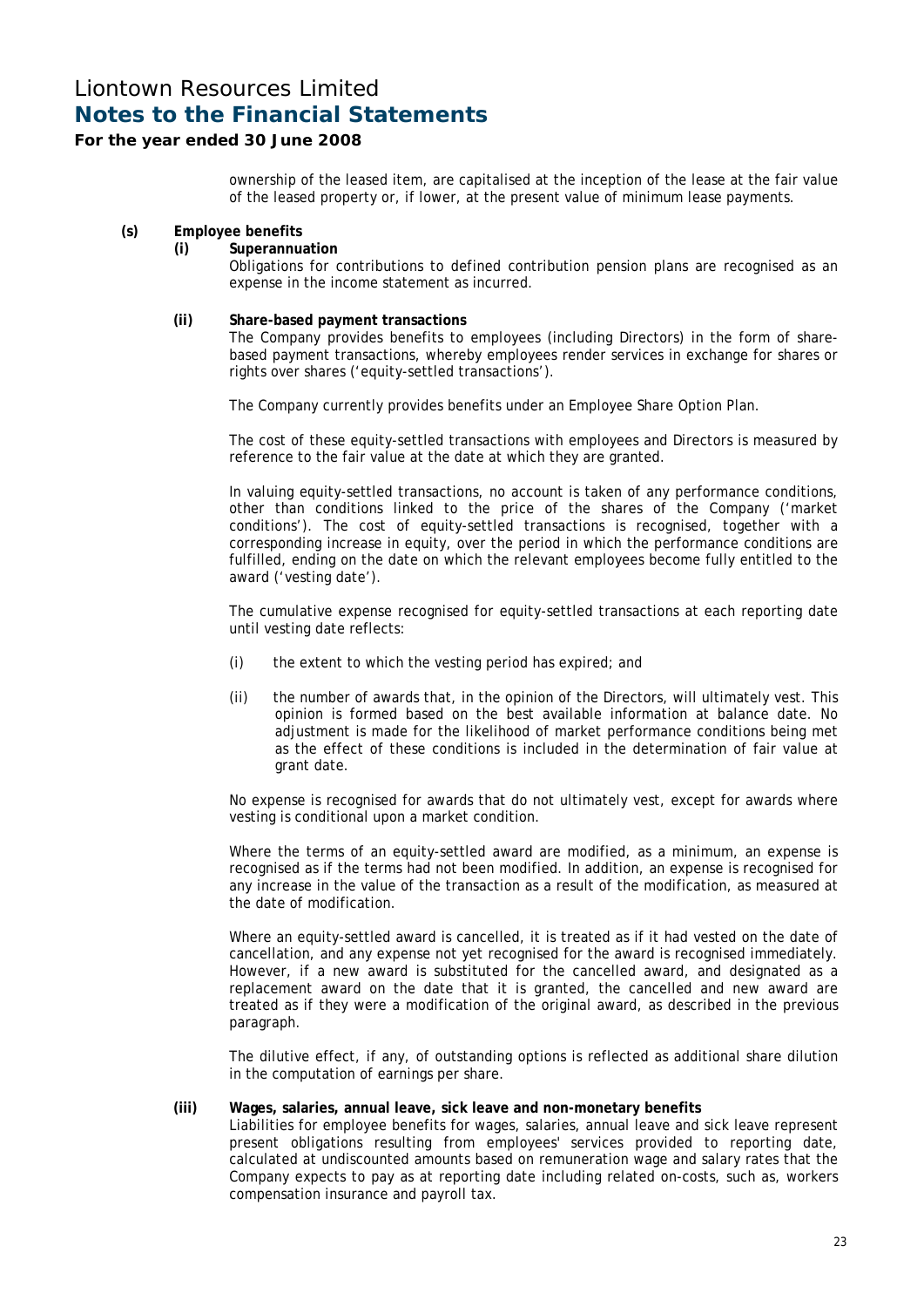## **For the year ended 30 June 2008**

## **(t) Provisions**

A provision is recognised in the balance sheet when the Company has a present legal or constructive obligation as a result of a past event, and it is probable that an outflow of economic benefits will be required to settle the obligation. If the effect is material, provisions are determined by discounting the expected future cash flows at a pre-tax rate that reflects current market assessments of the time value of money and, when appropriate, the risks specific to the liability.

## **(u) Share capital**

**(i) Ordinary share capital** 

Ordinary shares and partly paid shares are classified as equity.

#### **(ii) Transaction costs**

 Transaction costs of an equity transaction are accounted for as a deduction from equity, net of any related income tax benefit.

## **2. Segment reporting**

The Company currently only operates in one business segment and one geographical segment being the mining and exploration industry in Australia.

## **3. Other Income**

|    |                                                      | Note | 2008        | 2007    |
|----|------------------------------------------------------|------|-------------|---------|
|    |                                                      |      | \$          | \$      |
|    | Interest received                                    |      | 132,223     | 133,175 |
|    | Corporate and administration fees                    |      | 17,249      |         |
|    | Gain on sale of plant and equipment                  |      | 19,406      |         |
|    | Other                                                |      | 11,272      |         |
|    |                                                      |      | 180,150     | 133,175 |
|    |                                                      |      |             |         |
| 4. | Impairment losses                                    |      |             |         |
|    |                                                      |      |             |         |
|    | Impairment loss on assets held for sale              | 13   | 3,298,676   | 1,892   |
|    | Impairment loss on exploration and evaluation assets | 15   | 4,898,696   |         |
|    |                                                      |      | 8, 197, 372 | 1,892   |
|    |                                                      |      |             |         |

## **Assets held for sale**

On 16 July 2008, the Company completed an agreement to sell its interest in the Cowan Nickel Project, Junction South Project and Logan's Find Project to Pindan Exploration Company Pty Ltd (a wholly-owned subsidiary of Panoramic Resources Limited) for \$1,682,500.

Prior to entering the agreement to sell the abovementioned projects, the assets were recorded as exploration and evaluation assets totalling \$4,981,176. An impairment loss of \$3,298,676 has been recorded to recognise the difference between the carrying value and the eventual sale proceeds of \$1,682,500 (refer to note 13).

## **Exploration and evaluation assets**

The Company has recorded an impairment loss in relation to the Mount Windsor Volcanics Project of \$4,898,696. Following recent significant decreases in base metal prices and a reduced capability to raise capital in a difficult financial environment, an assessment of the carrying value of the Company's core assets has been undertaken. Whilst the Mount Windsor Volcanics Project (including the Liontown Deposit) remains an asset of significant value, the commercialisation of the project will be contingent upon future exploration success in the region and sustainable future metal prices.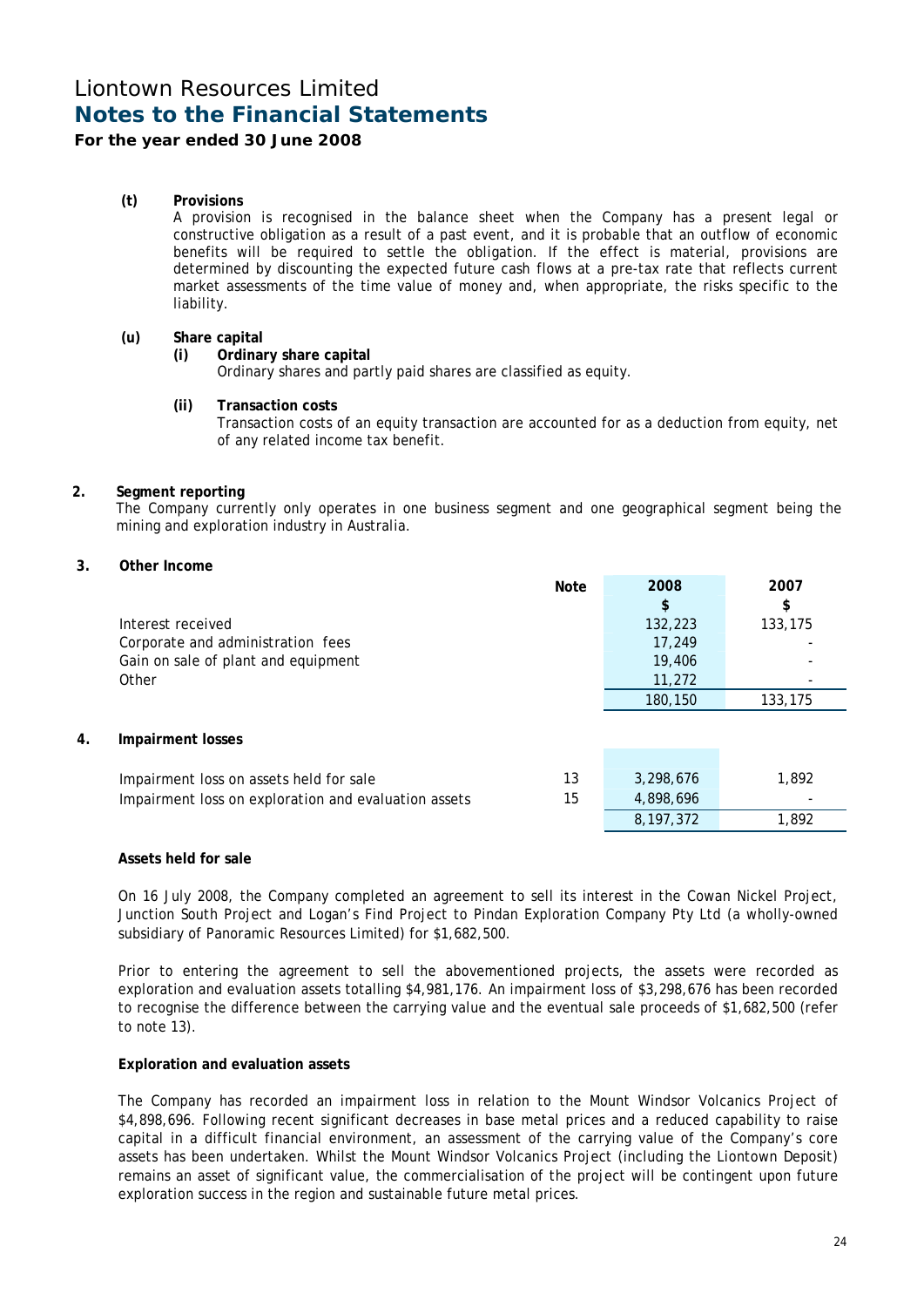**For the year ended 30 June 2008** 

## **5. Corporate administrative expenses**

|    |                                                        | <b>Note</b>    | 2008      | 2007    |
|----|--------------------------------------------------------|----------------|-----------|---------|
|    |                                                        |                | \$        | \$      |
|    |                                                        |                |           |         |
|    | Accounting fees                                        |                | 27,890    | 5,450   |
|    | Annual report costs                                    |                | 16,170    |         |
|    | <b>ASIC</b> fees                                       |                | 1,350     | 1,412   |
|    | <b>ASX fees</b>                                        |                | 35,509    | 48,609  |
|    | Audit fees                                             | $\overline{7}$ | 15,860    | 21,300  |
|    | Consulting fees                                        |                |           | 6,190   |
|    | Depreciation and amortisation                          | 16             | 105,875   | 18,202  |
|    | Insurance                                              |                | 38,339    | 26,408  |
|    | Legal fees                                             |                | 53,468    | 38,910  |
|    | Loss on sale of equipment                              |                |           | 1,531   |
|    | Advertising, sponsorship and marketing                 |                | 40,969    | 8,940   |
|    | Personnel expenses                                     | 6              | 1,092,021 | 578,246 |
|    | Printing and stationery                                |                | 8,429     | 12,548  |
|    | Rent and outgoings                                     |                | 16,777    | 7,234   |
|    | Share registry                                         |                | 16,426    | 33,272  |
|    | Travel and accommodation                               |                | 62,106    | 11,506  |
|    | Corporate and administration service fees              |                | 258,000   | 96,500  |
|    | Other                                                  |                | 82,190    | 47,556  |
|    |                                                        |                | 1,871,379 | 963,814 |
|    |                                                        |                |           |         |
| 6. | Personnel expenses                                     |                |           |         |
|    | Wages and salaries                                     |                | 161,250   | 118,260 |
|    | Directors' fees                                        |                | 187,663   | 75,909  |
|    | Other associated personnel expenses                    |                | 56,173    | 42,866  |
|    | Defined contribution superannuation fund contributions |                | 143,221   | 23,681  |
|    | Increase in liability for annual leave                 |                | 13,961    | 7,415   |
|    | Equity-settled transactions                            | 19             | 529,753   | 310,115 |
|    |                                                        |                | 1,092,021 | 578,246 |
| 7. | Auditor's remuneration                                 |                |           |         |
|    | <b>Audit services</b>                                  |                |           |         |
|    | HLB Mann Judd                                          |                |           |         |
|    | Audit and review of financial reports                  |                | 15,860    | 21,300  |
|    |                                                        |                |           |         |
| 8. | Finance costs                                          |                |           |         |
|    | Interest expense                                       |                | 12,279    | 5,387   |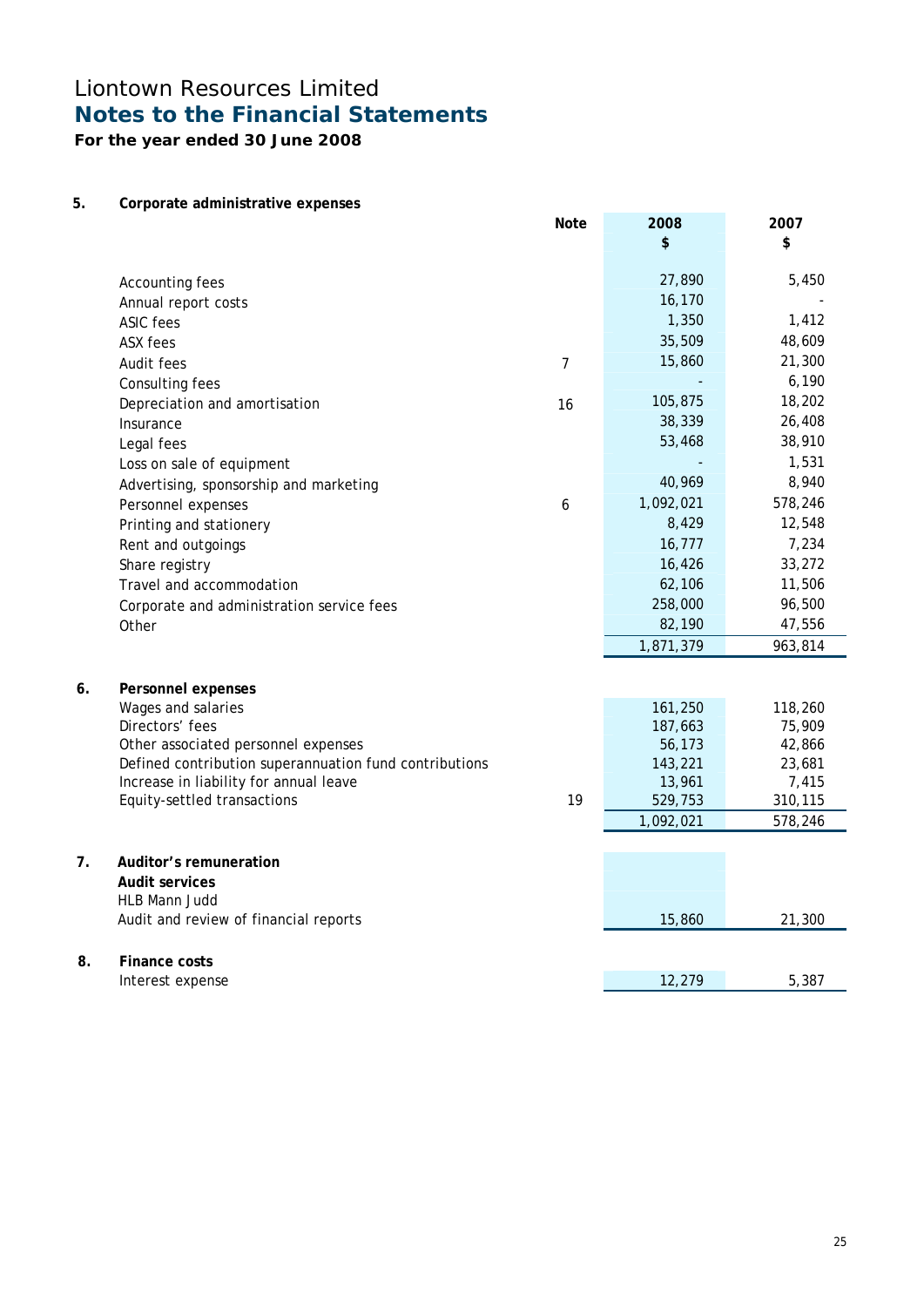## **For the year ended 30 June 2008**

## **9. Income tax**

|                                                                           | 2008 | 2007 |
|---------------------------------------------------------------------------|------|------|
|                                                                           | S    | S    |
| Current tax expense                                                       |      |      |
| Deferred tax expense                                                      |      |      |
| Total income tax expense reported in the income statement                 |      |      |
| Numerical reconciliation of income tax expense to prima facie tax payable |      |      |

| Loss from continuing operations before income tax expense                                      | (10, 308, 556) | (877, 204)    |
|------------------------------------------------------------------------------------------------|----------------|---------------|
| Tax at the Australian corporate rate of 30%                                                    | (3,092,567)    | (263, 161)    |
| Tax effect of amounts which are not tax deductible (taxable)<br>in calculating taxable income: |                |               |
| Non-deductible expenses                                                                        | 160,367        | 93,440        |
| Blackhole expenditure tax deductible                                                           | (58, 956)      | (49, 359)     |
| Origination and reversal of temporary differences                                              | 1,347,686      | (3, 491, 719) |
|                                                                                                | (1,643,470)    | (3, 710, 799) |
| Current year tax benefits not recognised                                                       | 1,643,470      | 3,710,799     |
| Income tax expense reported in the income statement                                            |                |               |

Deferred tax assets and liabilities are attributable to the following:

|                                                                                                                                                                                         | Assets    |           | Liabilities |           |                           | <b>Net</b>    |  |
|-----------------------------------------------------------------------------------------------------------------------------------------------------------------------------------------|-----------|-----------|-------------|-----------|---------------------------|---------------|--|
|                                                                                                                                                                                         | 2008      | 2007      | 2008        | 2007      |                           | 2007          |  |
| Exploration and                                                                                                                                                                         |           |           |             |           |                           |               |  |
| evaluation assets                                                                                                                                                                       |           |           | 1,654,292   | 3,326,230 | 1,654,292                 | 3,326,230     |  |
| Assets held for sale                                                                                                                                                                    |           |           | 504,750     | 186,000   | 504,750                   | 186,000       |  |
| Provision for employee                                                                                                                                                                  |           |           |             |           |                           |               |  |
| benefits                                                                                                                                                                                | (8, 554)  | (4, 366)  |             |           | (8, 554)                  | (4, 366)      |  |
| Blackhole expenditure                                                                                                                                                                   | (5, 553)  | (1, 342)  |             |           | (5, 553)                  | (1, 342)      |  |
| Accrued expenses                                                                                                                                                                        |           | (14, 856) |             |           |                           | (14, 856)     |  |
| Other items                                                                                                                                                                             | (3,600)   |           |             | 53        | (3,600)                   | 53            |  |
|                                                                                                                                                                                         | (17, 707) | (20, 564) | 2,159,042   | 3,512,283 | 2,141,335                 | 3,491,719     |  |
| Current tax losses used<br>to offset net deferred<br>tax liability<br>Previous tax losses used<br>to offset net deferred<br>tax liability<br>Net deferred tax assets<br>and liabilities |           |           |             |           | (1,643,470)<br>(497, 865) | (3, 491, 719) |  |
| <b>Tax Losses</b>                                                                                                                                                                       |           |           |             |           |                           |               |  |

Unused tax losses for which no deferred tax asset has been recognised 1,002,927 12,378,180 Potential tax benefit at 30% tax rate 300,878 3,713,454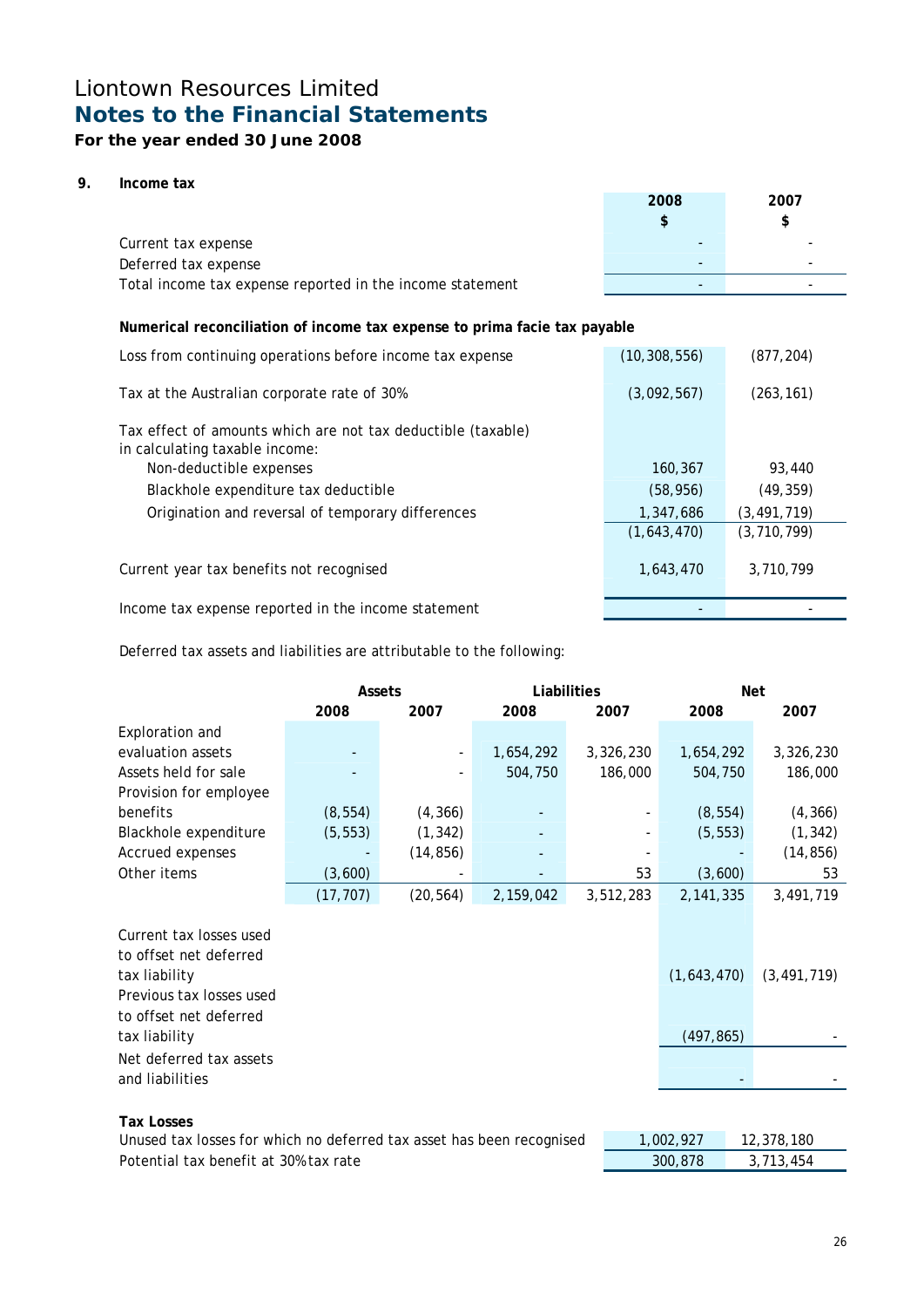## **For the year ended 30 June 2008**

## **10. Earnings per share**

**Basic and diluted earnings per share** 

The calculation of basic and diluted earnings per share for the year ended 30 June 2008 was based on the loss attributable to ordinary shareholders of \$10,308,556 [2007: \$877,204] and a weighted average number of ordinary shares outstanding during the year ended 30 June 2008 of 87,148,913 [2007: 42,638,361] calculated as follows:

|     | Loss attributable to ordinary shareholders (diluted)            |             | 2008          | 2007       |
|-----|-----------------------------------------------------------------|-------------|---------------|------------|
|     |                                                                 |             | \$            | \$         |
|     | Loss attributable to ordinary shareholders                      |             | 10,308,556    | 877,204    |
|     | Loss attributable to ordinary shareholders (diluted)            |             | 10,308,556    | 877,204    |
|     |                                                                 |             |               |            |
|     | Weighted average number of ordinary shares (diluted)            |             |               |            |
|     | Weighted average number of ordinary shares at 30 June           |             | 87, 148, 913  | 42,638,361 |
|     | Effect of share options on issue                                |             |               |            |
|     | Weighted average number of ordinary shares (diluted) at 30 June |             | 87, 148, 913  | 42,638,361 |
|     |                                                                 |             |               |            |
| 11. | Cash and cash equivalents                                       |             | 2008          | 2007       |
|     |                                                                 |             | \$            | \$         |
|     | <b>Bank accounts</b>                                            |             | 735,376       | 3,122,703  |
|     | Cash and cash equivalents in the cash flow statement            |             | 735,376       | 3,122,703  |
|     |                                                                 |             |               |            |
| 12. | Trade and other receivables                                     |             |               |            |
|     | Current                                                         |             |               |            |
|     | Other trade receivables                                         |             | 71,923        | 157,801    |
|     | Prepayments                                                     |             | 27,530        | 20,395     |
|     | Other current receivable - sale of exploration assets           |             |               | 620,000    |
|     |                                                                 |             | 99,453        | 798,196    |
|     |                                                                 | <b>Note</b> |               |            |
| 13. | Assets held for sale                                            | 15          |               |            |
|     | Assets transferred from exploration and evaluation assets       |             | 4,981,176     |            |
|     | Impairment loss                                                 | 4           | (3, 298, 676) |            |
|     |                                                                 |             | 1,682,500     |            |

On 2 May 2008, the Company entered into an agreement to sell its Cowan Nickel Project, Junction South Project and Logan's Find Project to Panoramic Resources Limited for \$1,682,500. An impairment loss of \$3,298,676 has been recorded to reflect the value of the consideration received in relation to the sale assets.

## 14. Financial assets 2007<br> **14.** Primarcial assets 2007<br> **14.** Primarcial assets 2007 **Non-current** Bond in relation to office premises 18,972 18,972 18,972 Bank guarantee 26,604 25,000 Security deposits 16,340 16,340 16,340 16,340 16,340 16,340 16,340 16,340 16,340 16,340 16,340 16,340 16,340 16,340 16,340 16,340 16,340 16,340 16,340 16,340 16,340 16,340 16,340 16,340 16,340 16,340 16,340 16,340 16,340 1 62,916 60,312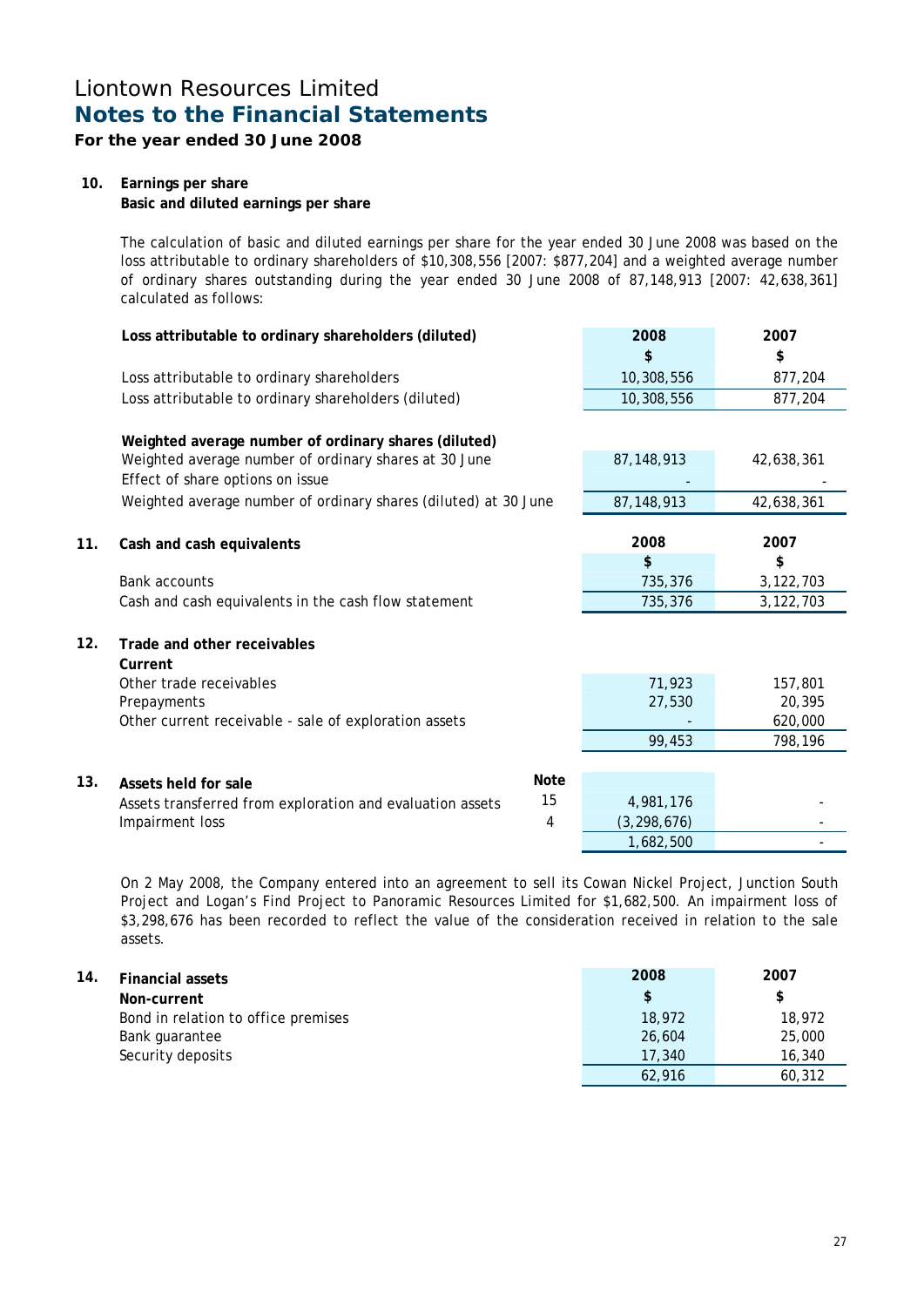## **For the year ended 30 June 2008**

| 15. | Exploration and evaluation expenditure                                                                                                                                                                                                                                        | <b>Note</b> | 2008<br>\$                                                          | 2007<br>\$                                       |
|-----|-------------------------------------------------------------------------------------------------------------------------------------------------------------------------------------------------------------------------------------------------------------------------------|-------------|---------------------------------------------------------------------|--------------------------------------------------|
|     | Costs carried forward in respect of areas of interest in the<br>exploration and evaluation phase (at cost)<br>Acquisition of tenements<br>Expenditure incurred during the year<br>Impairment loss<br>Exploration costs not capitalised<br>Transferred to assets held for sale | 4<br>13     | 11,087,435<br>4,627,708<br>(4,898,696)<br>(320, 962)<br>(4,981,176) | 9,415,248<br>2,333,365<br>(39,286)<br>(621, 892) |
|     |                                                                                                                                                                                                                                                                               |             | 5,514,309                                                           | 11,087,435                                       |

The recoupment of costs carried forward in relation to areas of interest in the exploration and evaluation phases are dependent on the successful development and commercial exploration or sale of the respective areas.

| 16. | Property, plant and equipment    | 2008<br>\$ | 2007<br>\$ |
|-----|----------------------------------|------------|------------|
|     | At cost                          | 518,369    | 171,572    |
|     | Less: accumulated depreciation   | (126, 650) | (18, 142)  |
|     |                                  | 391,719    | 153,430    |
|     | Plant and equipment              |            |            |
|     | Carrying amount at 1 July        | 153,430    |            |
|     | Additions                        | 360,459    | 173,163    |
|     | Disposals/written off            | (16, 295)  | (1, 531)   |
|     | Depreciation                     | (105, 875) | (18, 202)  |
|     | Carrying amount at end of period | 391,719    | 153,430    |
| 17. | Trade and other payables         | 2008<br>\$ | 2007<br>\$ |
|     | Trade payables                   | 207,320    | 547,714    |
|     | Accrued expenses                 | 195,078    | 108,400    |
|     | Deposits                         | 100,000    |            |
|     |                                  | 502,398    | 656,114    |

## **18. Interest-bearing loans and borrowings**

This note provides information about the contractual terms of the Company's interest-bearing loans and borrowings. For more information about the Company's exposure to interest rate risk, see note 21.

## **Current liabilities**

| Hire purchase liabilities | 46,695 | - |
|---------------------------|--------|---|
|                           |        |   |
| Non-current liabilities   |        |   |
| Hire purchase liabilities | 96.535 |   |

## **Hire purchase facility**

The Company's hire purchase liabilities are secured by the assets under hire purchase of \$126,350 (2007: Nil). In the event of default, these assets revert to the financier.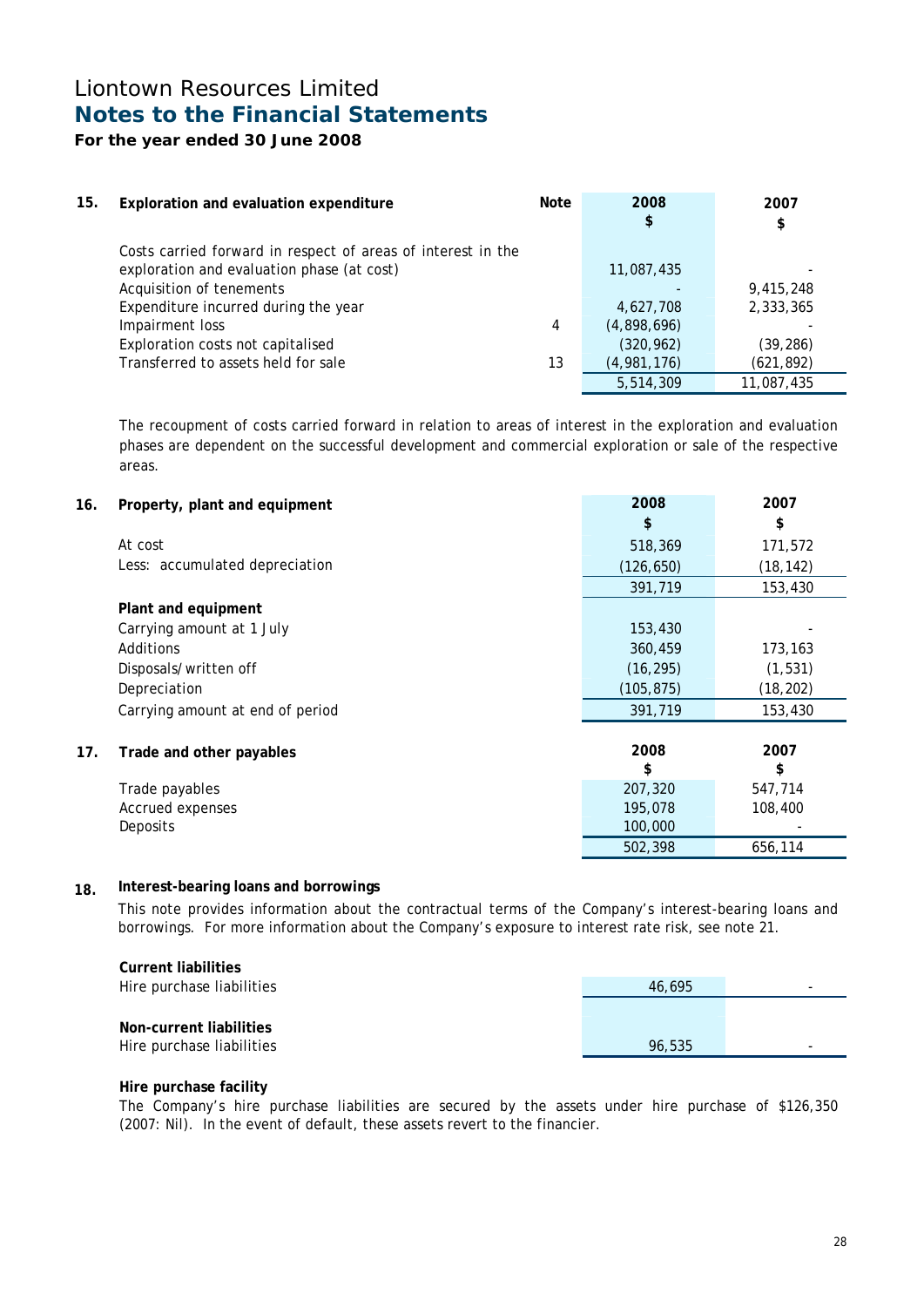## **For the year ended 30 June 2008**

|                            |              | 2008     |           |
|----------------------------|--------------|----------|-----------|
|                            | Minimum hire |          |           |
|                            | purchase     |          |           |
|                            | payments     | Interest | Principal |
|                            | \$           | \$       | \$        |
| Less than one year         | 57,980       | 11,284   | 46,696    |
| Between one and five years | 104,080      | 7,545    | 96,535    |
| More than five years       |              |          |           |
|                            | 162,060      | 18,829   | 143,231   |
|                            |              |          |           |
|                            |              | 2007     |           |
|                            | Minimum hire |          |           |
|                            | purchase     |          |           |
|                            | payments     | Interest | Principal |
|                            | \$           | \$       | \$        |
| Less than one year         |              |          |           |
| Between one and five years |              |          |           |
| More than five years       |              |          |           |
|                            |              |          |           |
| 19. Employee benefits      |              | 2008     | 2007      |
|                            |              | \$       | \$        |
| Liability for annual leave |              | 28,514   | 14,553    |
| Total employee benefits    |              | 28,514   | 14,553    |

## **Share based payments**

## **(a) Employee Share Option Plan**

The Company has an Employee Share Option Plan ('ESOP') in place. Under the terms of the ESOP, the Board may offer free options to full-time or part-time employees (including persons engaged under a consultancy agreement) and executive and non-executive Directors.

Each option entitles the holder, on exercise, to one ordinary fully paid share in the Company. There is no issue price for the options. The exercise price for the options is such price as determined by the Board.

An option may only be exercised after that option has vested and any other conditions imposed by the Board on exercise satisfied. The Board may determine the vesting period, if any.

There are no voting or dividend rights attached to the options. There are no voting rights attached to the unissued ordinary shares. Voting rights will be attached to the issued ordinary shares when the options have been exercised.

Share options were granted to employees on the following terms and conditions during the year:

|                  | Number of          |                           | Contractual life |
|------------------|--------------------|---------------------------|------------------|
| Grant date       | <i>instruments</i> | Vesting conditions        | of options       |
| 06 August 2007   | 250,000            | No vesting conditions     | 3 years          |
| 01 November 2007 | 1,560,000          | 1 year continual services | 3 years          |
| 01 December 2007 | 6,750,000          | 1 year continual services | 3 years          |
| 23 April 2008    | 400,000            | 1 year continual services | 3 years          |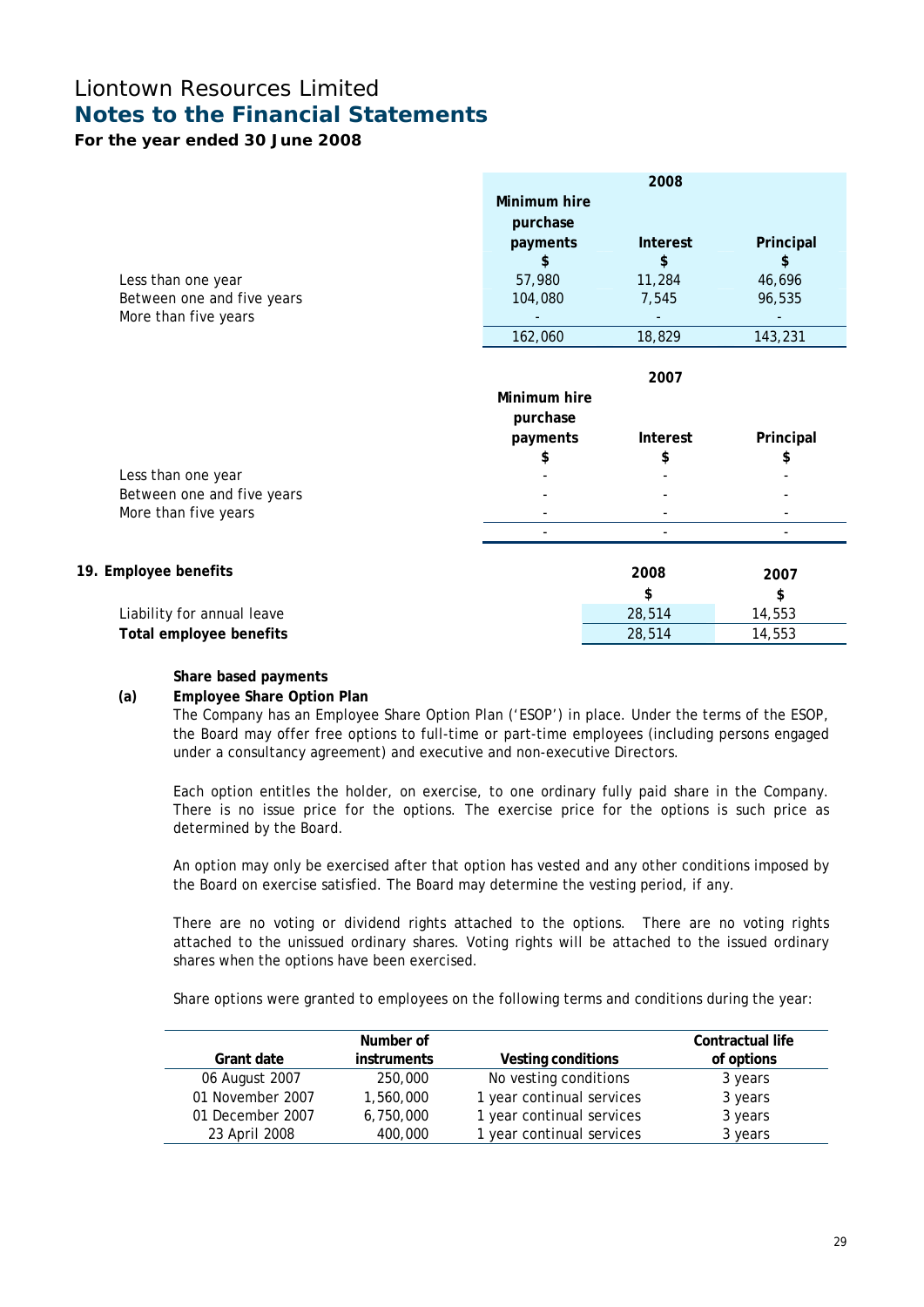**For the year ended 30 June 2008** 

The number and weighted average exercise prices of shares options are as follows:

|                                            | Weighted<br>average exercise | <b>Number</b><br>of options |
|--------------------------------------------|------------------------------|-----------------------------|
|                                            | price \$                     |                             |
|                                            | 2008                         | 2008                        |
| Outstanding at the beginning of the period | 0.25                         | 5,725,000                   |
| Forfeited during the period                | 0.33                         | 1,500,000                   |
| Exercised during the period                |                              |                             |
| Granted during the period                  | 0.37                         | 8,960,000                   |
| Outstanding at the end of the period       | 0.32                         | 13,185,000                  |
| Exercisable at the end of the period       | 0.35                         | 250,000                     |

The options outstanding at 30 June 2008 have an exercise price of \$0.32 (2007:\$0.25) and a weighted average contractual life of 3 years.

During the year, no share options were exercised.

The fair value of the options is estimated at the date of grant using a binomial option-pricing model.

The following table gives the assumptions made in determining the fair value of the options granted in the year to 30 June 2008.

| Fair value of share options and assumptions                                                                                  | 2008                | 2007             |
|------------------------------------------------------------------------------------------------------------------------------|---------------------|------------------|
| Share price at grant date (weighted average)<br>Exercise price (weighted average)                                            | 0.23<br>0.37        | \$0.20<br>\$0.25 |
| Expected volatility (expressed as weighted average volatility<br>used in the modelling under binominal option-pricing model) | 82%                 | 80%              |
| Option life (expressed as weighted average life used in the<br>modelling under binomial option-pricing model)                | 3 years             | 3 years          |
| <b>Expected dividends</b><br>Risk-free interest rate                                                                         | <b>Nil</b><br>6.23% | Nil<br>6.06%     |

Share options are granted under service conditions. Non-market performance conditions are not taken into account in the grant date fair value measurement of the services received.

|                                                | 2008    | 2007    |
|------------------------------------------------|---------|---------|
|                                                |         |         |
| Share options granted in 2008 - equity settled | 529.753 | 310,115 |
| Total expense recognised as personnel expenses | 529.753 | 310,115 |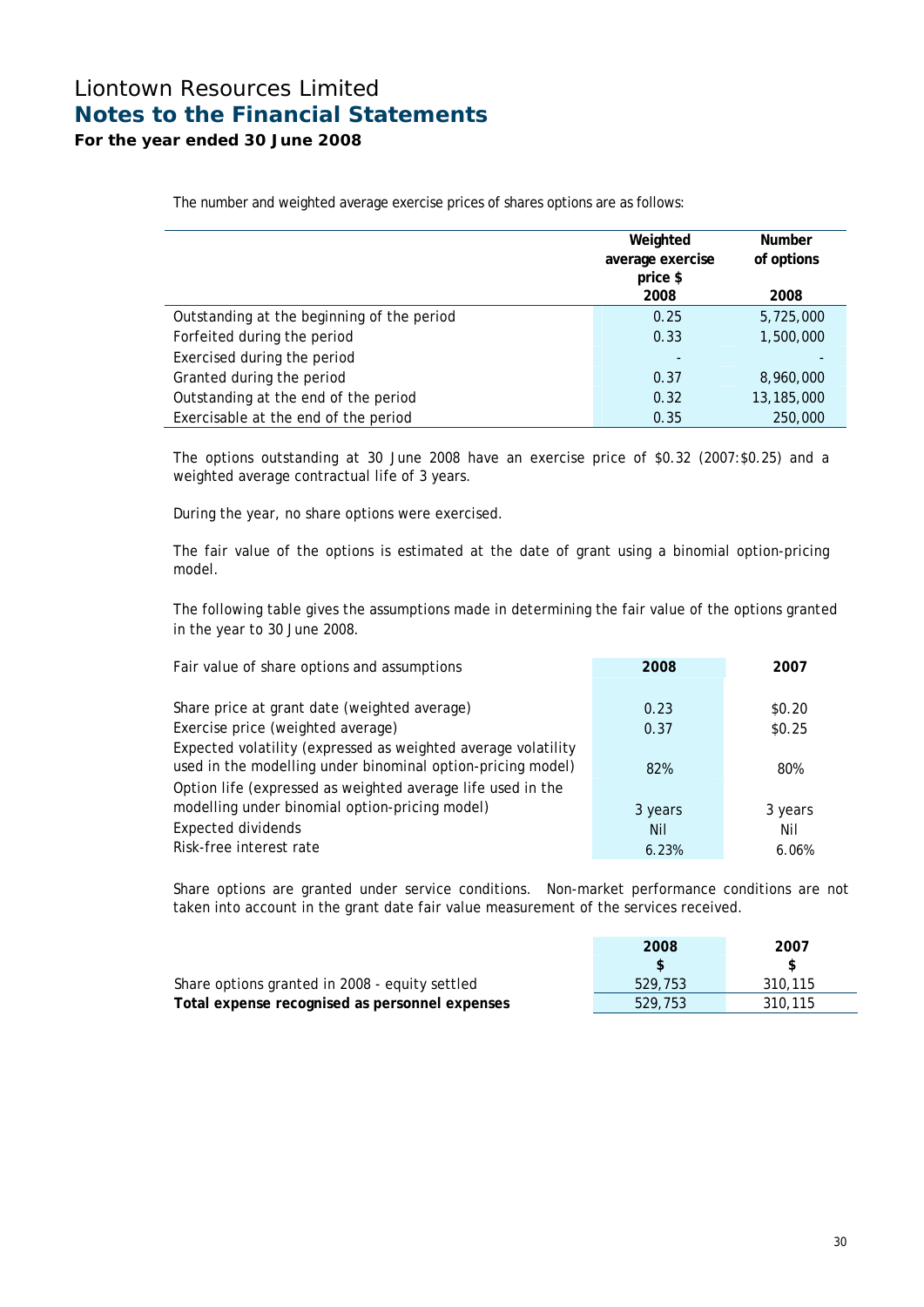## **For the year ended 30 June 2008**

## **20. Capital and reserves**

**Reconciliation of movement in capital and reserves attributable to equity holders of the parent** 

| Share<br>capital<br>(a)  | Accumulated<br>losses | Share based<br>payments<br>reserve | Total equity   |
|--------------------------|-----------------------|------------------------------------|----------------|
| 14,977,361               | (895,050)             | 469,098                            | 14,551,409     |
|                          |                       |                                    | 3,199,500      |
| (159, 975)               |                       |                                    | (159, 975)     |
|                          |                       | 529,753                            | 529,753        |
| $\overline{\phantom{a}}$ | (10, 308, 556)        |                                    | (10, 308, 556) |
| 18,016,886               | (11, 203, 606)        | 998,851                            | 7,812,131      |
|                          | 3,199,500             |                                    |                |

|                                               | Share<br>capital | Accumulated  | Share based<br>payments |                     |
|-----------------------------------------------|------------------|--------------|-------------------------|---------------------|
| 2007                                          | (a)              | losses<br>£. | reserve<br>\$           | <b>Total equity</b> |
| Balance at 1 July 2006                        |                  | (17, 846)    |                         | (17, 844)           |
| Issue of fully paid ordinary shares -         |                  |              |                         |                     |
| tenement acquisition                          | 3,400,000        |              |                         | 3,400,000           |
| Issue of fully paid ordinary shares - initial |                  |              |                         |                     |
| public offering                               | 7,000,000        |              |                         | 7,000,000           |
| Issue of fully paid ordinary shares - share   |                  |              |                         |                     |
| conversion                                    | 5,400,002        |              |                         | 5,400,002           |
| <b>Transaction costs</b>                      | (822, 643)       |              |                         | (822, 643)          |
| Share options vested                          |                  |              | 469,098                 | 469,098             |
| Loss for the period                           |                  | (877, 204)   |                         | (877, 204)          |
| Balance at 30 June 2007                       | 14.977.361       | (895, 050)   | 469.098                 | 14,551,409          |

## **(a) Share capital 2008 2007**

|                                                               | No.                      | No.        |
|---------------------------------------------------------------|--------------------------|------------|
| On issue at 1 July                                            | 79,000,009               |            |
| Issue of fully paid ordinary shares - capital raising         | 11,850,000               |            |
| Issue of fully paid ordinary shares - tenement acquisition    | $\overline{\phantom{0}}$ | 17,000,000 |
| Issue of fully paid ordinary shares - initial public offering | ۰.                       | 35,000,000 |
| Issue of fully paid ordinary shares - share conversion        | $\overline{\phantom{0}}$ | 27,000,007 |
| On issue at 30 June                                           | 90,850,009               | 79,000,009 |
|                                                               |                          |            |

## **Ordinary shares**

Holders of ordinary shares are entitled to receive dividends as declared from time to time and are entitled to one vote per share at shareholders' meetings. In the event of winding up of the Company, the ordinary shareholders rank after all other shareholders and creditors and are fully entitled to any proceeds on liquidation.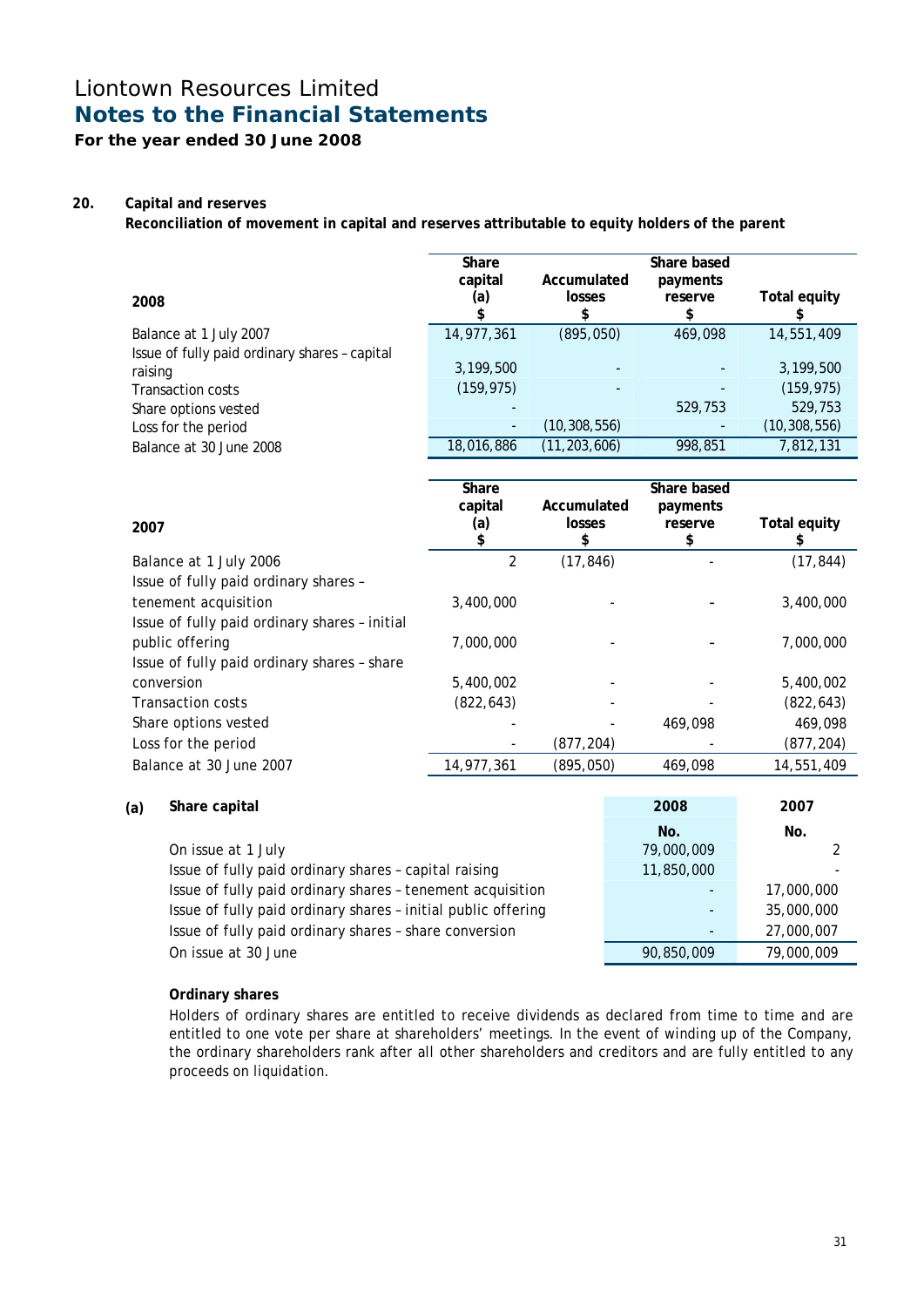## **For the year ended 30 June 2008**

## **(b) Share options**

|                                   | 2008        | 2007      |
|-----------------------------------|-------------|-----------|
|                                   | No.         | No.       |
| On issue at 1 July                | 7,225,000   |           |
| Options issued during the year    | 8,960,000   | 7,225,000 |
| Options forfeited during the year | (1,500,000) |           |
| On issue at 30 June               | 14,685,000  | 7,225,000 |

At 30 June the Company had 14,685,000 unlisted options on issue under the following terms and conditions:

| Number    | <b>Expiry Date</b> | <b>Exercise Price</b> |
|-----------|--------------------|-----------------------|
| 5,475,000 | 18 December 2009   | 0.25                  |
| 1,500,000 | 31 December 2009   | 0.25                  |
| 250,000   | 6 August 2010      | 0.35                  |
| 310,000   | 1 November 2010    | 0.35                  |
| 5,250,000 | 1 December 2010    | 0.35                  |
| 1,500,000 | 1 December 2010    | 0.50                  |
| 400,000   | 23 April 2011      | 0.20                  |

## **21. Financial instruments**

## **(a) Capital risk management**

The Company manages its capital to ensure that it will be able to continue as a going concern while maximising the return to shareholders.

The capital structure of the Company consists of equity attributable to equity holders, comprising issued capital, reserves and retained earnings as disclosed in note 20.

The Board reviews the capital structure on a regular basis and considers the cost of capital and the risks associated with each class of capital. The Company will balance its overall capital structure through new share issues as well as the issue of debt, if the need arises.

## **(b) Market risk exposures**

Market risk is the risk that changes in market prices such as foreign exchange rates, equity prices and interest rates will affect the Company's income or value of its holdings of financial instruments.

## **Foreign exchange rate risk**

The Company currently has no significant exposure to foreign exchange rates.

## **Equity prices**

The Company currently has no significant exposure to equity price risk.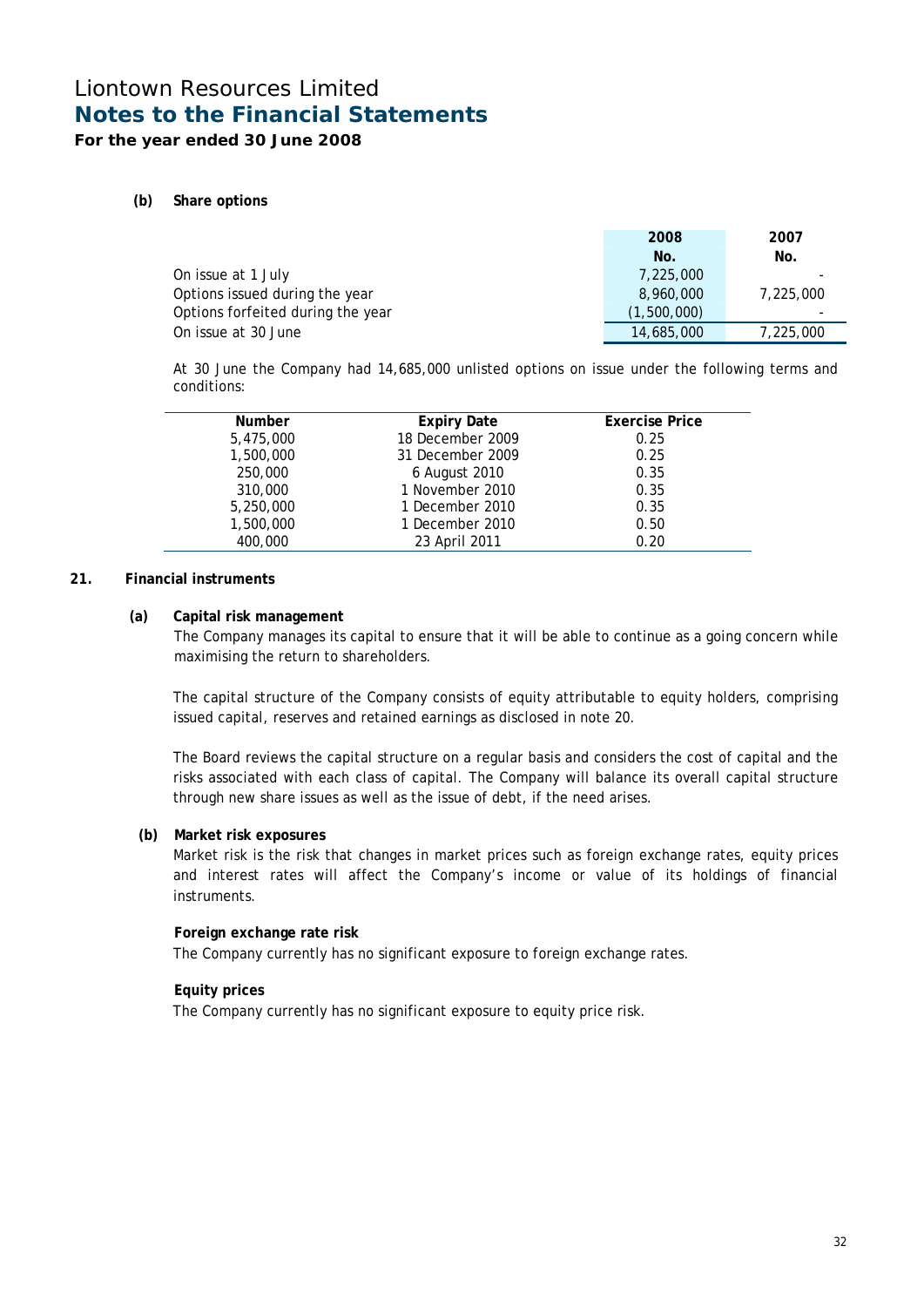## **For the year ended 30 June 2008**

## **Interest rate risk exposures**

The Company's exposure to interest rate risk and the effective weighted average interest rate for classes of financial assets and financial liabilities is set out below:

| 30 June 2008                 | Note | 1 year<br>or less<br>\$ | Over 1 to<br>5 years<br>\$ | Floating<br>interest<br>\$ | Non-<br>interest<br>bearing<br>\$ | Total<br>\$ | Weighted<br>average<br>int. rate |
|------------------------------|------|-------------------------|----------------------------|----------------------------|-----------------------------------|-------------|----------------------------------|
| <b>Financial assets</b>      |      |                         |                            |                            |                                   |             |                                  |
| <b>Bank balances</b>         | 11   |                         | $\overline{\phantom{a}}$   | 735,176                    | -                                 | 735,176     | 2.9%                             |
| Bank guarantee -             |      |                         |                            |                            |                                   |             |                                  |
| term deposits                | 14   | 26.604                  |                            |                            |                                   | 26,604      | 8.1%                             |
| Petty cash                   | 11   |                         |                            |                            | 200                               | 200         |                                  |
| Trade and other              |      |                         |                            |                            |                                   |             |                                  |
| receivables                  | 12   |                         |                            |                            | 71,923                            | 71,923      |                                  |
| Security deposits            | 14   |                         |                            | ۰                          | 36,312                            | 36,312      |                                  |
| <b>Financial liabilities</b> |      |                         |                            |                            |                                   |             |                                  |
| Trade payables<br>and        |      |                         |                            |                            |                                   |             |                                  |
| accrued expenses             | 17   |                         |                            |                            | 502,398                           | 502,398     |                                  |

| 30 June 2007                 | Note | 1 year<br>or less        | Over 1 to<br>5 years     | Floating<br>interest     | Non-<br>interest<br>bearing | Total     | Weighted<br>average      |
|------------------------------|------|--------------------------|--------------------------|--------------------------|-----------------------------|-----------|--------------------------|
|                              |      | \$                       | \$                       | \$                       | \$                          | \$        | int. rate                |
| <b>Financial assets</b>      |      |                          |                          |                          |                             |           |                          |
| <b>Bank balances</b>         | 11   |                          | $\overline{\phantom{a}}$ | 3,122,503                |                             | 3,122,503 | 2.6%                     |
| Bank guarantee -             |      |                          |                          |                          |                             |           |                          |
| term deposits                | 14   | 25,000                   |                          |                          |                             | 25,000    | 6.4%                     |
| Petty cash                   | 11   | $\overline{\phantom{a}}$ |                          |                          | 200                         | 200       | $\overline{\phantom{a}}$ |
| Trade and other              |      |                          |                          |                          |                             |           |                          |
| receivables                  | 12   |                          |                          | $\overline{\phantom{a}}$ | 777,801                     | 777,801   | $\overline{\phantom{a}}$ |
| Security deposits            | 14   |                          |                          |                          | 35,312                      | 35,312    | $\overline{\phantom{a}}$ |
| <b>Financial liabilities</b> |      |                          |                          |                          |                             |           |                          |
| Trade payables and           |      |                          |                          |                          |                             |           |                          |
| accrued expenses             | 17   |                          |                          |                          | 656,114                     | 656,114   | -                        |

A change of 100 basis points in interest rates on bank balances and term deposits at the reporting date would have increased/ (decreased) profit and loss by \$7,522.

## **(c) Credit risk exposure**

Credit risk is the risk of financial loss to the Company if a customer or counterparty to a financial instrument fails to meet its contractual obligations. The Company's exposure to credit risk is not significant and currently arises principally from sundry receivables which represent an insignificant proportion of the Company's activities.

The maximum exposure to credit risk, excluding the value of any collateral or other security, at balance sheet date to recognised financial assets is the carrying amount, net of any provision for doubtful debts, as disclosed in the notes to the financial statements.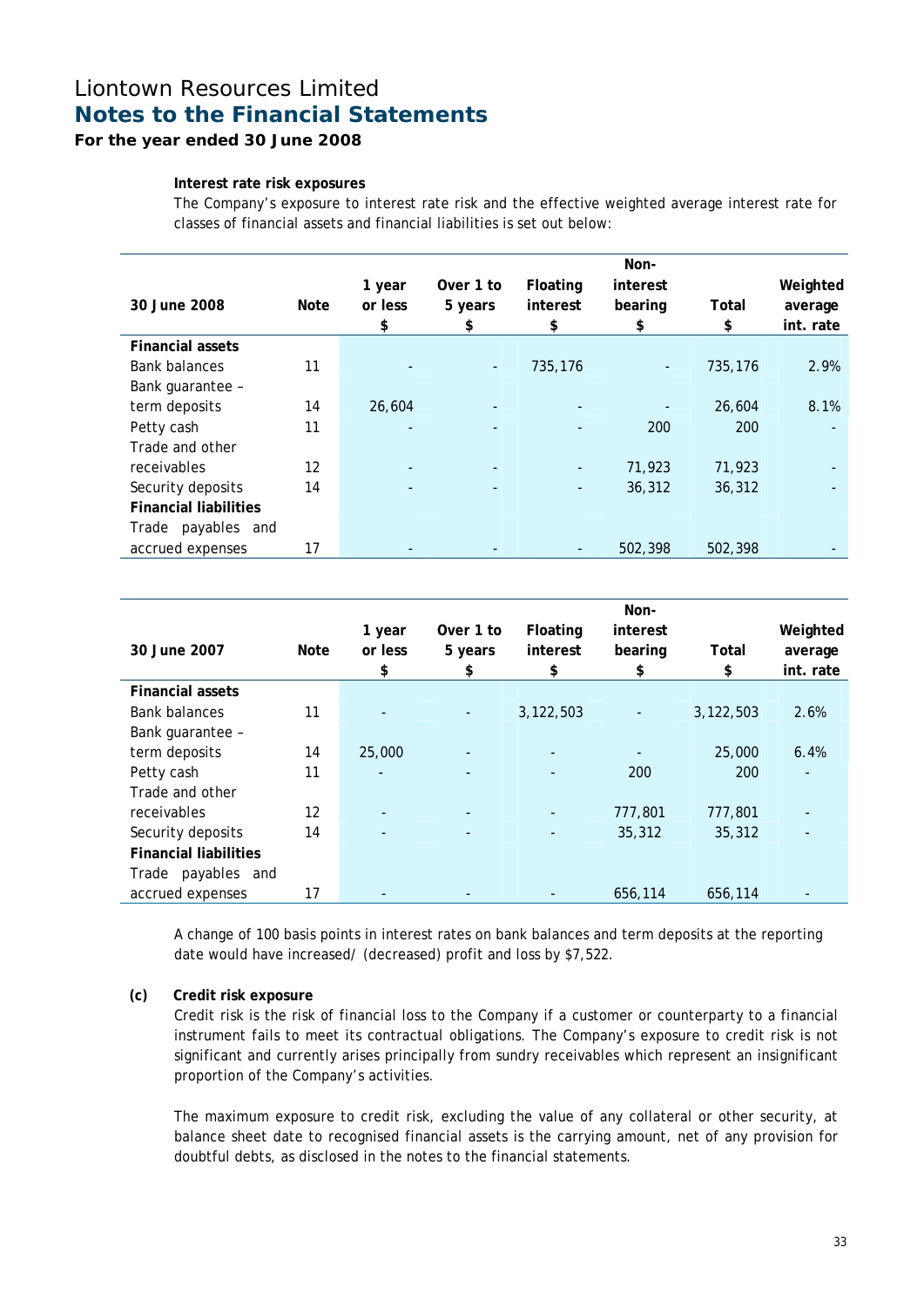## **For the year ended 30 June 2008**

## **(d) Liquidity risk exposure**

Liquidity risk is the risk that the Company will not be able to meet its financial obligations as they fall due. The Board actively monitors the Company's ability to pay its debts as and when they fall due by regularly reviewing the current and forecast cash position based on the expected future activities.

The Company has non-derivative financial liabilities which include trade and other payables of \$402,398 all of which are due within 60 days.

## **(e) Net fair values of financial assets and liabilities**

The carrying amounts of all financial assets and liabilities approximate the net fair values.

## **22. Capital and other commitments**

#### **Exploration expenditure commitments**

In order to maintain current rights of tenure to exploration tenements, the Company is required to perform minimum exploration work to meet the minimum expenditure requirements specified by various State governments. These obligations are subject to renegotiation when application for a mining lease is made and at other times. The amounts stated are based on the maximum commitments. The Company may in certain situations apply for exemptions under relevant mining legislation. These obligations are not provided for in the financial report and are payable:

|                    | 2008                     | 2007      |
|--------------------|--------------------------|-----------|
|                    | \$                       | \$        |
| Within 1 year      | 535,000                  | 997,325   |
| Within 2 - 5 years | 1,380,000                | 2,742,343 |
| Later than 5 years | $\overline{\phantom{a}}$ | 382,184   |
|                    | 1,915,000                | 4,121,852 |

## **Remuneration commitments**

Commitments for the payment of salaries and other remuneration under long-term employment contracts in existence at balance date but not recognised as liabilities, payable:

|                                                                 | 2008    | 2007    |
|-----------------------------------------------------------------|---------|---------|
|                                                                 | \$      | \$      |
| within 1 year                                                   | 425,000 | 425,000 |
| within 2-5 years                                                |         |         |
|                                                                 | 425,000 | 425,000 |
|                                                                 |         |         |
| Operating lease commitments                                     |         |         |
| Non-cancellable operating lease rentals are payable as follows: |         |         |
| within 1 year                                                   | 68,581  | 67,242  |
| within 2-5 years                                                | 41,032  | 119,828 |

109,613 187,070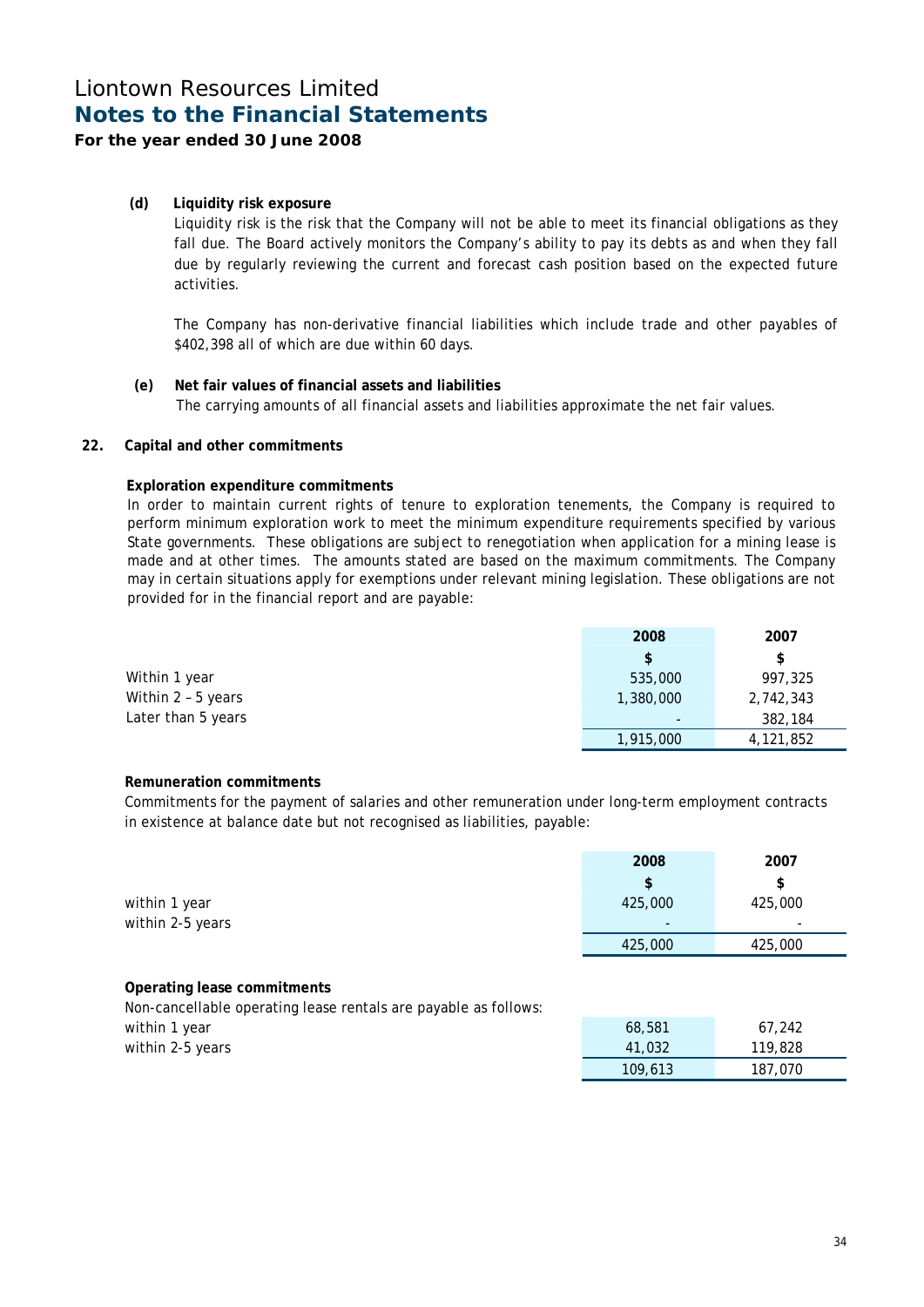## **For the year ended 30 June 2008**

| 23. Reconciliation of cash flows from operating activities      | 2008           | 2007       |
|-----------------------------------------------------------------|----------------|------------|
| Cash flows from operating activities                            | \$             | \$         |
| Loss for the period                                             | (10, 308, 556) | (877, 204) |
| Adjustments for:                                                |                |            |
| Depreciation and amortisation                                   | 105,875        | 18,202     |
| Exploration costs not capitalised                               | 320,962        | 39,286     |
| Interest on finance leases                                      | 12,279         | 246        |
| (Profit)/ loss on sale of assets                                | (19, 406)      | 1,531      |
| Impairment losses                                               | 8, 197, 372    | 1,892      |
| Equity-settled share-based payment expenses                     | 529,753        | 310,115    |
| Loss on sale of securities                                      | 86,714         |            |
| Other income                                                    | (8, 185)       |            |
| Operating loss before changes in working capital and provisions | (1,083,192)    | (505,932)  |
| (Increase)/ decrease in trade and other receivables             | 94,890         | (178, 196) |
| Increase/ (decrease) in trade creditors and accruals            | (175, 942)     | 275,482    |
| Increase in provisions                                          | 13,961         | 14,553     |
| Net cash used in operating activities                           | (1, 150, 283)  | (394,093)  |

## **24. Key management personnel**

The following were key management personnel of the Company at any time during the reporting period and unless otherwise indicated were key management personnel for the entire period:

| <b>Executive Directors</b>     |                            |
|--------------------------------|----------------------------|
| A R Bantock                    |                            |
| D A Jones                      | Appointed 4 September 2007 |
| Former Executive Director      |                            |
| J R McIntyre                   | Resigned 17 July 2007      |
| Non-executive Directors        |                            |
| T R B Goyder (Chairman)        |                            |
| V P Gauci                      | Appointed 7 August 2007    |
| A W Kiernan                    |                            |
| C R Williams                   |                            |
| Executive                      |                            |
| A Reynolds (Company Secretary) | Appointed 17 March 2008    |
| <b>Former Executive</b>        |                            |
| R K Hacker (Company Secretary) | Resigned 11 April 2008     |

The key management personnel compensation included in 'personnel expenses' (see note 6) is as follows:

|                              | 2008      | 2007    |
|------------------------------|-----------|---------|
|                              | \$.       | \$      |
| Short-term employee benefits | 500,161   | 237,876 |
| Post-employment benefits     | 94.679    | 20,373  |
| Equity-settled transactions  | 489,470   | 279.991 |
|                              | 1,084,310 | 538,240 |

## **Individual Directors' and executives' compensation disclosures**

The Company has transferred the detailed remuneration disclosures to the Directors' Report in accordance with Corporations Amendment Regulations 2006 (No. 4). These remuneration disclosures are provided in the Remuneration Report section of the Directors' Report under Details of Remuneration and are designated as audited.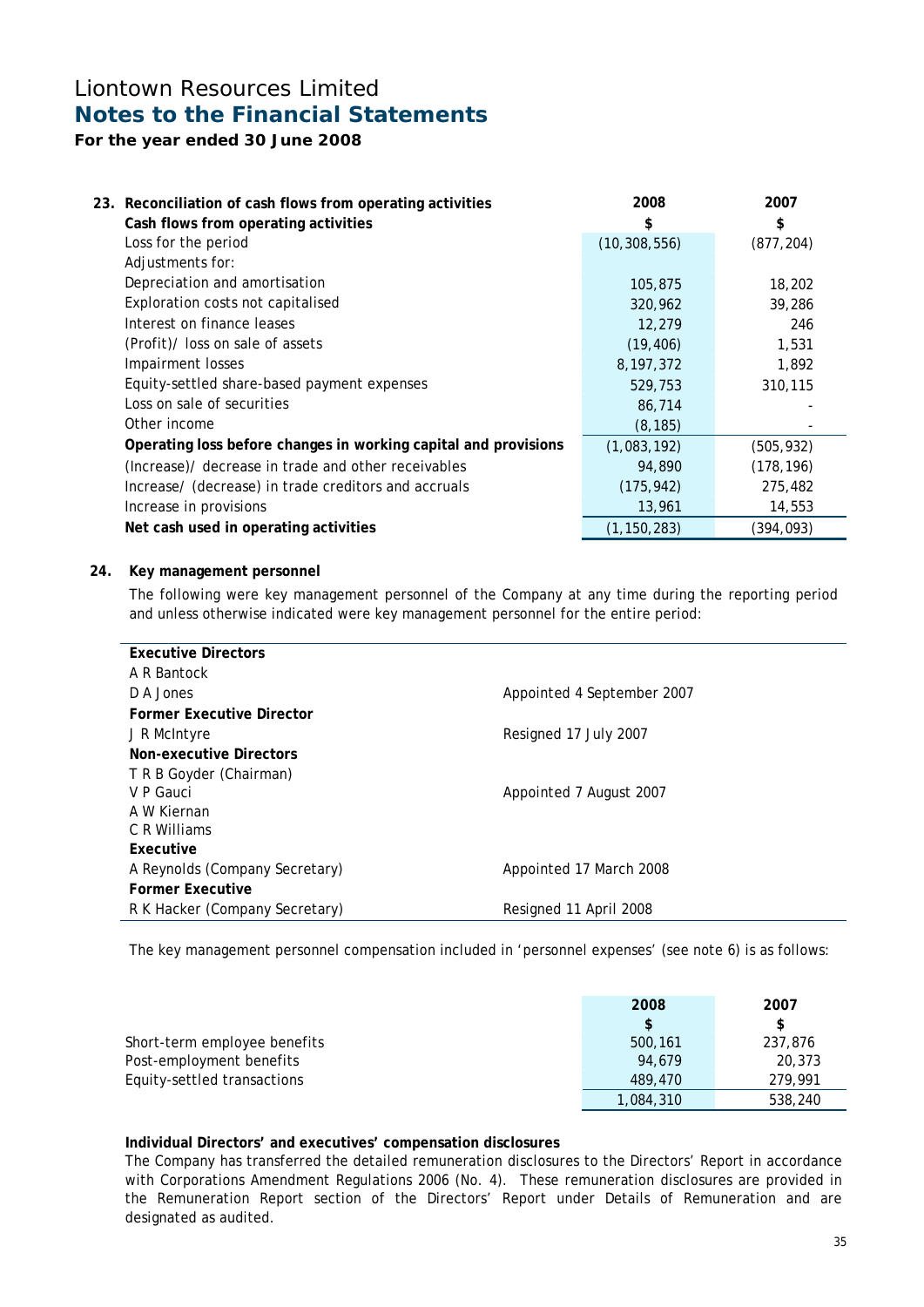## **For the year ended 30 June 2008**

## **Loans to key management personnel and their related parties**

No loans were made to key management personnel and their related parties.

#### **Other key management personnel transactions with the Company**

A number of key management persons, or their related parties, hold positions in other entities that result in them having control or significant influence over the financial or operating policies of those entities.

A number of these entities transacted with the Company in the reporting period. The terms and conditions of the transactions with management persons and their related parties were no more favourable than those available, or which might reasonably be expected to be available, on similar transactions to non-Director related entities on an arm's length basis.

The aggregate amounts recognised during the year relating to key management personnel and their related parties were as follows:

|                                   |                    |       | Amounts payable/ | Amounts payable/ |
|-----------------------------------|--------------------|-------|------------------|------------------|
|                                   |                    |       | (receivable)     | (receivable)     |
|                                   |                    | Note  | 2008             | 2007             |
| Key management persons            | Transaction        |       | \$               | \$               |
| A W Kiernan                       | Legal services     | (i)   | 37,428           | 15,930           |
| T G Goyder                        | Office premises    | (ii)  | (12,000)         | (5,000)          |
| Other related parties             |                    |       |                  |                  |
| <b>Chalice Gold Mines Limited</b> | Corporate Services | (iii) | 258,000          | 96,500           |
| <b>Uranium Equities Limited</b>   | Office premises    | (i)   | (24, 200)        | (11,000)         |

- (i) The Company used the legal services of Mr Kiernan and Christensen Vaughan (a company to which Mr Kiernan is a consultant) during the year. Amounts were billed based on normal market rates for such services and were due and payable under normal payment terms.
- (ii) Uranium Equities Limited and Mr Goyder contribute to the rental cost of the Company's office premises in West Perth. Messrs Goyder, Bantock and Kiernan were all Directors of Uranium Equities Limited during the year and Mr Hacker and Mr Reynolds were the Company Secretaries. Amounts billed are based on the underlying usage of the premises by each party, reflecting its proportionate share of the rate charged by the lessor of the premises and have normal payment terms.
- (iii) The Company receives corporate services including accounting and company secretarial services under a Corporate Services Agreement with Chalice Gold Mines Limited. Messrs Goyder, Bantock, Kiernan and McIntyre were all Directors of Chalice Gold Mines Limited during the year, and Mr Hacker and Mr Reynolds were the Company Secretaries. Amounts billed are based on a proportionate share of the cost to Chalice Gold Mines Limited of providing the services and have normal payment terms.

Amounts payable to key management personnel at reporting date arising from these transactions were as follows:

| Assets and liabilities arising from the above transactions | 2008      | 2007      |
|------------------------------------------------------------|-----------|-----------|
|                                                            |           |           |
| Current payables                                           | (27, 610) | (27, 011) |
| Trade debtors                                              | 4.200     | 2.420     |
|                                                            | (23.410)  | (24,591)  |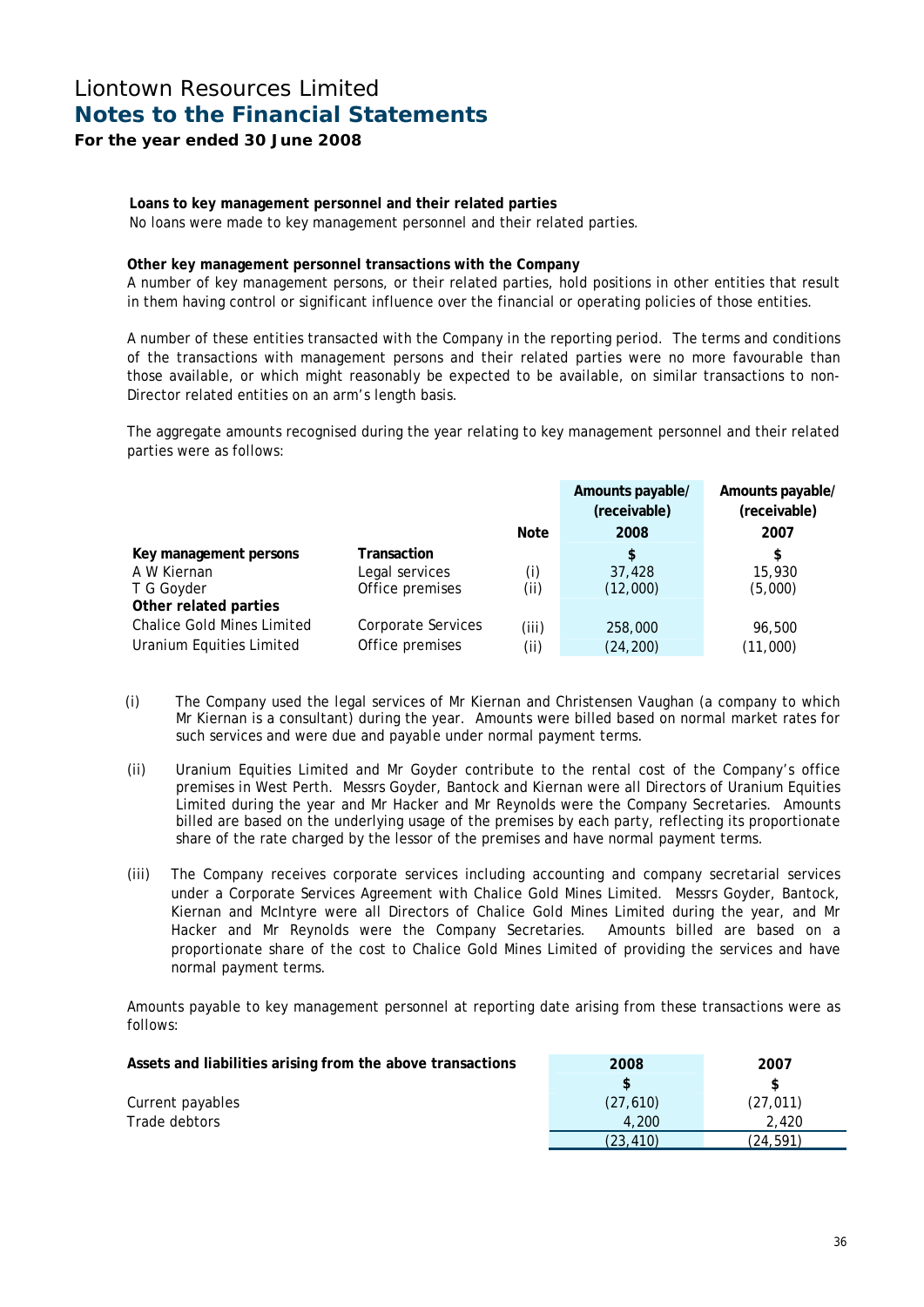## **For the year ended 30 June 2008**

## **Options and rights over equity instruments granted as compensation**

The movement during the reporting period in the number of options over ordinary shares in Liontown Resources held, directly, indirectly or beneficially, by each key management person, including their related parties, is as follows:

|                         |           |              |                          |           |            | Vested and  |
|-------------------------|-----------|--------------|--------------------------|-----------|------------|-------------|
|                         | Held at   |              |                          | Held at   | Vested     | exercisable |
|                         | 30 June   | Granted as   |                          | 30 June   | during the | at 30 June  |
|                         | 2007      | compensation | Exercised                | 2008      | year       | 2008        |
|                         |           |              |                          |           |            |             |
| T R B Goyder            | 750,000   |              | $\overline{\phantom{0}}$ | 750,000   | 750,000    |             |
| A R Bantock             | 1,250,000 | 2,750,000    | -                        | 4,000,000 | 1,250,000  |             |
| D A Jones               |           | 2,000,000    | $\overline{\phantom{0}}$ | 2,000,000 |            |             |
| V P Gauci               |           | 2,000,000    | -                        | 2,000,000 |            |             |
| A W Kiernan             | 750,000   |              |                          | 750,000   | 750,000    |             |
| C R Williams            | 750,000   |              | -                        | 750,000   | 750,000    |             |
| <b>Former Directors</b> |           |              |                          |           |            |             |
| J R McIntyre            | 1,250,000 |              | -                        | 1,250,000 | 1,250,000  |             |
|                         |           |              |                          |           |            |             |
| Executive               |           |              |                          |           |            |             |
| A Reynolds              |           | 150,000      | -                        | 150,000   |            |             |
| <b>Former Executive</b> |           |              |                          |           |            |             |
| R K Hacker              | 500,000   |              |                          | 500,000   | 500,000    |             |

Following the resignation of Andrew Bantock and Andrew Reynolds on 1 August 2008, 2,900,000 options have been forfeited. Subject to shareholder approval at the Company's next General Meeting, the Managing Director, Doug Jones, will receive 3,000,000 options, exercisable at \$0.20 and with a five year term.

## **Movements in ordinary shares**

The movement during the reporting period in the number of ordinary shares in Liontown Resources Limited held, directly, indirectly or beneficially, by each key management person, including their related parties, is as follows: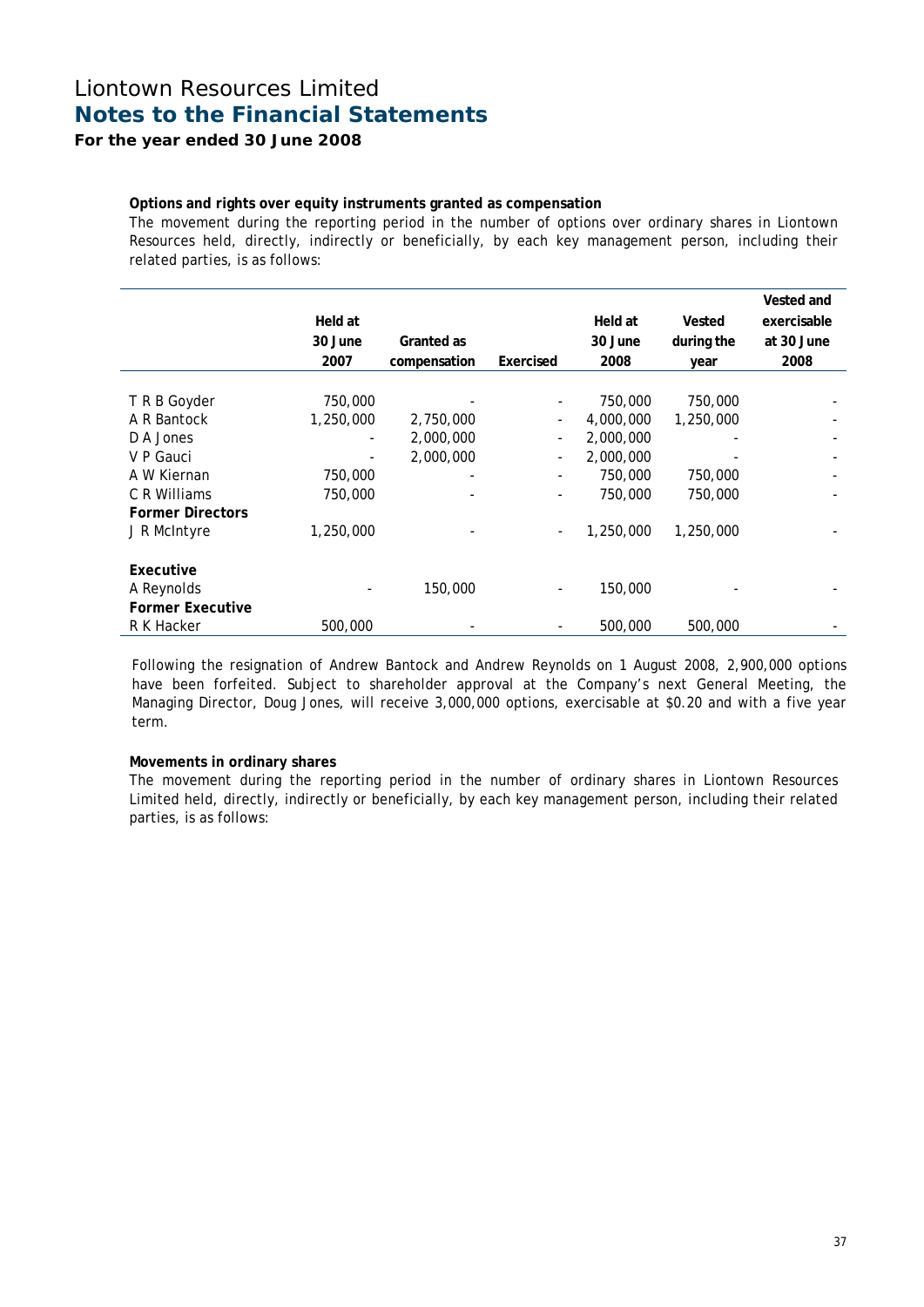**For the year ended 30 June 2008** 

|                          | Held at    |                          | Received on |              | Held at    |
|--------------------------|------------|--------------------------|-------------|--------------|------------|
|                          | 1 July     |                          | exercise of |              | 30 June    |
|                          | 2007       | <b>Additions</b>         | options     | <b>Sales</b> | 2008       |
| <b>Directors</b>         |            |                          |             |              |            |
| T R B Goyder             | 15,721,002 | 2,708,000                |             |              | 18,429,002 |
| A R Bantock              | 3,063,544  |                          |             |              | 3,063,544  |
| D A Jones                |            | 60,000                   |             |              | 60,000     |
| V P Gauci                |            | 150,000                  |             |              | 150,000    |
| A W Kiernan              | 460,154    | $\overline{\phantom{0}}$ |             |              | 460,154    |
| C R Williams             | 100,000    |                          |             |              | 100,000    |
| <b>Former Executives</b> |            |                          |             |              |            |
| J R McIntyre             | 431,379    |                          |             |              | 431,379    |
| Executives               |            |                          |             |              |            |
| A M Reynolds             |            |                          |             |              |            |
| <b>Former Executives</b> |            |                          |             |              |            |
| R K Hacker               |            |                          |             |              |            |

No shares were granted to key management personnel during the reporting period as compensation.

## **25. Subsequent events**

On 16 July 2008, the Company received \$1,582,500 in cash on completion of the sale and purchase of the Cowan Nickel Project, Junction South Joint Venture and Logan's Find Project to Pindan Exploration Company Pty Ltd (a wholly-owned subsidiary of Panoramic Resources Limited). A deposit of \$100,000 had been received prior to balance date. The total carrying value of these projects of \$1,682,500 at balance date has been shown in the balance sheet as a current asset, "assets held for sale".

As part of the sale and purchase, Pindan Exploration Company Pty Ltd also subscribed to 2,750,000 shares in Liontown Resources Limited at an issue price of \$0.115 per share, raising \$316,250.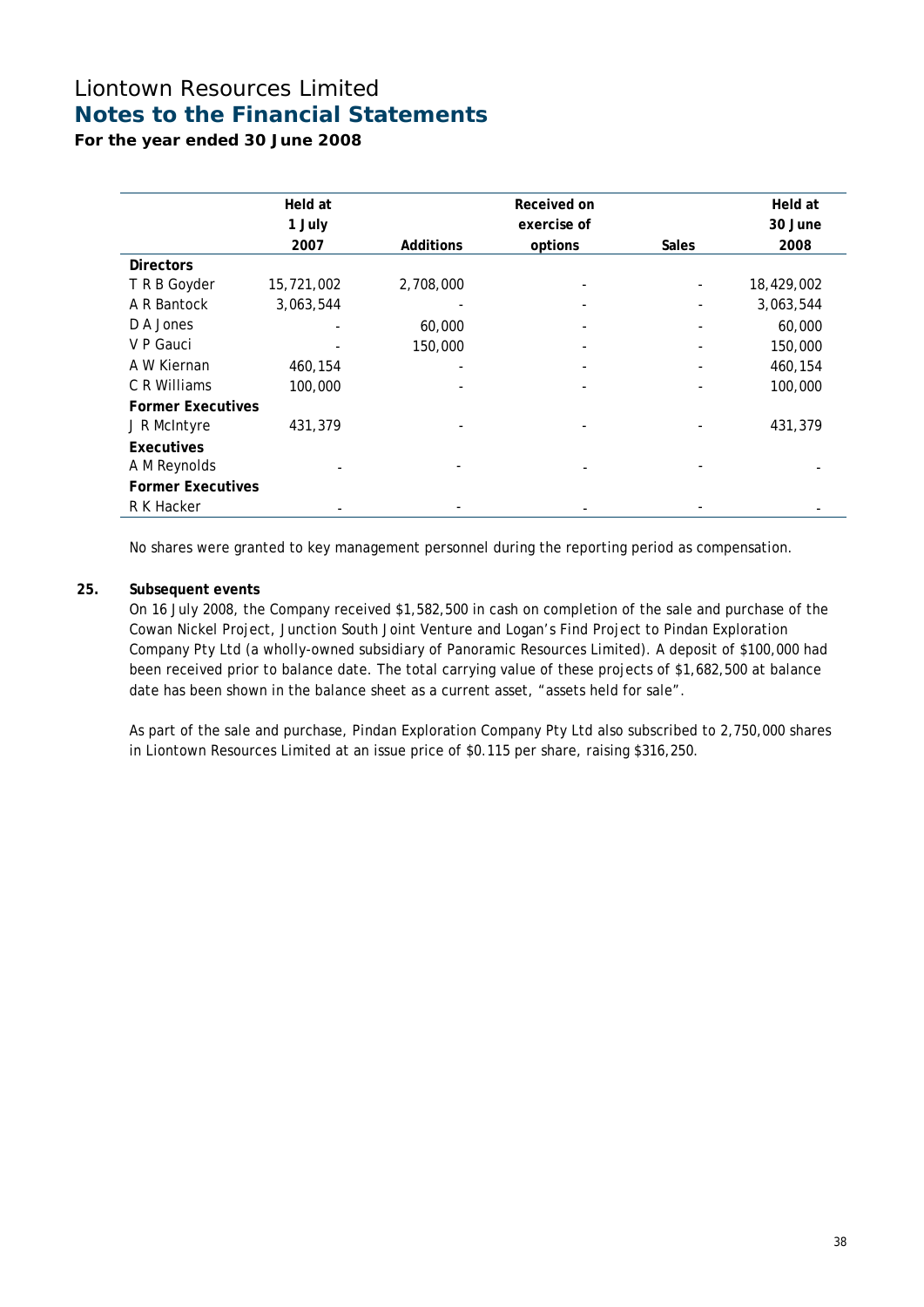#### **Directors' declaration**

- 1 In the opinion of the Directors of Liontown Resources Limited ('the Company'):
	- (a) the financial statements and notes including the remuneration disclosures that are contained in sections 7.1, 7.2 and 7.3 of the Remuneration Report in the Directors' Report, set out on pages 5 to 9, are in accordance with the Corporations Act 2001, including:
		- (i) giving a true and fair view of the financial position of the Company as at 30 June 2008 and of its performance, as represented by the results of its operations and its cash flows, for the period ended on that date; and
		- (ii) complying with Australian Accounting Standards and the Corporations Regulations 2001; and
	- (b) there are reasonable grounds to believe that the Company will be able to pay its debts as and when they become due and payable.
- 2 The Directors have been given the declarations by the Chief Executive Officer (or equivalent) and Chief Financial Officer (or equivalent) for the period ended 30 June 2008 pursuant to Section 295A of the Corporations Act 2001.

Dated at Perth the 26<sup>th</sup> day of September 2008

Signed in accordance with a resolution of the Directors:

Mloyd

TIM R B GOYDER Chairman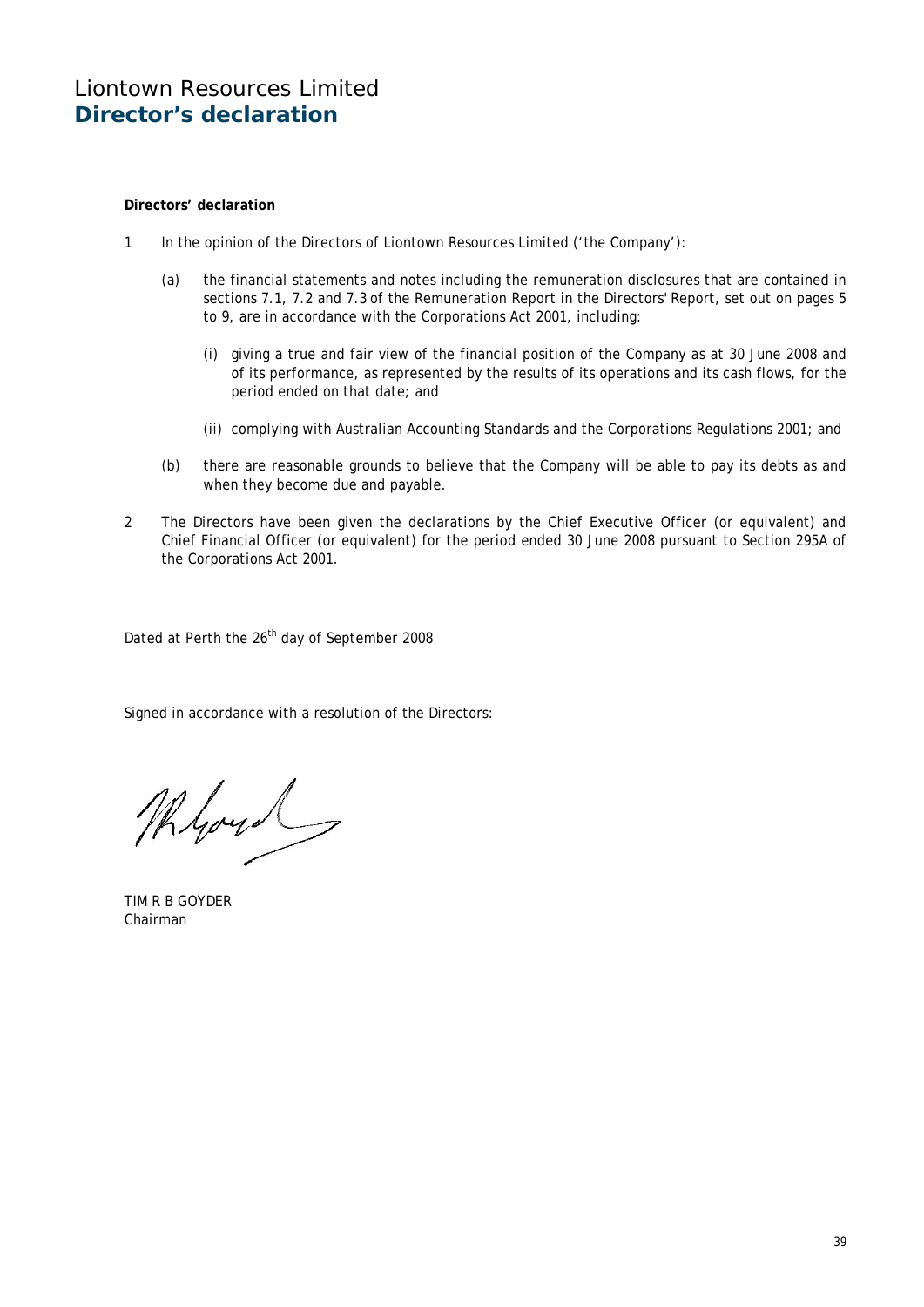

Accountants | Business and Financial Advisers

## **INDEPENDENT AUDITOR'S REPORT**

## **To the members of Liontown Resources Limited**

## **Report on the Financial Report**

We have audited the accompanying financial report of Liontown Resources Limited ("the company"), which comprises the balance sheet as at 30 June 2008, the income statement, statement of changes in equity, cash flow statement and notes to the financial statements for the year then ended, and the directors' declaration.

## *Directors' Responsibility for the Financial Report*

The directors of the company are responsible for the preparation and fair presentation of the financial report in accordance with Australian Accounting Standards (including the Australian Accounting Interpretations) and the Corporations Act 2001. This responsibility includes establishing and maintaining internal controls relevant to the preparation and fair presentation of the financial report that is free from material misstatement, whether due to fraud or error; selecting and applying appropriate accounting policies; and making accounting estimates that are reasonable in the circumstances.

In Note 1 (a), the directors state that compliance with the Australian equivalents to International Financial Reporting Standards ensures that the financial report, comprising the financial statements and notes, complies with International Financial Reporting Standards.

## *Auditor's Responsibility*

Our responsibility is to express an opinion on the financial report based on our audit. We conducted our audit in accordance with Australian Auditing Standards. These Auditing Standards require that we comply with relevant ethical requirements relating to audit engagements and plan and perform the audit to obtain reasonable assurance whether the financial report is free from material misstatement.

An audit involves performing procedures to obtain audit evidence about the amounts and disclosures in the financial report. The procedures selected depend on the auditor's judgement, including the assessment of the risks of material misstatement of the financial report, whether due to fraud or error. In making those risk assessments, the auditor considers internal controls relevant to the entity's preparation and fair presentation of the financial report in order to design audit procedures that are appropriate in the circumstances, but not for the purpose of expressing an opinion on the effectiveness of the entity's internal controls. An audit also includes evaluating the appropriateness of accounting policies used and the reasonableness of accounting estimates made by the directors, as well as evaluating the overall presentation of the financial report.

Our audit did not involve an analysis of the prudence of business decisions made by directors or management.

We believe that the audit evidence we have obtained is sufficient and appropriate to provide a basis for our audit opinion.

**HLB Mann Judd (WA Partnership) is a member of <b>HLB** International, a world-wide organisation of accounting firms and business advisers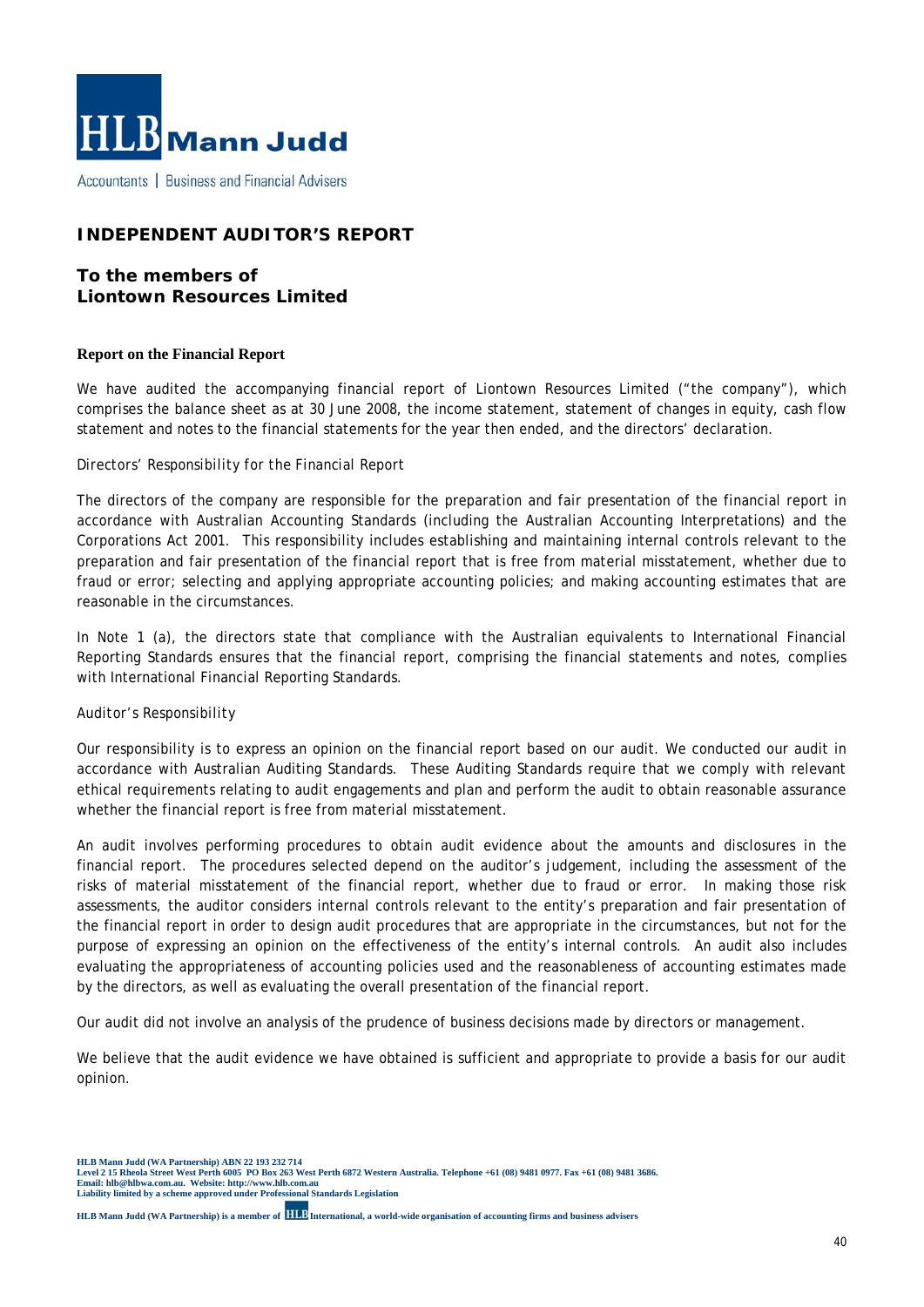#### *Independence*

In conducting our audit, we have complied with the independence requirements of the Corporations Act 2001.

#### *Auditor's Opinion*

In our opinion:

- (a) the financial report of Liontown Resources Limited is in accordance with the Corporations Act 2001, including:
	- (i) giving a true and fair view of the company's financial position as at 30 June 2008 and of its performance for the year ended on that date; and
	- (ii) complying with Australian Accounting Standards (including the Australian Accounting Interpretations) and the Corporations Regulations 2001; and
- (b) the financial report also complies with International Financial Reporting Standards as disclosed in Note 1 (a).

#### *Continuation as a Going Concern*

Without qualifying our opinion, we draw attention to Note  $1(c)$  to the financial report which indicates that the Company has forecast that it will be required to raise further capital or complete the sale or joint venture of assets in the coming year in order to meet its operating expenditure and planned exploration expenditure for the next twelve months from the date of signing these financial statements. If the Company is unable to raise additional capital or complete the sale or joint venture of assets, there is significant uncertainty whether the company will continue as a going concern and, therefore, whether it will realise its assets and extinguish its liabilities in the normal course of business and at the amounts stated in the financial report.

#### **Report on the Remuneration Report**

We have audited the Remuneration Report included in the directors' report for the year ended 30 June 2008. The directors of the company are responsible for the preparation and presentation of the Remuneration Report in accordance with section 300A of the Corporations Act 2001. Our responsibility is to express an opinion on the Remuneration Report, based on our audit conducted in accordance with Australian Auditing Standards.

#### *Auditor's Opinion*

In our opinion, the Remuneration Report of Liontown Resources Limited for the year ended 30 June 2008 complies with Section 300A of the Corporations Act 2001.

HLB Mann Judd

**HLB MANN JUDD Chartered Accountants** 

Siallounes

**Perth, Western Australia** L DI GIALLONARDO **L DI GIALLONARDO 26 September 2008 Partner**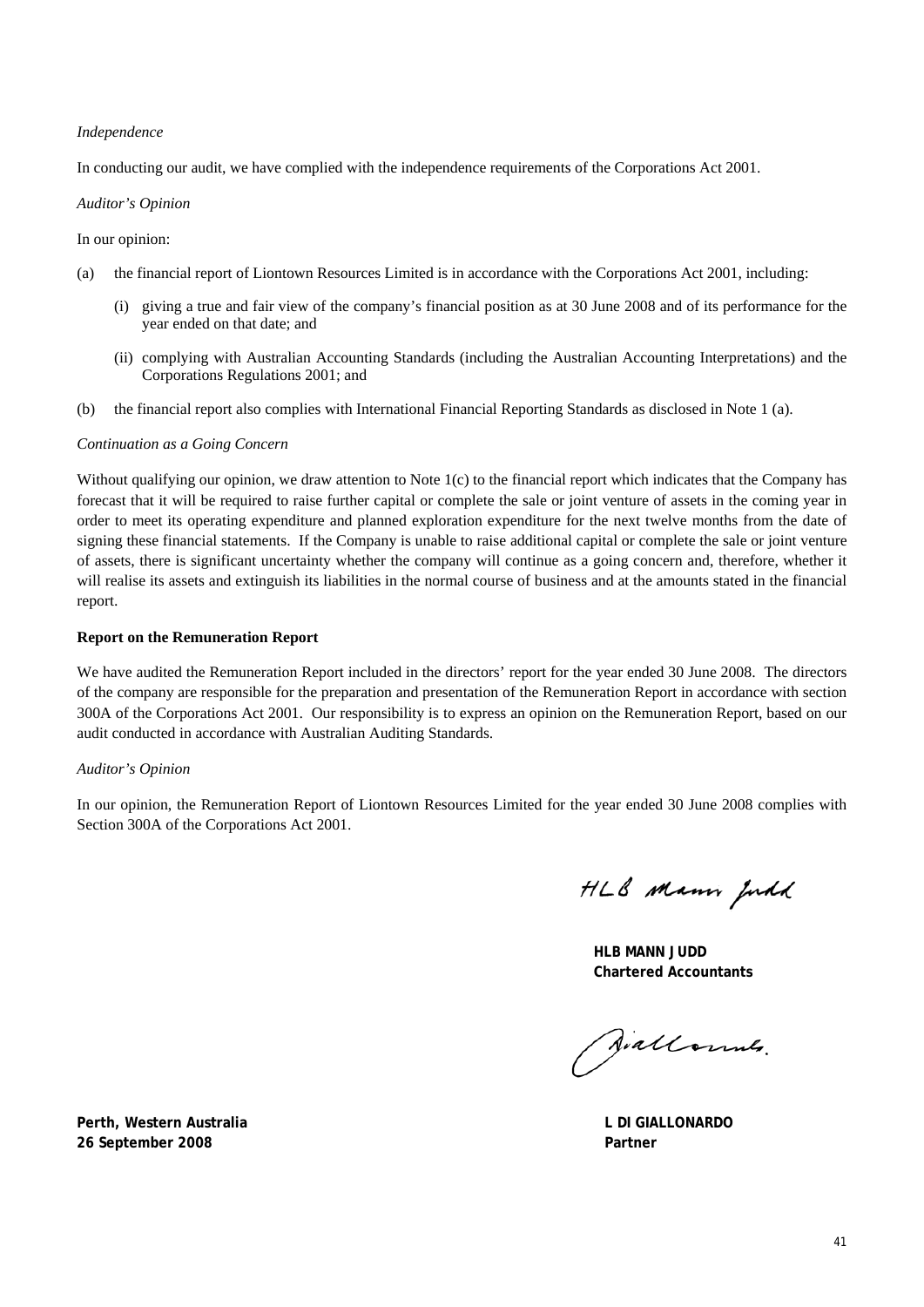Corporate Governance is a matter of high importance in the Company and is undertaken with due regard to all of the Company's stakeholders and its role in the community. The key corporate governance practices of the Company are summarised below.

## **1. Board of Directors**

## **1.1 Role of the Board and Management**

 The Board represents shareholders' interests in continuing a successful business, which seeks to optimise medium to long-term financial gains for shareholders. The Board believes that this focus will ultimately result in the interests of all stakeholders being appropriately addressed when making business decisions.

 The Board is responsible for ensuring that the Company is managed in such a way to best achieve this desired result. Given the current size and operations of the business, the Board currently undertakes an active, not passive, role.

 The Board is responsible for evaluating and setting the strategic directions for the Company, establishing goals for management and monitoring the achievement of these goals. The Managing Director is responsible to the Board for the day-to-day management of the Company.

The Board has sole responsibility for the following:

- appointing and removing the Managing Director and approving senior executive remuneration;
- determining the strategic direction of the Company and measuring performance of management against approved strategies;
- review of the adequacy of resources for management to properly carry out approved strategies and business plans;
- adopting operating and capital expenditure budgets at the commencement of each financial year and monitoring the progress against them;
- monitoring capital and cash flow requirements;
- approving and monitoring financial and other reporting to regulatory bodies, shareholders and other organisations;
- determining that satisfactory arrangements are in place for auditing the Company's financial affairs; and
- ensuring that risk management and internal controls, policies and compliance systems consistent with the Company's objectives, external best practice and the Company's size and scope of operations are in place and that the Company and its officers act legally, ethically and responsibly on all matters.

 The Board's role and the Company's corporate governance practices are being continually reviewed and improved as required.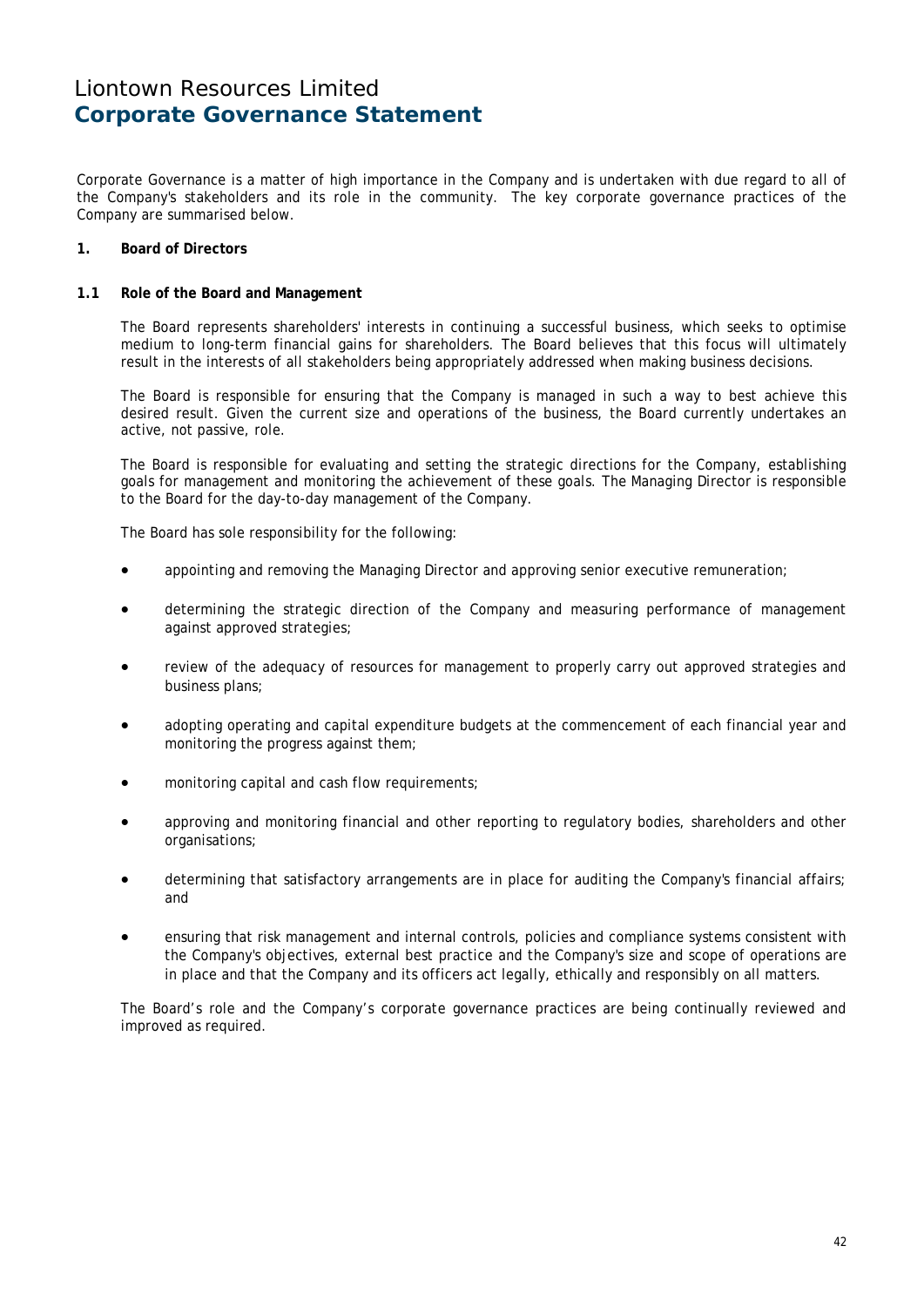## **1.2 Composition of the Board and New Appointments**

The Company's Constitution provides that the number of Directors shall not be less than three and not more than seven. There is no requirement for any share holding qualification.

 The Board considers that the Company is not currently of a size, nor are its affairs of such complexity to justify the appointment and further expense of an independent Non-executive Chairman. The Board believes that the individuals on the Board can make, and do make, quality and independent judgments in the best interests of the Company on all relevant issues.

 The composition of the Board is reviewed periodically in view of the underlying scale, scope and complexity of the Company's operations. Changes are made where appropriate.

 The membership of the Board and its activities are subject to periodic review. The criteria for determining the identification and appointment of a suitable candidate for the Board shall include quality of the individual, background of experience and achievement, compatibility with other Board members, credibility within the Company's scope of activities, intellectual ability to contribute to Board's duties and physical ability to undertake the Board's duties and responsibilities.

 Directors are initially appointed by the full Board subject to election by shareholders at the next general meeting. Under the Company's Constitution the tenure of Directors (other than Managing Director, and only one Managing Director where the position is jointly held) is subject to reappointment by shareholders not later than the third anniversary following his last appointment. Subject to the requirements of the Corporations Act 2001, the Board does not subscribe to the principle of retirement age and there is no maximum period of service as a Director. A Managing Director may be appointed for any period and on any terms the Directors think fit and, subject to the terms of any agreement entered into, the Board may revoke any appointment.

#### **1.3 Committees of the Board**

 The Board considers that the Company is not currently of a size, nor are its affairs of such complexity to justify the formation of separate or special committees at this time. The Board as a whole is able to address the governance aspects of the full scope of the Company's activities and to ensure that it adheres to appropriate ethical standards.

 The full Board currently holds meetings at such times as may be necessary to address any general or specific matters as required.

 If the Company's activities increase in size, scope and nature, the appointment of separate or special committees will be reviewed by the Board and implemented if appropriate.

## **1.4 Conflicts of Interest**

 In accordance with the Corporations Act and the Company's Constitution, Directors must keep the Board advised, on an ongoing basis, of any interest that could potentially conflict with those of the Company. Where the Board believes that a significant conflict exists, the Director concerned does not receive the relevant board papers and is not present at the meeting whilst the item is considered.

#### **1.5 Independent Professional Advice**

 The Board has determined that individual Directors have the right in connection with their duties and responsibilities as Directors, to seek independent professional advice at the Company's expense. The engagement of an outside adviser is subject to prior approval of the Chairman and this will not be withheld unreasonably. If appropriate, any advice so received will be made available to all Board members.

## **2. Ethical Standards**

 The Board acknowledges the need for continued maintenance of a professional standard of corporate governance practice and ethical conduct by all Directors and employees of the Company.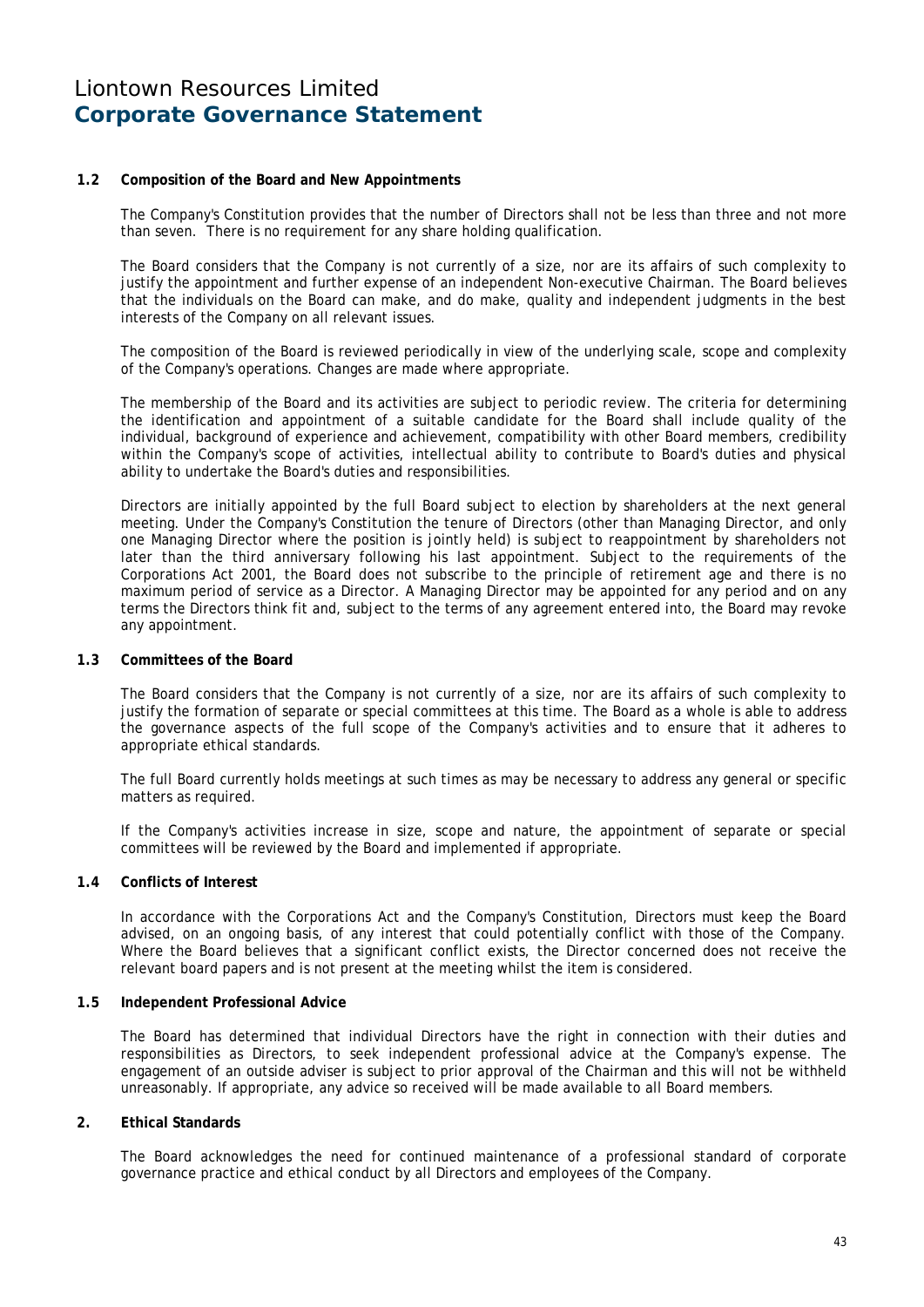## **2.1 Code of Conduct for Directors**

 The Board has adopted a Code of Conduct for Directors to promote ethical and responsible decision-making by the Directors. The code is based on a code of conduct for Directors prepared by the Australian Institute of Company Directors.

The principles of the code are:

- A Director must act honestly, in good faith and in the best interests of the company as a whole.
- A Director has a duty to use due care and diligence in fulfilling the functions of office and exercising the powers attached to that office.
- A Director must use the powers of office for a proper purpose, in the best interests of the Company as a whole.
- A Director must recognise that the primary responsibility is to the Company's shareholders as a whole but should, where appropriate, have regard for the interest of all stakeholders of the Company.
- A Director must not make improper use of information acquired as a Director.
- A Director must not take improper advantage of the position of Director.
- A Director must not allow personal interests, or the interests of any associated person, to conflict with the interests of the Company.
- A Director has an obligation to be independent in judgment and actions and to take all reasonable steps to be satisfied as to the soundness of all decisions taken as a Board.
- Confidential information received by a Director in the course of the exercise of Directorial duties remains the property of the Company and it is improper to disclose it, or allow it to be disclosed, unless that disclosure has been authorised by the Company, or the person from whom the information is provided, or is required by law.
- A Director should not engage in conduct likely to bring discredit upon the Company.
- A Director has an obligation at all times, to comply with the spirit, as well as the letter of the law and with the principles of the Code.

 The principles are supported by guidelines as set out by the Australian Institute of Company Directors for their interpretation. Directors are also obliged to comply with the Company's Code of Ethics and Conduct, as outlined below.

## **2.2 Code of Ethics and Conduct**

 The Company has implemented a Code of Ethics and Conduct, which provides guidelines aimed at maintaining high ethical standards, corporate behaviour and accountability within the Company.

All employees and Directors are expected to:

- respect the law and act in accordance with it;
- respect confidentiality and not misuse company information, assets or facilities;
- value and maintain professionalism;
- avoid real or perceived conflicts of interest;
- act in the best interests of shareholders: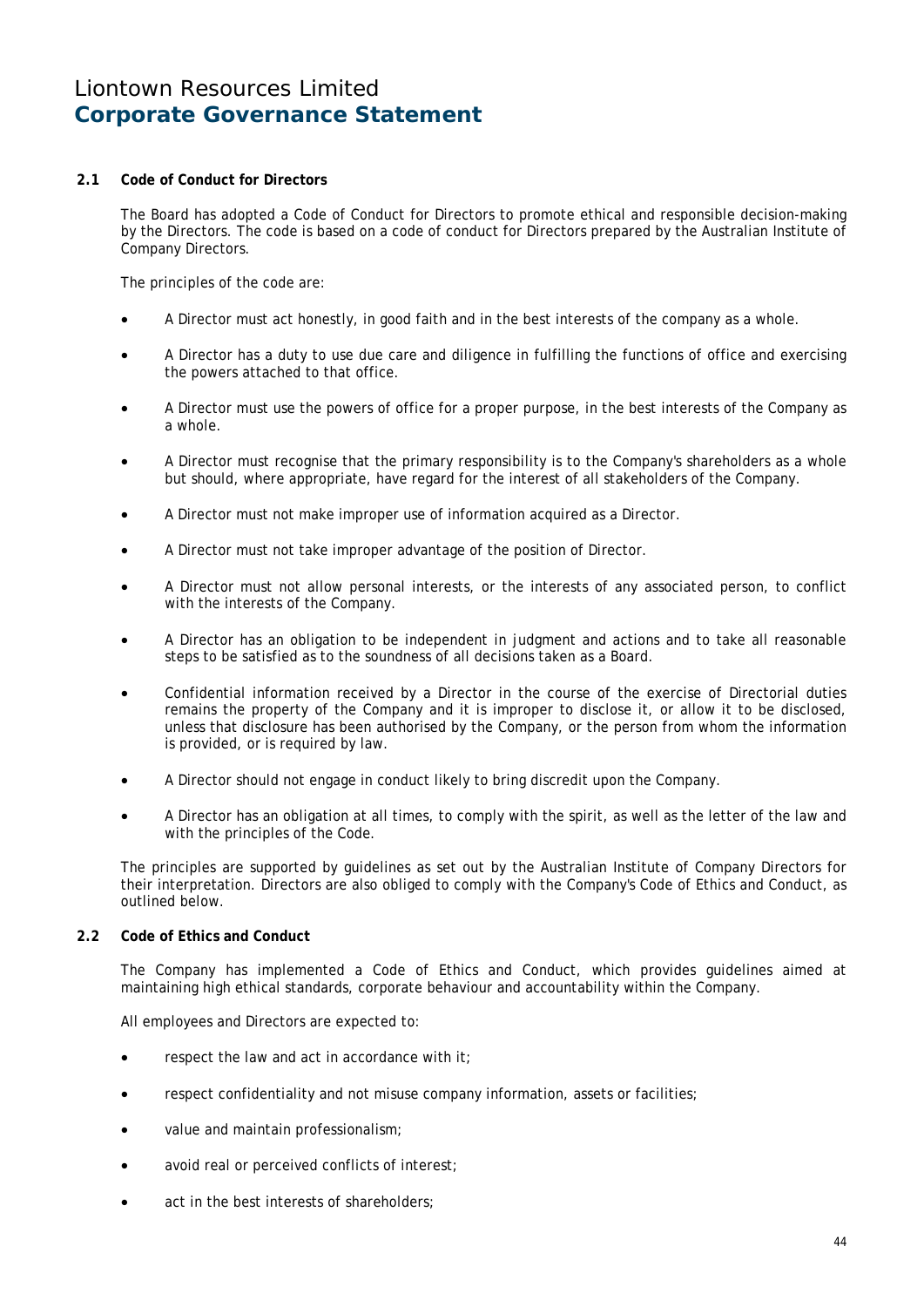- by their actions contribute to the Company's reputation as a good corporate citizen which seeks the respect of the community and environment in which it operates;
- perform their duties in ways that minimise environmental impacts and maximise workplace safety;
- exercise fairness, courtesy, respect, consideration and sensitivity in all dealings within their workplace and with customers, suppliers and the public generally; and
- act with honesty, integrity, decency and responsibility at all times.

 An employee that breaches the Code of Ethics and Conduct may face disciplinary action. If an employee suspects that a breach of the Code of Ethics and Conduct has occurred or will occur, he or she must notify that breach to management. No employee will be disadvantaged or prejudiced if he or she reports in good faith a suspected breach. All reports will be acted upon and kept confidential.

#### **2.3 Dealings in Company Securities**

 The Company's share trading policy imposes basic trading restrictions on all employees of the Company with 'inside information', and additional trading restrictions on the Directors of the Company and employees who possess inside information.

#### **'Inside information' is information that:**

- is not generally available; and
- if it were generally available, it would, or would be likely to influence investors in deciding whether to buy or sell the Company's securities.

If an employee possesses inside information, the person must not:

- trade in the Company's securities:
- advise others or procure others to trade in the Company's securities; or
- pass on the inside information to others including colleagues, family or friends knowing (or where the employee or Director should have reasonably known) that the other persons will use that information to trade in, or procure someone else to trade in, the Company's securities.

This prohibition applies regardless of how the employee or Director learns the information.

 In addition to the above, Directors must notify the Company Secretary as soon as practicable, but not later than 5 business days, after they have bought or sold the Company's securities or exercised options. In accordance with the provisions of the Corporations Act and the Listing rules of the ASX, the Company on behalf of the Directors must advise the ASX of any transactions conducted by them in the securities of the Company.

Breaches of this policy will be subject to disciplinary action, which may include termination of employment.

#### **2.4 Interests of Other Stakeholders**

 The Company's objective is to maximise returns to shareholders through the continued exploration and development of current projects and the identification and acquisition of quality mining and/or exploration projects.

 To assist in meeting its objective, the Company conducts its business within the Code of Ethics and Conduct, as outlined in 2.2 above.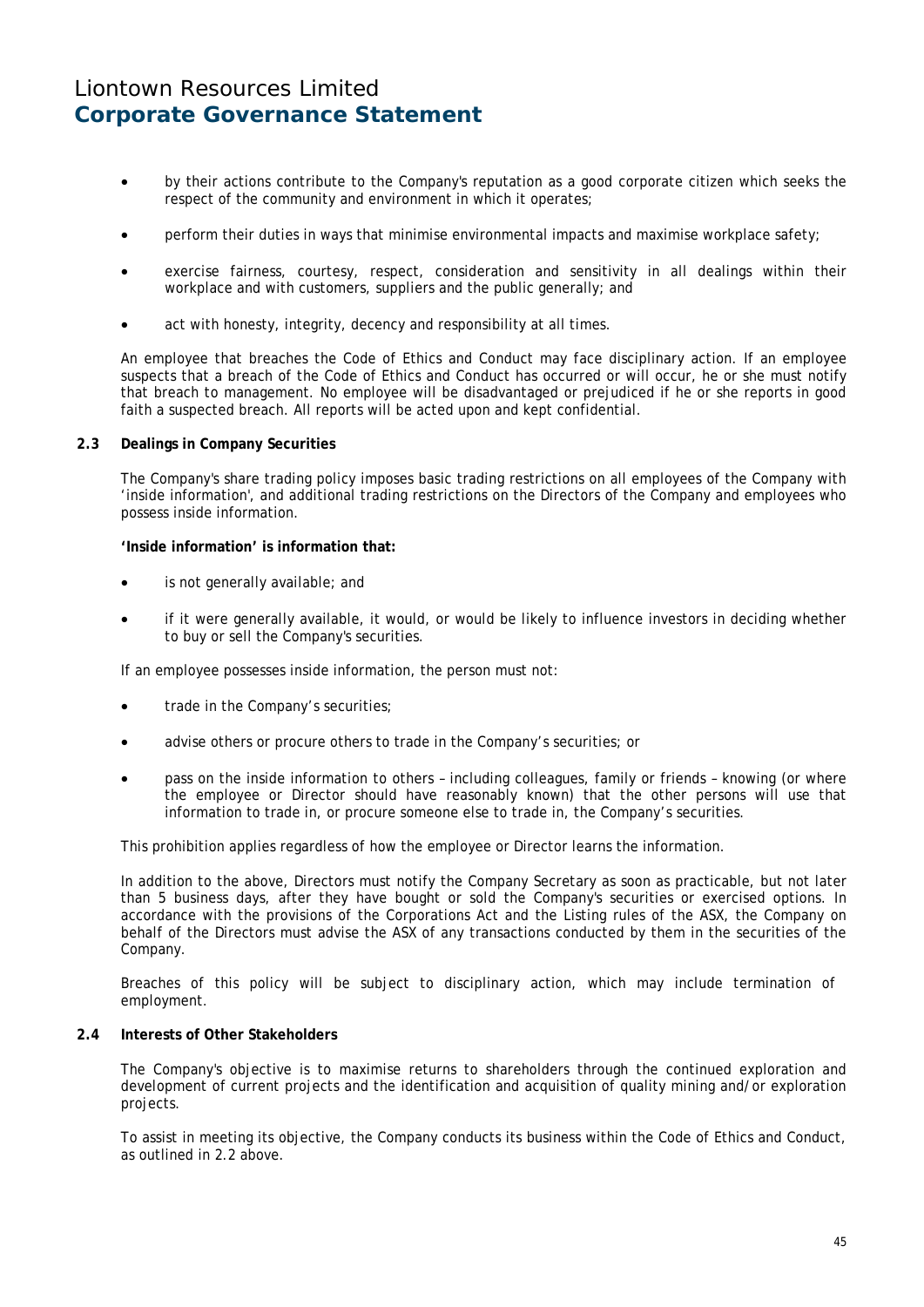**3. Disclosure of Information** 

## **3.1 Continuous Disclosure to ASX**

 The continuous disclosure policy requires all executives and Directors to inform the Managing Director or in his absence the Company Secretary of any potentially material information as soon as practicable after they become aware of that information.

 Information is material if it is likely that the information would influence investors who commonly acquire securities on ASX in deciding whether to buy, sell or hold the Company's securities.

Information is not material and need not be disclosed if:

- a) a reasonable person would not expect the information to be disclosed or is material but due to a specific valid commercial reason is not to be disclosed; and
- b) the information is confidential; or

one of the following applies:

- It would breach a law or regulation to disclose the information;
- The information concerns an incomplete proposal or negotiation:
- The information comprises matters of supposition or is insufficiently definite to warrant disclosure;
- The information is generated for internal management purposes;
- The information is a trade secret:
- It would breach a material term of an agreement, to which the company is a party, to disclose the information;
- It would harm the Company's potential application or possible patent application; or
- The information is scientific data that release of which may benefit the Company's potential competitors.

 The Managing Director is responsible for interpreting and monitoring the Company's disclosure policy and where necessary informing the Board. The Company Secretary is responsible for all communications with ASX.

## **3.2 Communication with Shareholders**

The Company places considerable importance on effective communications with shareholders.

 The Company's communication strategy requires communication with shareholders and other stakeholders in an open, regular and timely manner so that the market has sufficient information to make informed investment decisions on the operations and results of the Company. The strategy provides for the use of systems that ensure a regular and timely release of information about the Company to shareholders.

Mechanisms employed include:

- announcements lodged with ASX;
- ASX Quarterly Cash Flow Reports;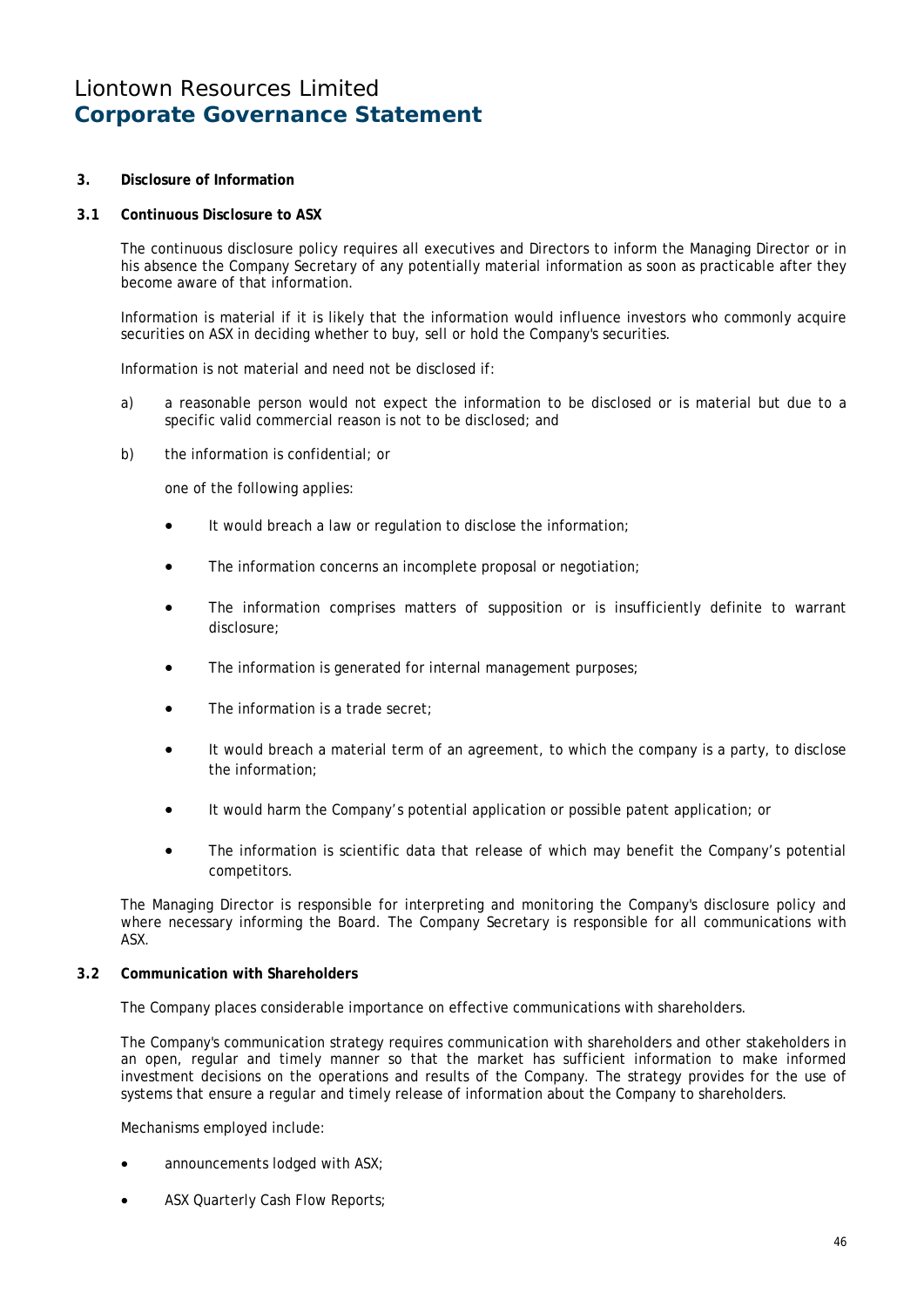- Half Yearly Report;
- presentations at the Annual General Meeting/General Meetings; and
- Annual Report.

 The Board encourages full participation of shareholders at the Annual General Meeting to ensure a high level of accountability and understanding of the Company's strategy and goals.

 The Company also posts all reports, ASX and media releases and copies of significant business presentations on the Company's website.

## **4. Risk Management**

#### **4.1 Identification of Risk**

The Board is responsible for overseeing the Company's risk management and control framework.

 Responsibility for control and risk management is delegated to the appropriate level of management within the Company with the Managing Director having ultimate responsibility to the Board for the risk management and control framework.

Arrangements put in place by the Board to monitor risk management include:

- monthly reporting to the Board in respect of operations and the financial position of the Company;
- Budgetary expenditure controls;
- Monthly reporting to the Board on status of tenure to tenements;
- Review of insurance requirements annually and as needed; and
- Regular reporting on adherence to health and safety guidelines and policies.

## **4.2 Integrity of Financial Reporting**

 From the date the Company listed on the ASX, the Company's Managing Director and Chief Financial Officer (or equivalent) will report in writing to the Board that:

- the financial statements of the Company for each half and full year present a true and fair view, in all material aspects, of the Company's financial condition and operational results and are in accordance with accounting standards;
- the above statement is founded on a sound system of risk management and internal compliance and control which implements the policies adopted by the Board; and
- the Company's risk management and internal compliance and control framework is operating efficiently and effectively in all material respects.

## **4.3 Role of Auditor**

 The Company's practice is to invite the auditor to attend the annual general meeting and be available to answer shareholder questions about the conduct of the audit and the preparation and content of the auditor's report.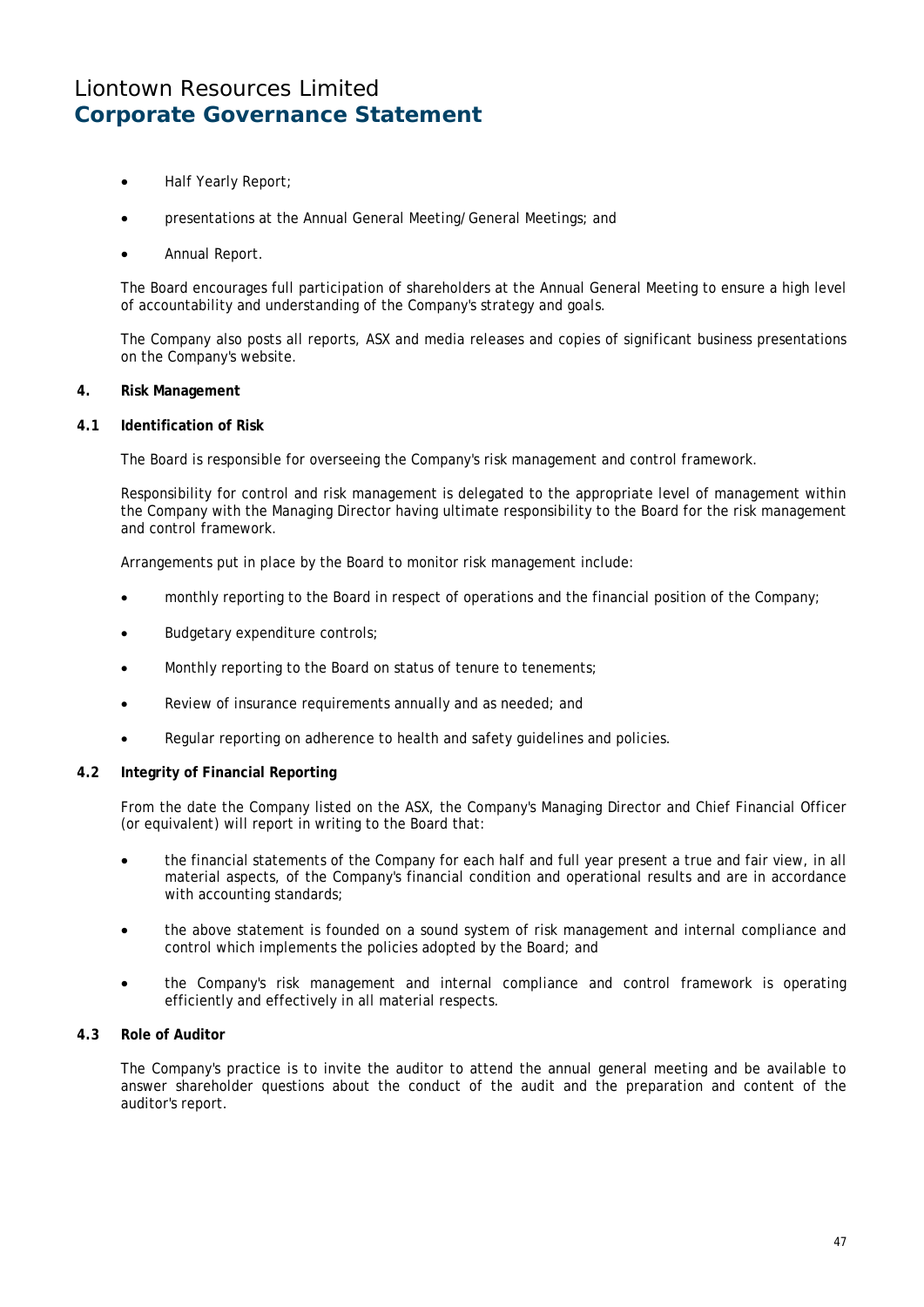#### **5. Performance Review**

 The Board has adopted a self-evaluation process to measure its own performance during each financial year. Ongoing review is undertaken in relation to the composition and skills mix of the Directors of the Company.

 Arrangements put in place by the Board to monitor the performance of the Company's executives include annual performance appraisal meetings with each individual to ensure that the level of reward is aligned with respective responsibilities and individual contributions made to the success of the Company.

#### **6. Remuneration Arrangements**

The broad remuneration policy of the Company is to ensure that remuneration levels for executive Directors, secretaries and senior managers are set at competitive levels to attract and retain appropriately qualified and experienced personnel. This is a particularly important policy in view of the strong demand for experienced technical and financial personnel currently being experienced in the Australian and international resources industry, driven by increased world demand for commodities, and the significant impact that each individual can make within a small executive team for an exploration and development company such as at Liontown Resources. In short, the labour market is tight and key people make a difference to exploration and growth outcomes.

Remuneration packages offered by Liontown Resources are therefore geared to attracting talented employees through a combination of fixed remuneration and long term incentives, calibrated and individually tailored to be competitive in the external market to offer good incentive to join and remain with the Company.

 The remuneration of Non-executive Directors is determined by the Board as a whole having regard to the level of fees paid to Non-executive Directors by other companies of similar size in the industry.

 The aggregate amount payable to the Company's Non-executive Directors must not exceed the maximum annual amount approved by the Company's shareholders.

Options may be issued under the Employee Share Option Plan to Directors, employees and consultants of the Company and must be exercised within 3 months of termination. The ability to exercise the options is usually based on the option holder remaining with the Company for at least one year. Other than the vesting period, there is no performance hurdle required to be achieved by the Company to enable the options to be exercised.

The Company believes that the issue of share options in the Company aligns the interests of Directors, employees and shareholders alike.

#### **ASX Corporate Governance Council: Principles of Good Corporate Governance and Best Practice Recommendations**

#### **Council Principle 1:**

**Lay solid foundations for management and oversight** 

Council Recommendation 1.1: Formalise and disclose the functions reserved to the board and those delegated to management.

The Company complies with this recommendation. Refer Section 1.1 of Corporate Governance Statement.

## **Council Principle 2 Structure the board to add value**

Council Recommendation 2.1: A majority of the board should be independent Directors.

The Board considers that Mr Gauci, Mr Williams and Mr Kiernan are independent Directors in accordance with Recommendation 2.1. Whilst the remainder of the Board are not independent, the Board believes that all the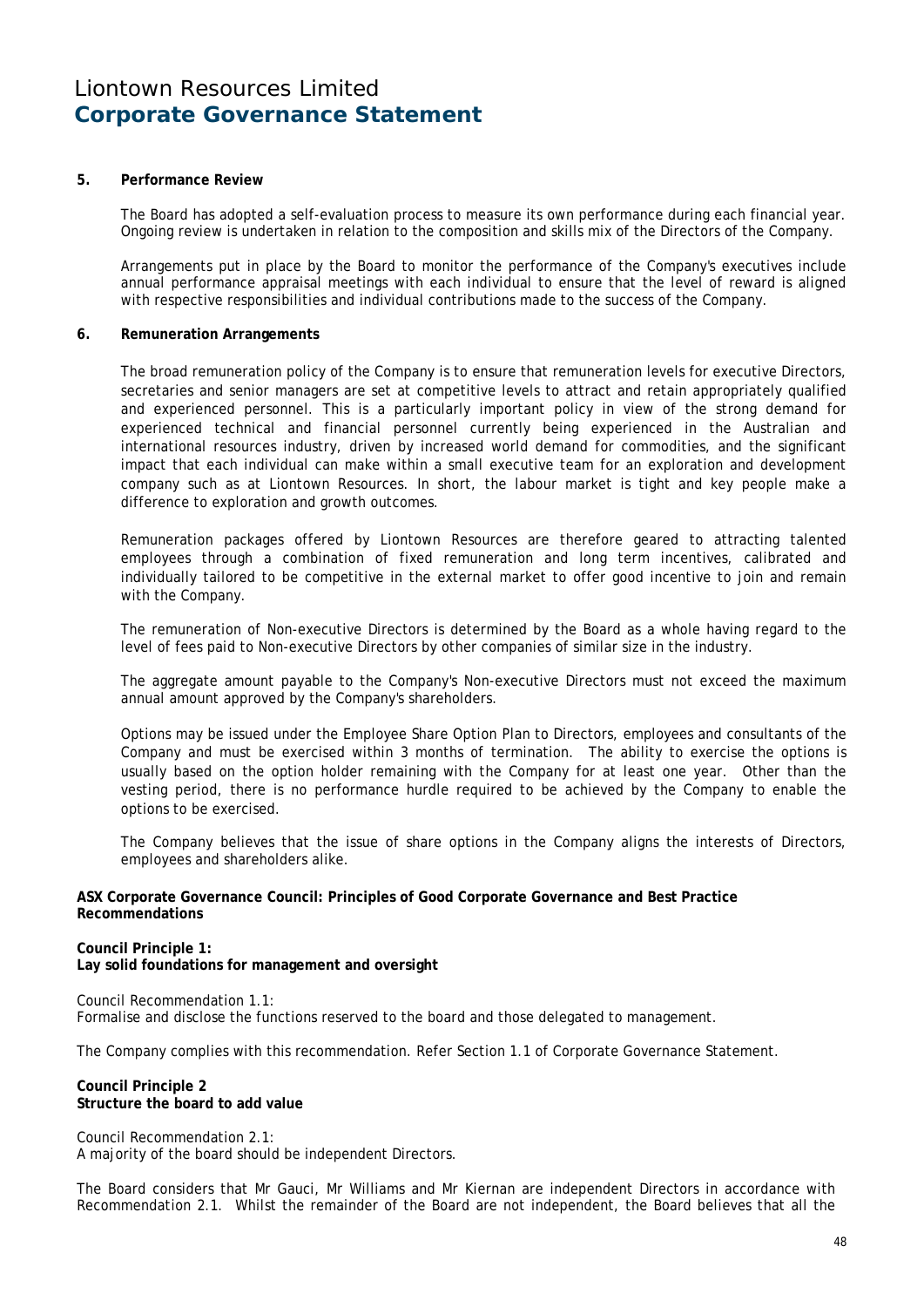individuals on the Board can make, and do make, quality and independent judgments in the best interests of the Company on all relevant issues. Directors having a conflict of interest in relation to a particular item of business must absent themselves from the Board Meeting before commencement of discussion on the topic.

Refer Section 1.2 of Corporate Governance Statement.

Council Recommendation 2.2: The chairperson should be an independent Director.

Council Recommendation 2.3: The roles of the Chairperson and Chief Executive Officer should not be exercised by the same individual.

The Company's Chairman, Mr Goyder, acts in a non-executive capacity but is considered by the Board not to be independent in terms of the ASX Corporate Governance Council's definition of independent Director. However the Board believes that the Chairman is able to and does bring quality and independent judgment to all relevant issues falling within the scope of the role of a Chairman.

The Board considers that the Company is not currently of a size, nor are its affairs of such complexity to justify the expense of the appointment of an independent Non-executive Chairman.

Refer Section 1.2 of Corporate Governance Statement.

Council Recommendation 2.4: The board should establish a nomination committee.

The Board considers that the Company is not currently of a size to justify the formation of a nomination committee. The Board as a whole undertakes the process of reviewing the skill base and experience of existing Directors to enable identification or attributes required in new Directors. Where appropriate, independent consultants are engaged to identify possible new candidates for the Board.

The Board acknowledges this does not comply with recommendation 2.4 of the ASX Corporate Governance Guidelines. If the Company's activities increase in size, scope and nature, the appointment of a nomination committee will be reviewed by the Board and implemented if appropriate.

Refer Section 1.3 of Corporate Governance Statement.

**Council Principle 3: Promote ethical and responsible decision-making** 

Council Recommendation 3.1:

Establish a code of conduct to guide the Directors, the Chief Executive Officer (or equivalent), the Chief Financial Officer (or equivalent) and any other key executives as to:

3.1.1 the practices necessary to maintain confidence in the company's integrity;

3.1.2 the responsibility and accountability of individuals for reporting and investigating reports of unethical practice.

The Company complies with this recommendation. Refer Sections 2.1 and 2.2 of Corporate Governance Statement.

Council Recommendation 3.2:

Disclose the policy concerning trading in company securities by Directors, officers and employees.

The Company complies with this recommendation. Refer Section 2.3 of Corporate Governance Statement.

**Council Principle 4: Safeguard integrity in financial reporting** 

Council Recommendation 4.1: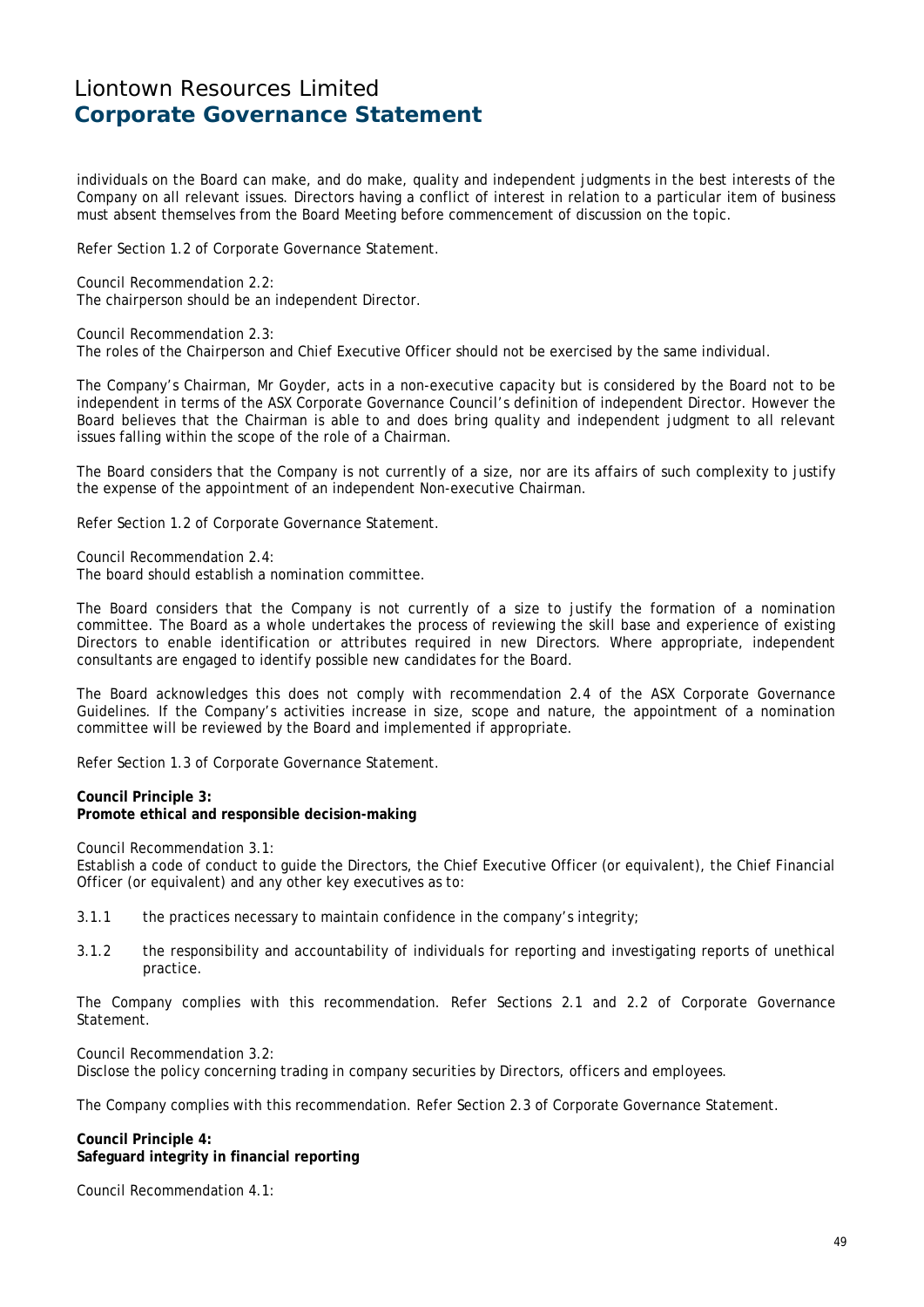Require the Chief Executive Officer (or equivalent) and the Chief Financial Officer (or equivalent) to state in writing to the board that the company's financial reports present a true and fair view, in all material respects, of the company's financial condition and operational results and are in accordance with relevant accounting standards.

The Company complies with this recommendation.

Council Recommendation 4.2: The board should establish an audit committee.

The Board considers that the Company is not currently of a size to justify the formation of an audit committee. The Board as a whole undertakes the selection and proper application of accounting policies, the identification and management of risk and the review of the operation of the internal control systems.

The Board acknowledges this does not comply with recommendation 4.2 of the ASX Corporate Governance Guidelines. If the Company's activities increase in size, scope and nature, the appointment of a audit committee will be reviewed by the Board and implemented if appropriate.

Council Recommendation 4.3: Structure the audit committee so that it consists of:

- only non-executive Directors;
- a majority of independent Directors;
- an independent chairperson, who is not chairperson of the board;
- at least three members.

Refer Recommendation 4.2.

Council Recommendation 4.4 The audit committee should have a formal operating charter.

Refer Recommendation 4.2.

**Council Principle 5: Make a timely and balanced disclosure** 

Council Recommendation 5.1: Establish written policies and procedures designed to ensure compliance with ASX Listing Rule disclosure requirements and to ensure accountability at a senior management level for that compliance.

The Company complies with this recommendation. Refer Section 3.1 of Corporate Governance Statement.

**Council Principle 6: Respect the rights of shareholders** 

Council Recommendation 6.1: Design and disclose a communications strategy to promote effective communication with shareholders and encourage effective participation at general meetings.

The Company complies with this recommendation. Refer Section 3.2 of Corporate Governance Statement.

Council Recommendation 6.2:

Request the external auditor to attend the annual general meeting and be available to answer shareholder questions about the conduct of the audit and the preparation and content of the auditor's report.

The Company complies with this recommendation. Refer Section 4.3 of Corporate Governance Statement.

**Council Principle 7: Recognise and manage risk** 

Council Recommendation 7.1: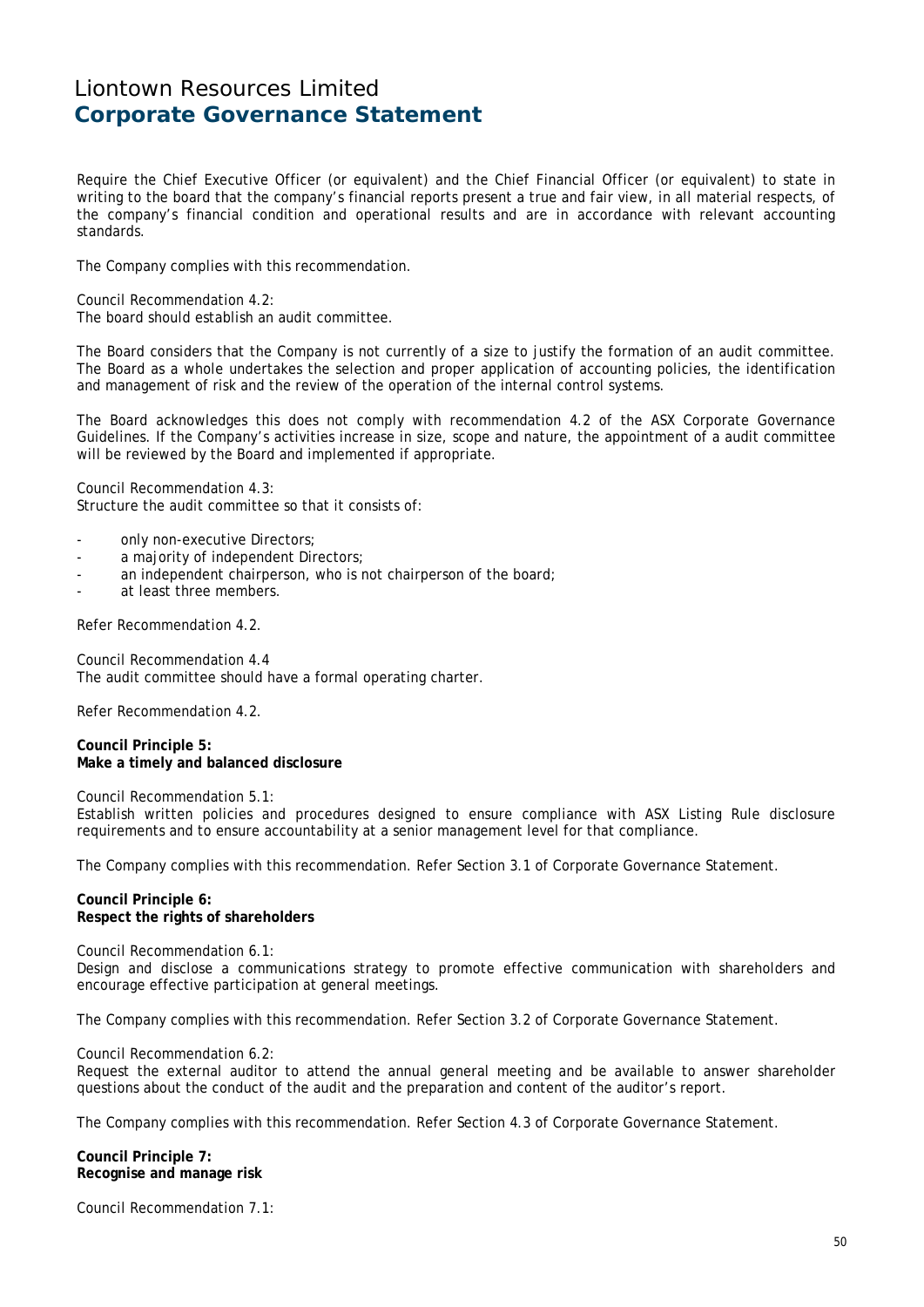The Board or appropriate board committee should establish policies on risk oversight and management.

The Company complies with this recommendation. Refer Section 4.1 of Corporate Governance Statement.

#### Council Recommendation 7.2

The Chief Executive Officer (or equivalent) and the Chief Financial Officer (or equivalent) should state in writing that:

- 7.2.1 the statement given in accordance with best practice recommendation 4.1 is founded on a sound system of risk management and internal compliance and control which implements the policies adopted by the board;
- 7.2.2 the company's risk management and internal compliance and control system is operating efficiently and effectively in all material respects.

The Company complies with this recommendation. Refer Section 4.1 of Corporate Governance Statement.

#### **Council Principle 8: Encourage enhanced performance**

Council Recommendation 8.1:

Disclose the process for performance evaluation of the board, its committees and individual Directors, and key executives.

The Company complies with this recommendation. Refer Section 5 of Corporate Governance Statement.

#### **Council Principle 9: Remunerate fairly and responsibly**

Council Recommendation 9.1:

Provide disclosure in relation to the company's remuneration policies to enable investors to understand (i) the costs and benefits of those policies and (ii) the link between remuneration paid to Directors and key executives and corporate performance.

The Company complies with this recommendation. Refer Section 6 of Corporate Governance Statement.

Council Recommendation 9.2 The board should establish a remuneration committee.

The Board considers that the Company is not currently of a size, nor are its affairs of such complexity to justify the formation of a remuneration committee. The Board as a whole is responsible for the remuneration arrangements for Directors and executives of the Company.

The Board acknowledges that this does not comply with recommendation 9.2 of the ASX Corporate Governance Guidelines. If the Company's activities increase in size, scope and nature, the appointment of a remuneration committee will be reviewed by the Board and implemented if appropriate. Refer Section 1.3 of Corporate Governance Statement.

Council Recommendation 9.3 Clearly distinguish the structure of Non-executive Directors' remuneration from that of executives.

The Company complies with this recommendation. Refer Section 6 of Corporate Governance Statement.

Council Recommendation 9.4

Ensure that payment of equity-based executive remuneration is made in accordance with thresholds set in plans approved by shareholders.

The Company complies with this recommendation. The Company currently has in place an Employee Share Option Plan. Any issue of options made to eligible participants is made in accordance with that plan.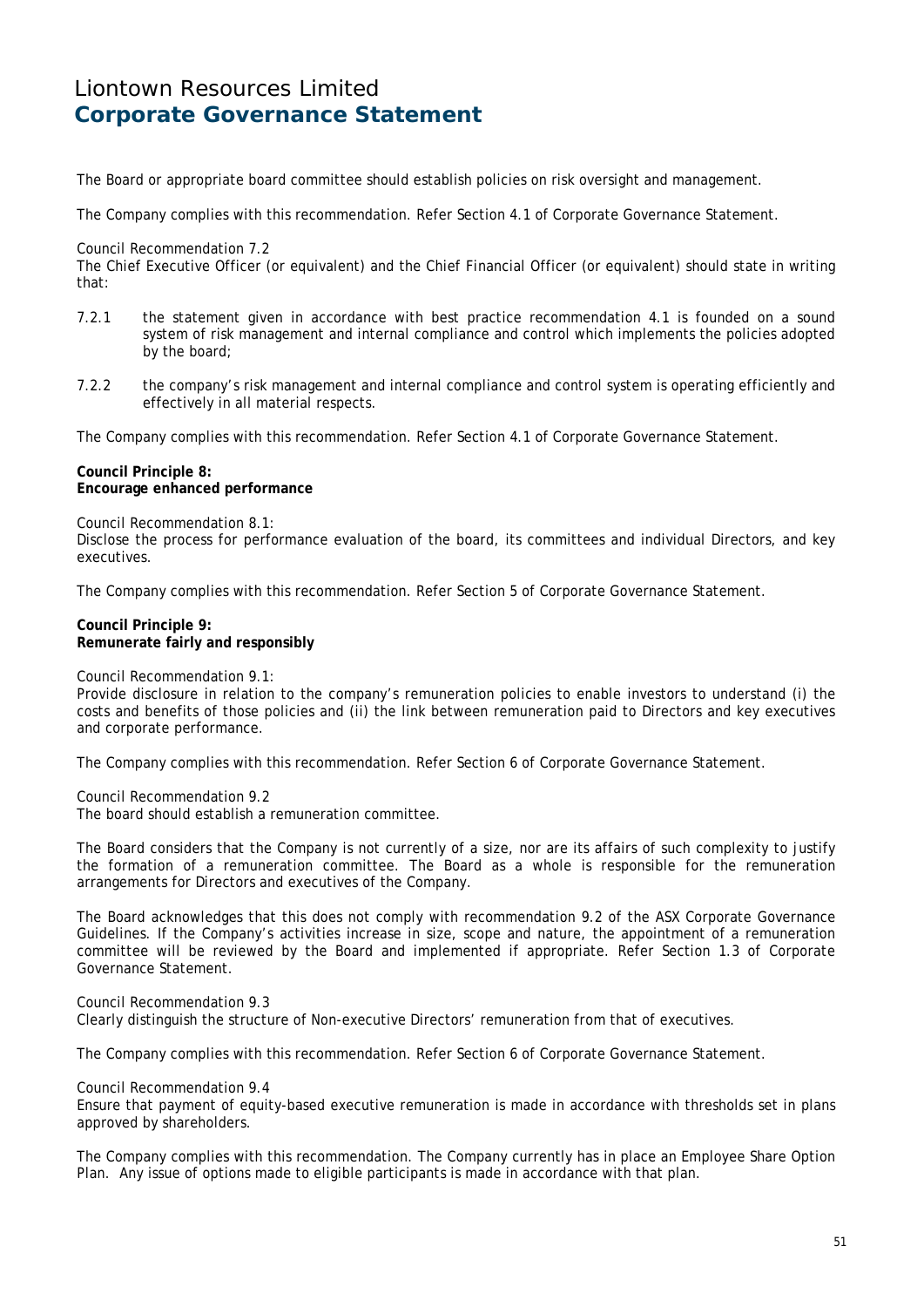**Council Principle 10: Recognise the legitimate interests of stakeholders** 

Council Recommendation 10.1:

Establish and disclose a code of conduct to guide compliance with legal and other obligations to legitimate stakeholders.

The Company complies with this recommendation. Refer Section 2.4 of Corporate Governance Statement.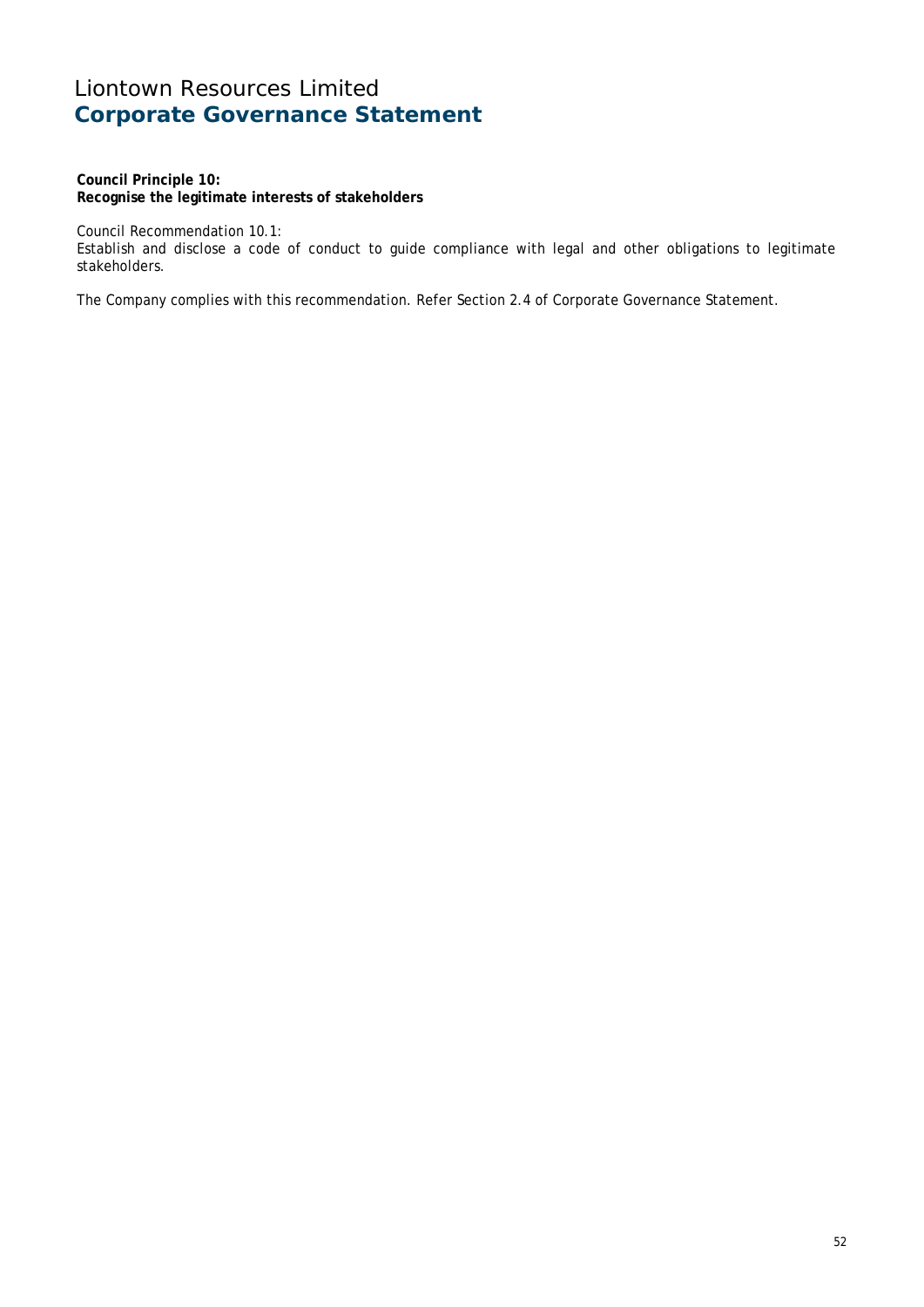# Liontown Resources Limited **ASX Additional Information**

Additional information required by the Australian Stock Exchange Limited Listing Rules and not disclosed elsewhere in this report is set out below.

## **Shareholdings**

## **Substantial shareholders**

The number of shares held by substantial shareholders and their associated interests as at 25 September 2008 were:

| Shareholder        | Number of ordinary<br>shares held | Percentage of<br>capital held<br>% |
|--------------------|-----------------------------------|------------------------------------|
| Timothy R B Goyder | 18,429,002                        | 19.69                              |
| Resolute Limited   | 12,249,094                        | 13.09                              |

#### **Class of Shares and Voting Rights**

At 25 September 2008 there were 922 holders of the ordinary shares of the Company.

The voting rights to the ordinary shares set out in the Company's Constitution are:

"Subject to any rights or restrictions for the time being attached to any class or Classes of shares -

- a) at meetings of members or classes of members each member entitled to vote in person or by proxy or attorney: and
- b) on a show of hands every person who is a member has one vote and on a poll every person in person or by proxy or attorney has one vote for each ordinary share held."

Holders of options do not have voting rights.

#### **Distribution of equity security holders as at 25 September 2008:**

|                    |                           | Number of equity security holders |  |
|--------------------|---------------------------|-----------------------------------|--|
| Category           | Ordinary<br><b>Shares</b> | <b>Unlisted Share Options</b>     |  |
| $1 - 1,000$        | 67                        |                                   |  |
| $1,001 - 5,000$    | 249                       |                                   |  |
| $5,001 - 10,000$   | 132                       |                                   |  |
| $10,000 - 100,000$ | 392                       | 3                                 |  |
| 100,001 and over   | 82                        | 8                                 |  |
| Total              | 922                       | 11                                |  |

The number of shareholders holding less than a marketable parcel at 25 September 2008 was 336.